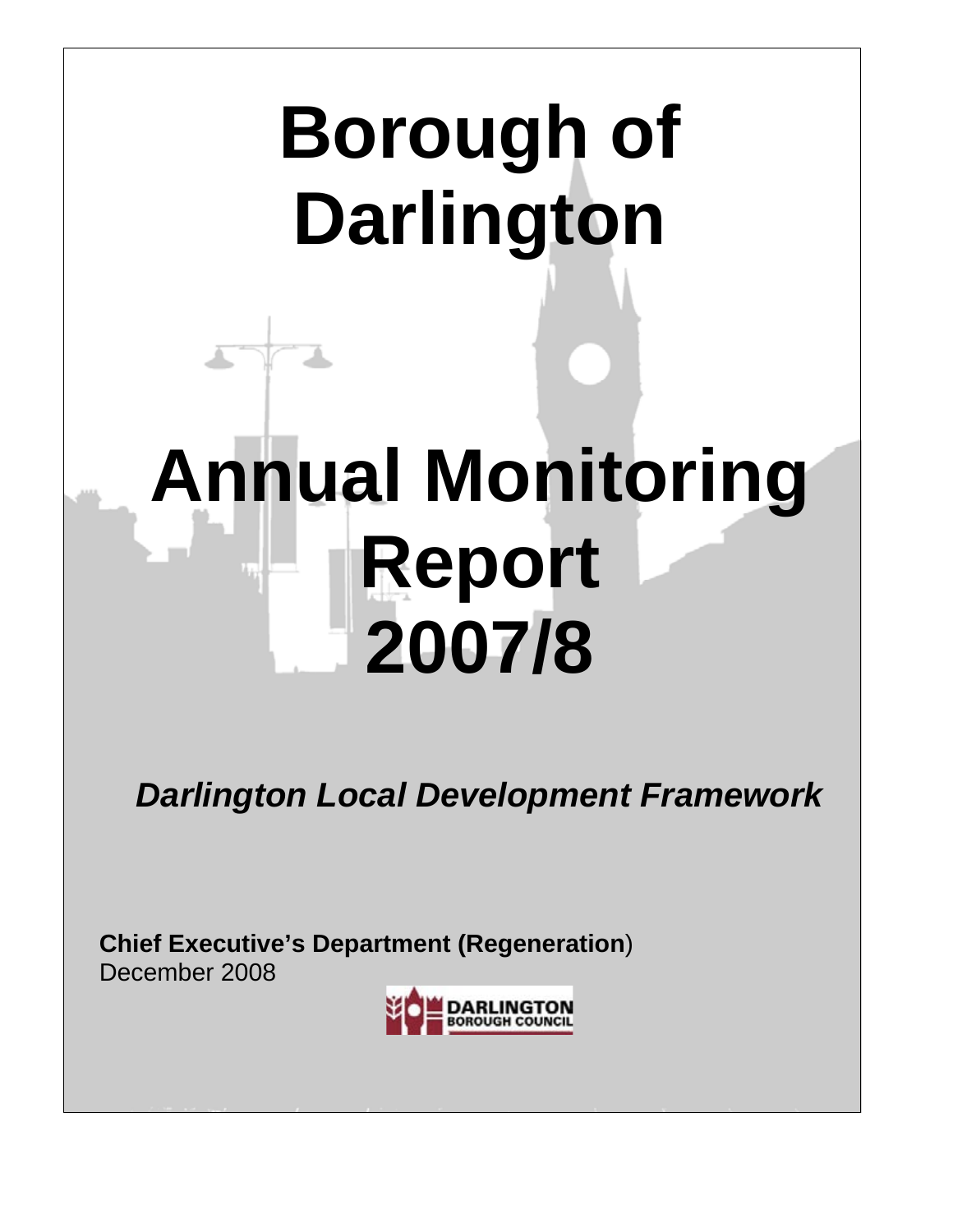## **Contents**

|                                                                        | Page |
|------------------------------------------------------------------------|------|
| <b>Executive Summary</b>                                               | 4    |
|                                                                        |      |
| Introduction                                                           | 6    |
| Structure of AMR                                                       | 8    |
|                                                                        |      |
| Progress in the Preparation of the Local Development Framework         | 9    |
| The Evidence Base                                                      | 10   |
| Summary of the Local Development Framework Documents                   | 13   |
| Review of the Local Development Scheme                                 | 15   |
| Infrastructure Provision                                               | 17   |
| Local Development Framework Relationship to Other Strategic Objectives | 18   |
|                                                                        |      |
| <b>Development Plan Monitoring</b>                                     | 21   |
| Darlington in Context                                                  | 24   |
| Housing                                                                | 28   |
| Business, Industry and Employment                                      | 39   |
| <b>Environmental Resources</b>                                         | 45   |
| Open Spaces                                                            | 52   |
| Retail and the Town Centre                                             | 54   |
| <b>Transport and Accessibility</b>                                     | 57   |
|                                                                        |      |
| <b>Appendix</b>                                                        | 61   |

| <b>Figures and Tables</b> |                                                                                                                                       |    |
|---------------------------|---------------------------------------------------------------------------------------------------------------------------------------|----|
|                           |                                                                                                                                       |    |
| <b>Figures</b>            |                                                                                                                                       |    |
| Figure 1                  | Percentage of Residents Satisfied with their Local Area as a Place to Live                                                            | 25 |
| Figure 2                  | Projected Population and Growth in the Tees Valley 2006-2021                                                                          | 26 |
| Figure 3                  | Darlington Borough Housing Trajectory 2004-2021                                                                                       | 29 |
| Figure 4                  | Completed New or Converted Dwellings on Previously Developed Land                                                                     | 31 |
| Figure 5                  | Distribution of Future Housing Commitments between Previously<br>Developed Land and Greenfield                                        | 32 |
| Figure 6                  | Area of Greenfield and Previously Developed Land that is Predicted to be<br>used in Delivering Housing Commitments in Future Years    | 33 |
| Figure 7                  | Distribution of House Sales Across the Borough 2007/8                                                                                 | 35 |
| Figure 8                  | Mode Changes Diagram                                                                                                                  | 59 |
| <b>Tables</b>             |                                                                                                                                       |    |
| Table 1                   | DPD Progress as at 31st March 2008 against LDS Milestones                                                                             | 15 |
| Table 2                   | Compatibility of LDF Core Strategy Objectives and Sustainability<br><b>Appraisal Objectives</b>                                       | 19 |
| Table 3                   | Links between the Core Strategy Preferred Options objectives and the<br>'One Darlington' and 'Perfectly Placed' priorities of the SCS | 20 |
| Table 4                   | <b>BDLP Expired Policies</b>                                                                                                          | 23 |
| Table 5                   | Housing Targets in the RSS                                                                                                            | 28 |
| Table 6                   | Net Additional Dwellings Completed Compared to RSS Housing                                                                            | 28 |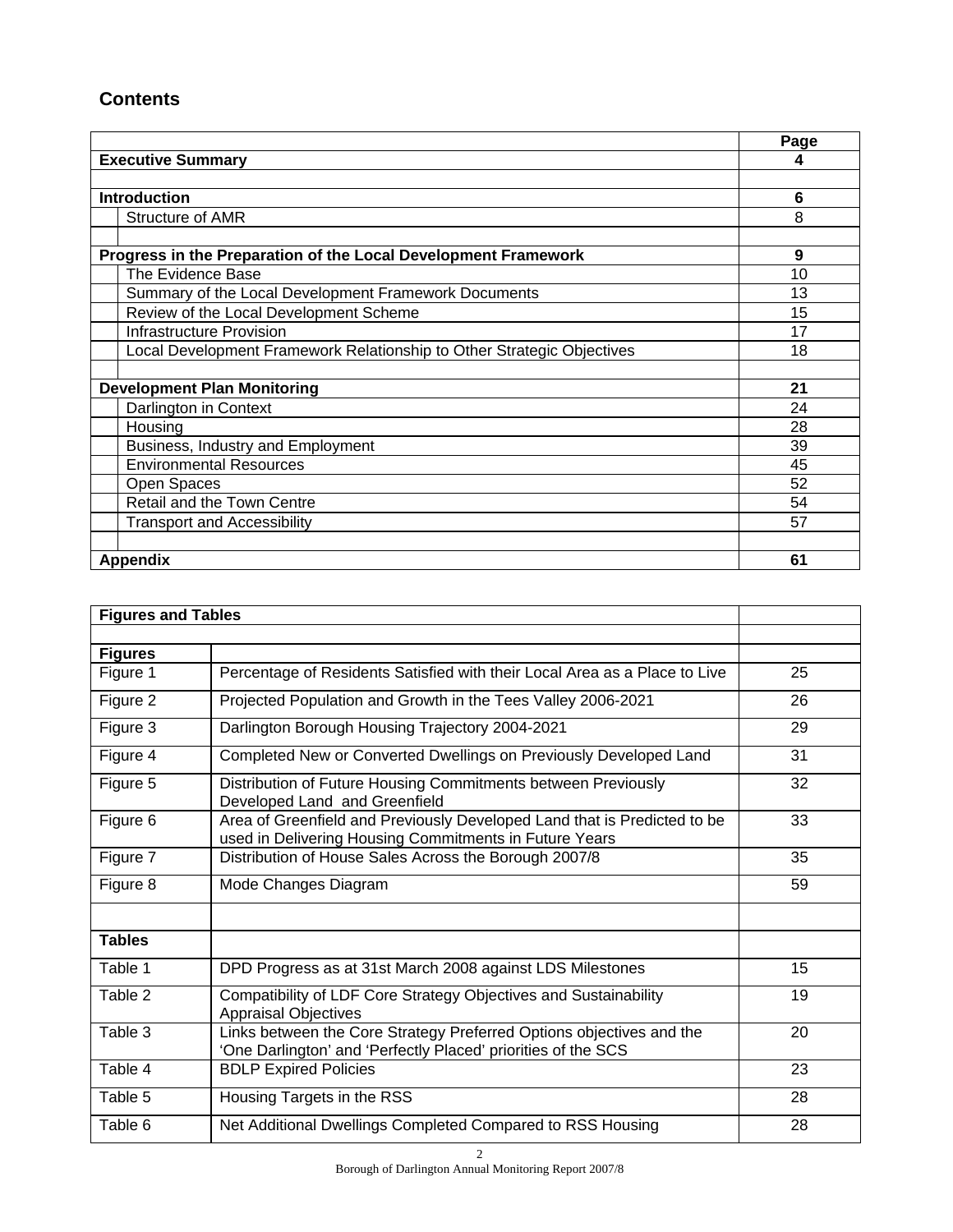|          | Requirement                                                                  |    |
|----------|------------------------------------------------------------------------------|----|
| Table 7  | Housing Starts and Completions by Quarter Since April 2007                   | 30 |
| Table 8  | Average House Prices in Darlington                                           | 34 |
| Table 9  | <b>Affordable Housing Completions</b>                                        | 36 |
| Table 10 | Vacant Dwellings by Ownership Type                                           | 38 |
| Table 11 | Allocated Employment Land Available                                          | 40 |
| Table 12 | <b>Historical New Floorspace Completions</b>                                 | 41 |
| Table 13 | <b>Employment Land Completions 07/08</b>                                     | 42 |
| Table 14 | Historical Geographical Spread of New Employment Development by Ha           | 43 |
| Table 15 | Losses of Employment Land by Type                                            | 44 |
| Table 16 | Summary of Key Changes to Habitats, Species and Wildlife Sites               | 47 |
| Table 17 | Amount of Municipal Waste Arising and Managed by Management Type             | 50 |
| Table 18 | Summary of the Open Space Provision in the Urban Area and Changes<br>2007/08 | 53 |
| Table 19 | Amount of Completed Retail, Office and Leisure Development                   | 54 |
| Table 20 | Amount of Retail Floorspace and Vacancy Rates                                | 56 |
| Table 21 | Number of Traffic Related Injuries and Fatalities                            | 57 |
| Table 22 | Area Wide Traffic Flows                                                      | 58 |
| Table 23 | <b>Peak Period Traffic Flows</b>                                             | 58 |
| Table 24 | <b>Bus Passenger Journeys</b>                                                | 59 |
| Table 25 | <b>Cycle Flows</b>                                                           | 60 |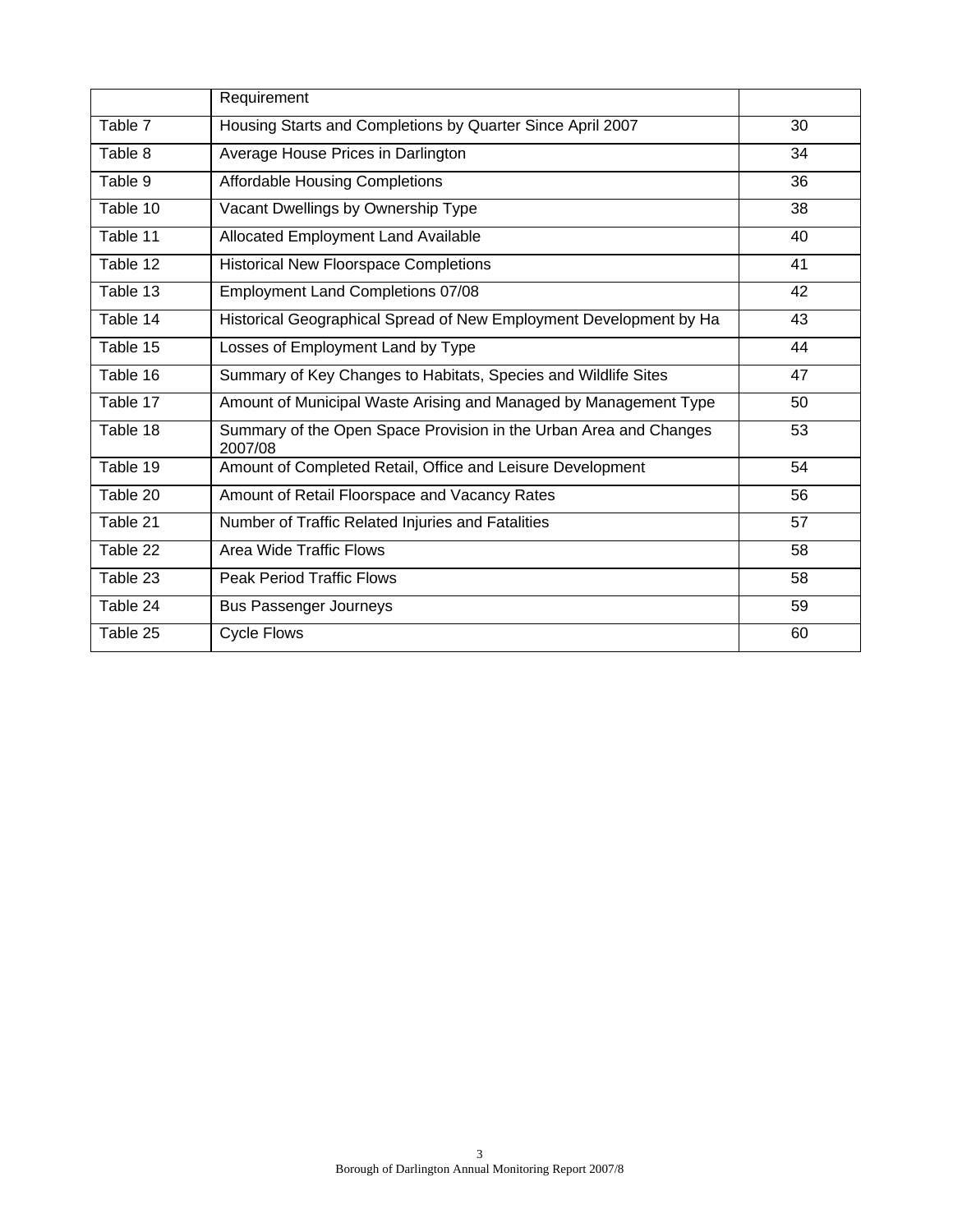# **Executive Summary**

The Darlington Local Development Framework Annual Monitoring Report (AMR) 2007/08 reports on progress on plan preparation and the implementation of adopted development plan policies in Darlington Borough. The report sets out:

- (a) the context for planning in Darlington and identifies some of the key planning challenges facing the area;
- (b) the progress that is being made on plan preparation compared to the milestones and targets set out in the Local Development Scheme, agreed by the Council in 2007;
- (c) the relationship between planning objectives and other objectives, such as the priorities of the sustainable community strategy 'One Darlington: Perfectly Placed';
- (d) performance of key indicators measuring the implementation of national, regional and local planning policies and proposals, and whether the policies are having the effects intended.

The AMR describes the progress that has been made on preparing the Local Development Framework in the last year. Since April 2007, the Council has made significant progress in preparing its Core Strategy, having consulted on both Issues and Options and Preferred Options during 2008, and completed or got substantially underway a range of technical studies and strategies, such as 'One Darlington: Perfectly Placed', Darlington Retail Study 2008 and the Tees Valley Green Infrastructure Strategy and providing the evidence underpinning policy development.

Good progress is also being made on the preparation of Minerals and Waste Development plan documents, which are being prepared jointly by the Tees Valley authorities. Whilst plan preparation on development plan documents (DPDs) and supplementary planning documents (SPDs) has slipped compared to the targets set out in the 2007 LDS, the Council has made changes to its staffing structure to address this slippage. A revised PPS 12 and changes to the planning regulations at a national level have also affected the process and timing of DPD preparation, and the Council is preparing a new LDS for 2009-2012 that will reflect these changes.

The AMR contains 34 indicators, of which there are 16 core indicators specified nationally, together with 18 local indicators that reflect the implementation of local planning policies or measure locally significant issues. Both types of indicators can change from year to year.

Key findings from the indicators reported in this year's AMR, for the year 2007/08, include:

- New house completions (547) exceeded the annual requirement (525) set out in the regional spatial strategy, and house prices remained high. However, both have subsequently fallen sharply, mirroring the downturn in the housing market nationally;
- There was a slight shortfall of committed housing developments against five year requirements, though the slowdown in house building activity suggests that existing commitments will take longer to be built out;
- Over 80% of new house completions were on previously developed land in 2007/08, back up to a level last seen in 2004/05. A high density of new house building is also reported, reflecting the contribution of flats to overall new housing supply during the year;
- Affordable housing completions, whilst still at a very low level compared to identified needs, has been increasing year on year since 2004/05. The adoption of an Affordable Housing SPD in April 2007 should help the Council to achieve more affordable housing in the future, though the slowdown in house building activity, falling house prices and land values may make it more difficult for developers to get schemes that include affordable housing to be economically viable;
- Vacancies in the housing stock have stabilised, but this masks a continuing increase in vacancies in the private sector stock and falling levels of vacancies in both the public and registered social landlord stock. Private sector vacancies are expected to decline as the demand for private rented properties increases, arising from fewer households being able to access home ownership;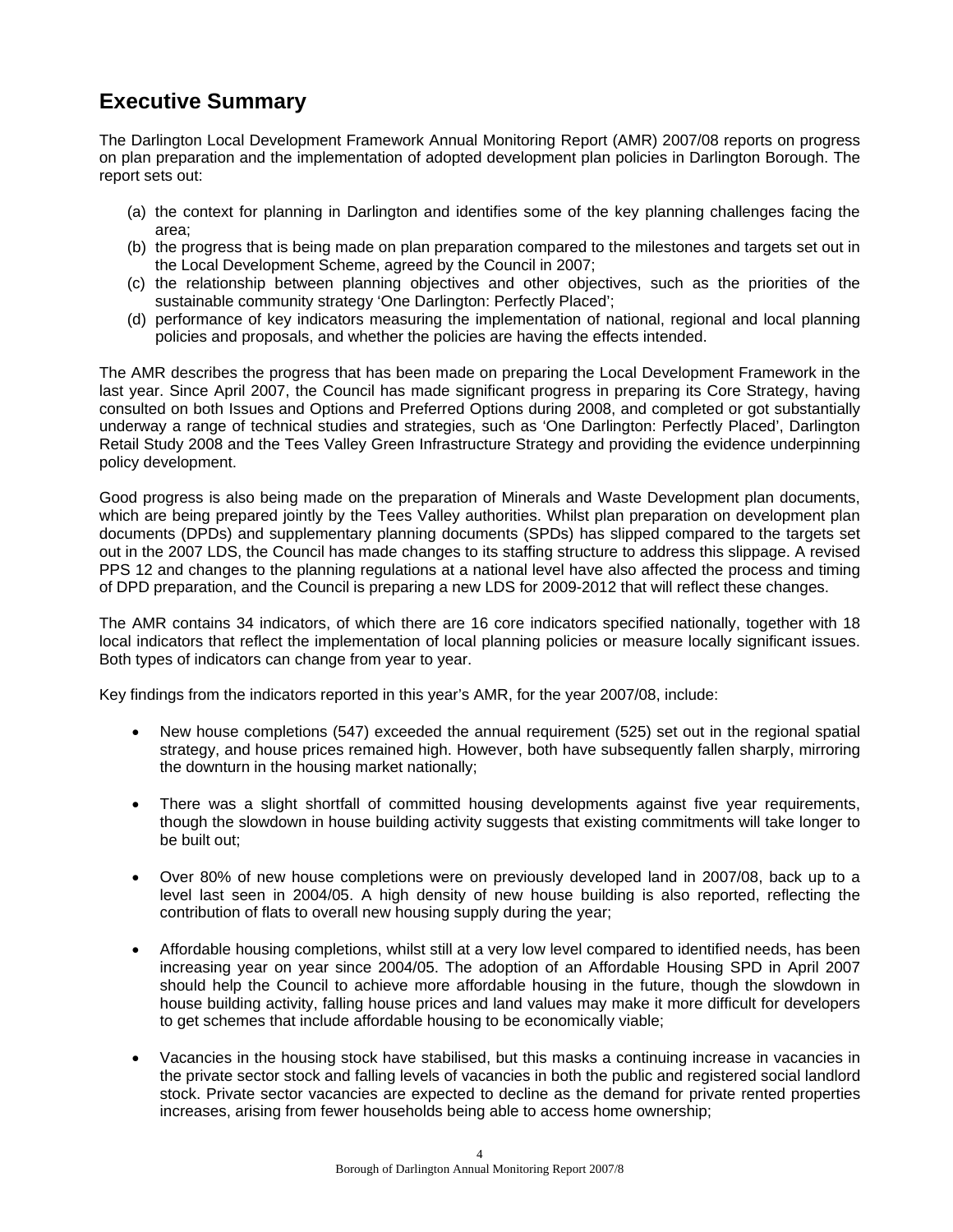- There is currently sufficient land allocated for employment uses and plenty of capacity within the Borough's main employment areas. However, substantial parts of current allocations are long term and/or are dependent upon infrastructure provision and other factors before they become available for development, and not all sites are suitable for all types of employment development. Some previously developed sites have also been experiencing pressure for other forms of development, particularly residential uses;
- A total of 8,605sqm of new employment floorspace was completed in the Borough during 2007/08 of which 75% was B1 offices. This was split almost equally between greenfield and brownfield land, and continued to be mainly in outer urban areas;
- Regarding environmental resources, additional areas of wetland/wet woodland and unimproved grassland habitats have been created in 2007/08, along with the identification of a further 20 great crested newt sites;
- The big improvement in the Council's recycling performance in 2006/07 continued this year when, for the first time, more than one-third of the Borough's municipal solid waste was recycled, further reducing the amount of waste going to landfill. The 2007/8 pattern is expected to be maintained during 2008/9, but another step-change shift up the waste hierarchy, from landfill to recycling, will occur in 2009/10 as the new, more sustainable contract for waste treatment and disposal at Aycliffe Quarry gets underway;
- Changes to the open space network during 2007/08 have focussed on quality rather than quantity, with improvements made to the quality of 4 parks, 3 new play areas and the construction of a downhill bike track. Improvements have also been made to footpaths and habitats along green corridors and within natural and semi-natural greenspaces;
- New retail development in the Borough was at its lowest level for several years, but there is some evidence that some occupiers of office space are beginning to appreciate the locational advantages of central sites more than previously;
- The vacancy rates for retail floorspace remains relatively low, less than 10% in the town centre. In summer 2007, all of the local centres were at full capacity with no vacant units. Units in out of centre locations such as Morton park and Darlington Retail Park also seemed to be trading well;
- Vehicular traffic flows counted at urban, edge of town and rural locations appear to be stabilising, whilst those on the radial routes approaching the inner urban area are declining. This is attributed to the Local Motion programme, persuading people out of their car and providing travel choice;
- Between 2004/05 and 2006/07, in areas targeted for travel planning advice, car trips reduced from 41% of household trips to 37%, a 9% reduction. Walking trips increased by 15% (an increase from 25% to 29% of all trips) and cycling trips by 65% (from 1% to 2% of all trips). The trend of decline in bus use was halted, remaining at 12% of all trips. It is hoped that recent changes to bus services and the continued success of Local Motion keep bus patronage steady it in coming years;
- Further work is needed by the Council to establish robust monitoring systems to ensure accurate reporting of new indicators such as new housing developments complying with Building for Life (design) standards, renewable energy capacity of permitted developments and carbon dioxide emissions per capita.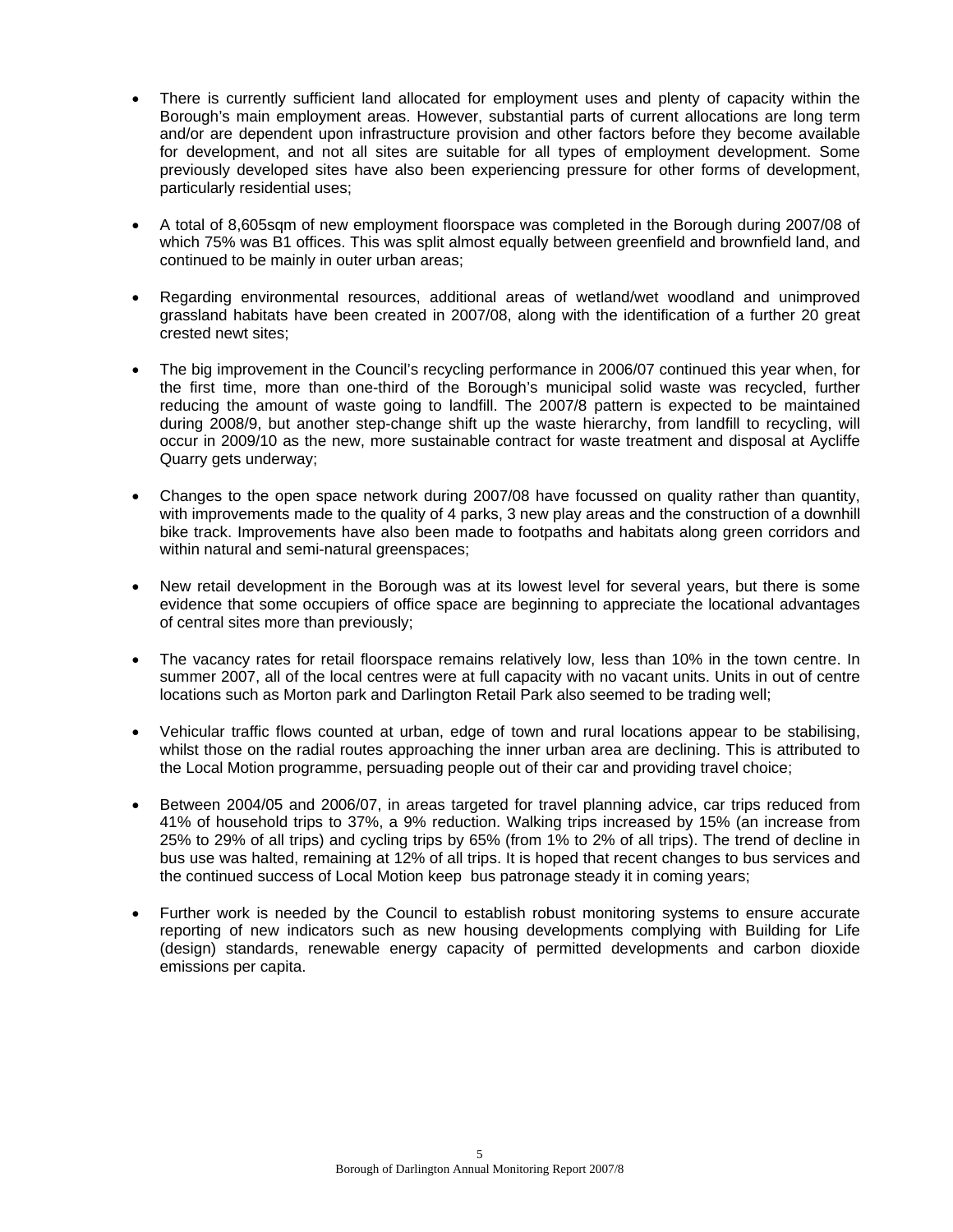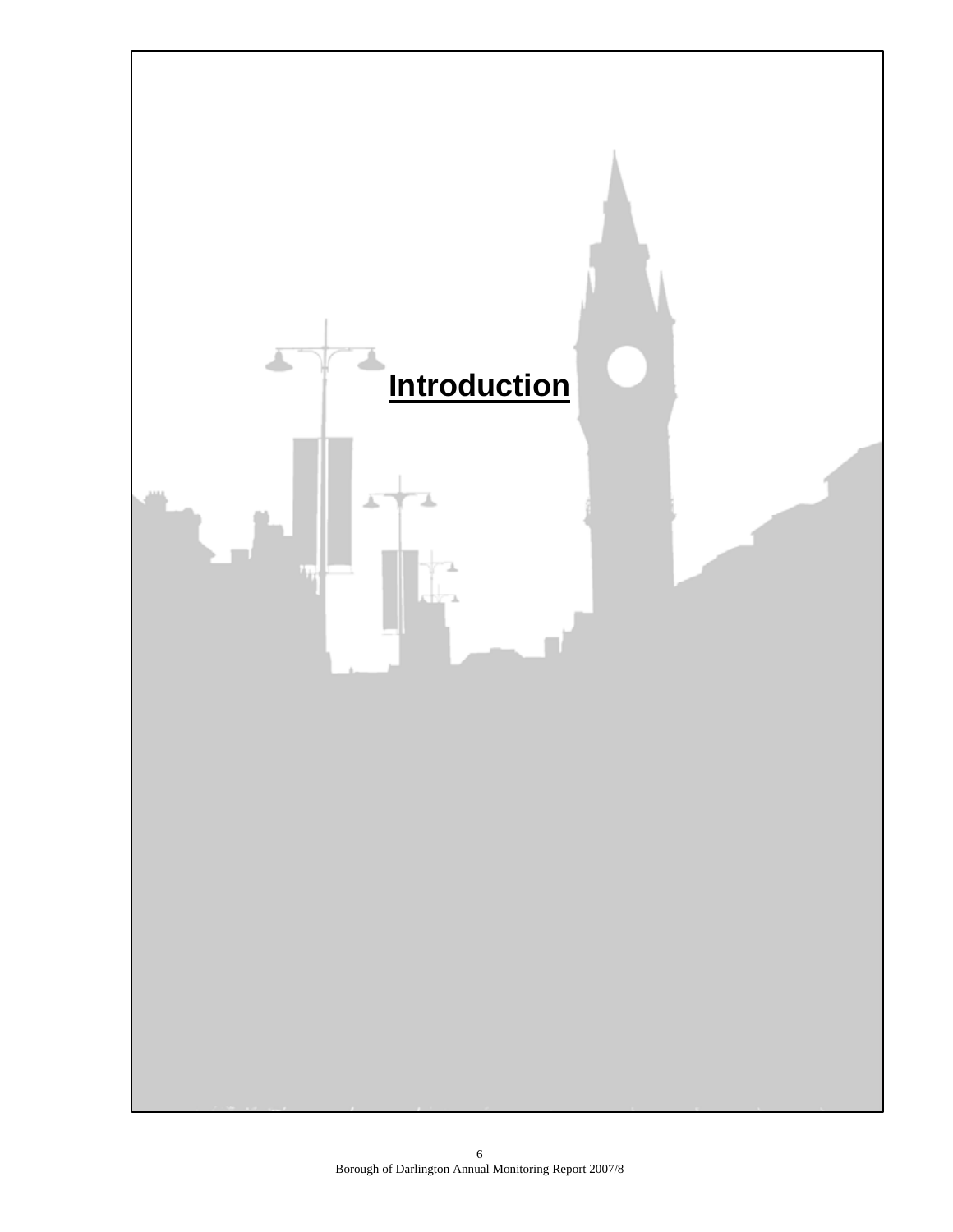# **1. INTRODUCTION**

Monitoring the performance of planning policy by examining and identifying trends and fluctuations in key indicators is an important part of delivering an effective plan-led system. It is integral to the 'plan, monitor and manage' approach advocated in PPS12 and crucial to the successful delivery of the spatial vision and objectives of the Local Development Framework (LDF).

This fourth Annual Monitoring Report (AMR) looks primarily at the year 1st April 2007 to 31st March 2008, but relevant data and progress prior to and after this is provided where appropriate. Guidance on the production of Annual Monitoring Reports (AMRs) is included in the new PPS12: Local Spatial Planning (published June 2008) the Regional Spatial Strategy (published in June 2008) and Local Development Framework: Core Output Indicators – Update 2/2008, published in July 2008. Statutory requirements are also set out in Regulation 48, Town and Country Planning (Local Development) (England) Regulations 2004.

Based on this guidance, the Annual Monitoring Report (AMR) provides information that:

- Evaluates the actual progress that has been made on Development Plan Document (DPD) preparation, against the timetable and milestones provided in the catalogue of Local Development Schemes;
- Is part of the evidence base for future preparation of documents within the Local Development Framework (LDF);
- Assesses plan policy against data collected and the current planning context;
- Informs the review of the Local Development Scheme (LDS):
- Provides a framework against which to monitor future Development Plan Documents (DPD) and their effect upon sustainability.

A further integral part of the assessment of policies has been to explore:

- Whether policies are achieving their objectives and in particular, delivering sustainable development;
- Whether policies have had unintended consequences;
- Whether the assumptions and objectives behind policies are still relevant;
- Whether the targets are being achieved.

This Annual Monitoring Report (AMR) is organised around the saved policies of the adopted Borough of Darlington Local Plan (1997, with alterations adopted in 2001) and the emerging LDF, particularly the Core Strategy. The vision and priorities of the Sustainable Community Strategy for Darlington, 'One Darlington: Perfectly Placed' (2008) are also of importance and have had a key influence in setting the primary objectives of the LDF. Consequently wherever common outcomes can be monitored, at this time, they are included in this AMR. These outcomes include national indicators included in the Council's Local Area Agreement 2008 2011 'Delivering One Darlington: Perfectly Placed'.

The evaluation of impacts and significant effects is a key element of Sustainability Appraisal (SA) monitoring. As part of shaping plans and programmes, the SA identifies sustainability objectives and seeks to establish the likely significant effects of the plan or programme against these objectives. The final SA's role is to then propose measures to avoid or mitigate any negative effects, and establish a toolkit for monitoring the identified significant effects for the lifetime of the plan. As new documents are adopted, the AMR will be used to monitor the effects of policies against the objectives of SA, in addition to LDF targets and objectives.

In this period of transition, systems for the collection and management of information to inform the Annual Monitoring Report (AMR) are being developed continually to improve the accuracy of the data we have available, and to better inform the assessment of existing and proposed plan policies and targets.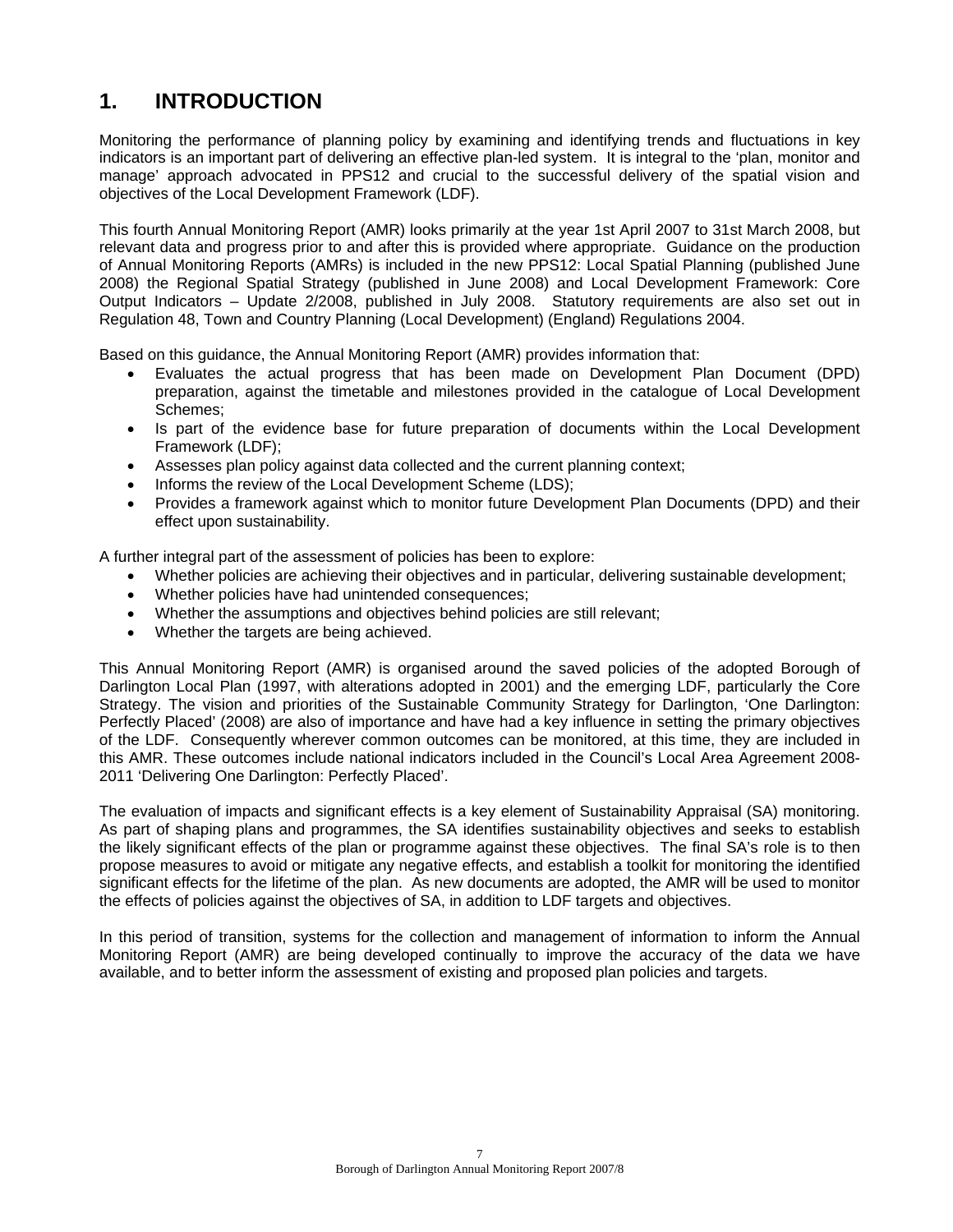## **Structure of Annual Monitoring Report**

This AMR contains two sections:

- 1) A review of the progress Darlington Borough Council has made in the production of its Local Development Framework.
- 2) A range of information and data relating to the development monitoring, enabling the assessment of policy against actual performance and implementation and changes in plan context.

## **Types of Monitoring Indicators**

In its publication 'Local Development Framework Monitoring Reports', the then ODPM set out four types of indicators that should be included within the AMR. These were:

**Contextual Indicators:** provide general information relating to the area or the specific issue being evaluated. These often cannot be directly influenced by policy but provide an overview that enables a better understanding of the circumstances affecting the Borough.

**Core Output Indicators:** these are set nationally and ensure that a uniform set of key indicators are assessed across the country and ready data is available to inform Regional Spatial Strategy monitoring.

**Local Output Indicators:** these provide the opportunity to develop a monitoring report that can respond effectively to the content of the Local Plan and Local Development Framework. These indicators are tailored to the outcomes of policies that address issues not covered by the Core Output Indicators.

**Significant Effects Indicators:** these are developed through the sustainability appraisal (SA) process to inform its objectives and indicators. SA has been carried out in preparing the Core Strategy, but this document is still at Preferred Options stage. Whilst these indicators do not specifically relate to the adopted Local Plan, they have been used where appropriate throughout this AMR.

As new or more accurate data becomes available, indicators may be updated to allow continual improvement of the information base. When changes are made, they will be highlighted within the report, particularly where this could change the assessment of a policy. Also, the Department for Communities and Local Government reviews the Core Output Indicators on a regular basis, which can also lead to changes to the AMR indicators.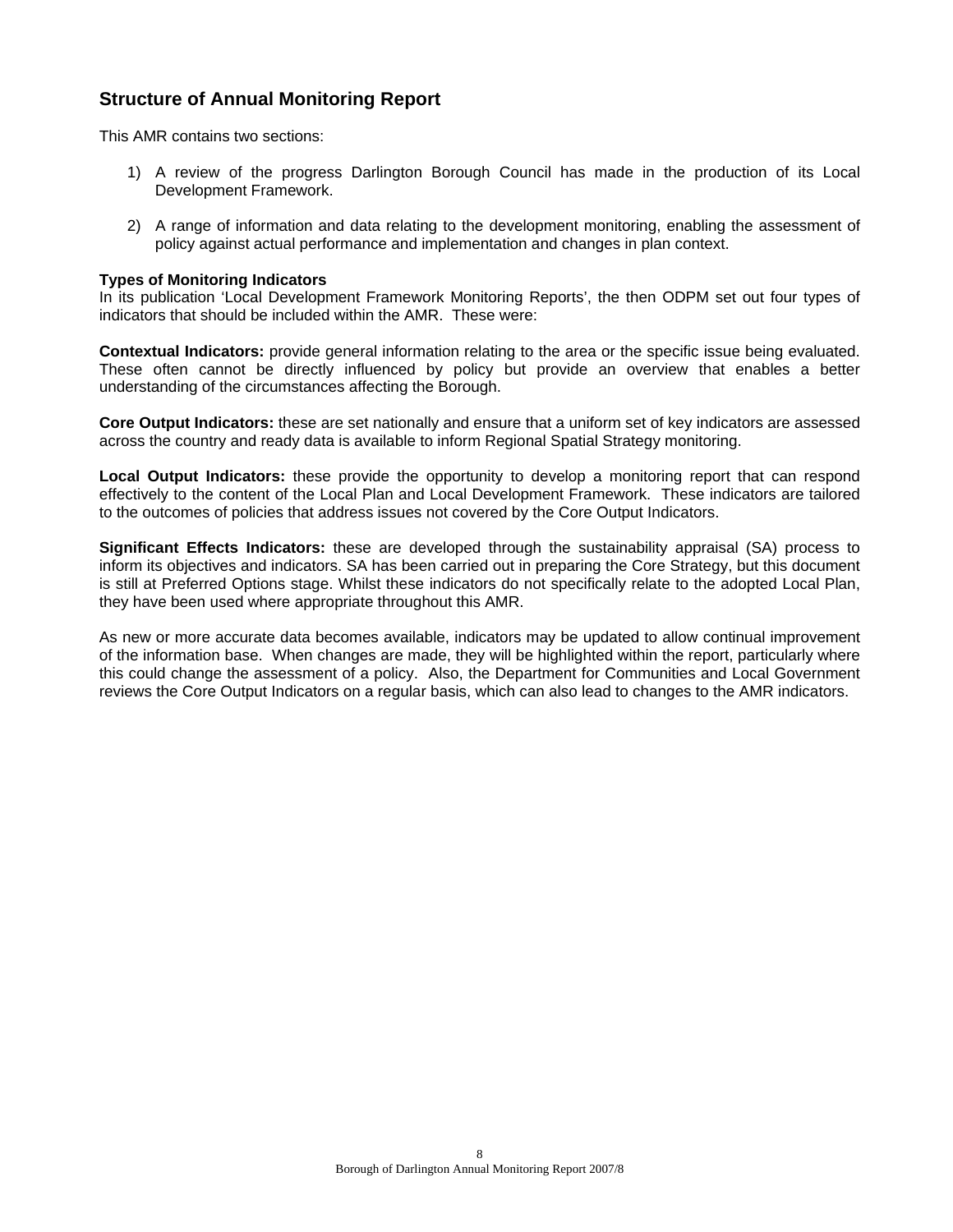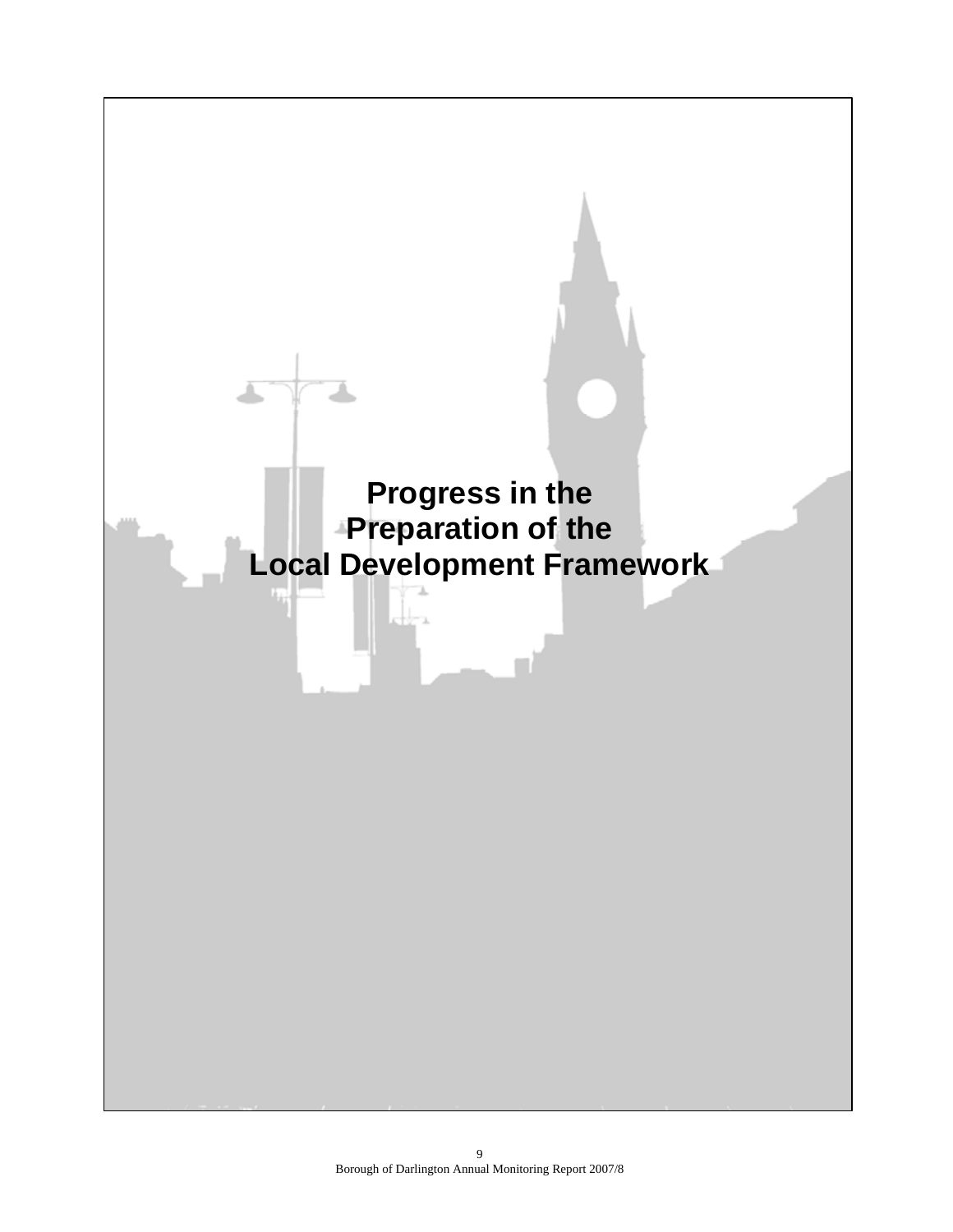## **2. Progress in Preparing the Local Development Framework**

## **The Evidence Base**

The emerging Local Development Framework (LDF) is being prepared in the context of numerous strategies, programmes and studies prepared locally, regionally and nationally. Many of these help to provide a clearer picture of the planning issues that are likely to affect the Borough over the next fifteen years or so. Others provide important contextual information to underpin our preparation of the LDF, in accordance with wider Council and other local priorities.

The local strategies and documents described below are the key ones that underpin preparation of the Local Development Framework. Those marked with an asterisk\* are available to view now on the Council's website, www.darlington.gov.uk. A more comprehensive list is set out in Appendix 2 of the LDF Core Strategy: Preferred Options document, also available on the Council's website at www.darlington.gov.uk/planningpolicy.

## *\*One Darlington: Perfectly Placed: A Vision for Darlington 2008-2021 (published in 2008)*

This is the sustainable community strategy for Darlington, prepared and published by Darlington Partnership. It is the overarching local strategy, setting out in a series of themes, the issues and priorities that need to be tackled in the Borough to achieve the vision for Darlington in 2021. Some of the evidence reported in this AMR comes from the monitoring framework established to measure the (now) superseded Darlington Community Strategy.

## *Delivering One Darlington: Perfectly Placed – Darlington's Local Area Agreement 2008-2011*

The LAA is a three year agreement between central government, Darlington Partnership and Darlington Borough Council. It sets out local priorities for Darlington, particularly to address the issues identified in the sustainable community strategy. It includes some key indicators against which performance against the agreed objective swill be measured.

## *\*Darlington's Climate Change Strategy 2006-2010*

Published by Darlington Partnership, this document sets out a vision for tackling the issues associated with climate change, and what the local community is committed to doing to address the issues, including mitigation and adaptation through the planning process. A 3 year Climate Change Action Plan was also agreed by the Partnership in July 2008, and will be published on the Council's website shortly.

## *Darlington Gateway Strategy (2006)*

This study updates and develops the original Darlington Gateway Development Framework produced in 2003. It identifies economic regeneration priorities and the key actions needed in Darlington in the period 2006-2020 under a series of related themes such as quality of life and the employment land portfolio. It sought to define the future direction of major economic regeneration projects, beyond delivery of the existing Darlington Gateway programme.

## *Tees Valley Housing Growth Point: Programme of Delivery*

The five Tees Valley Authorities were awarded Housing Growth Point Status by the Government in mid 2008. This commits the area to accelerating housing growth in the period to 2016. A Programme of Development has now been submitted to Government outlining the case for additional funding to support accelerated housing development at locations across the Tees Valley, including several in Darlington, and an initial allocation of £6.2 Million has been made to the Tees Valley to progress this. A bid has also been submitted for funding for supporting infrastructure from the Government's Community Infrastructure Fund 2.

## *Tees Valley Strategic Housing Market Assessment 2008*

Work commenced on this study in 2007/08 and is expected to be completed and published in January 2009. The study provides up to date information on housing need, housing demand and the hosing market in general across the Tees Valley. The study includes updated data on housing needs, including affordable housing needs at Borough and sub area levels.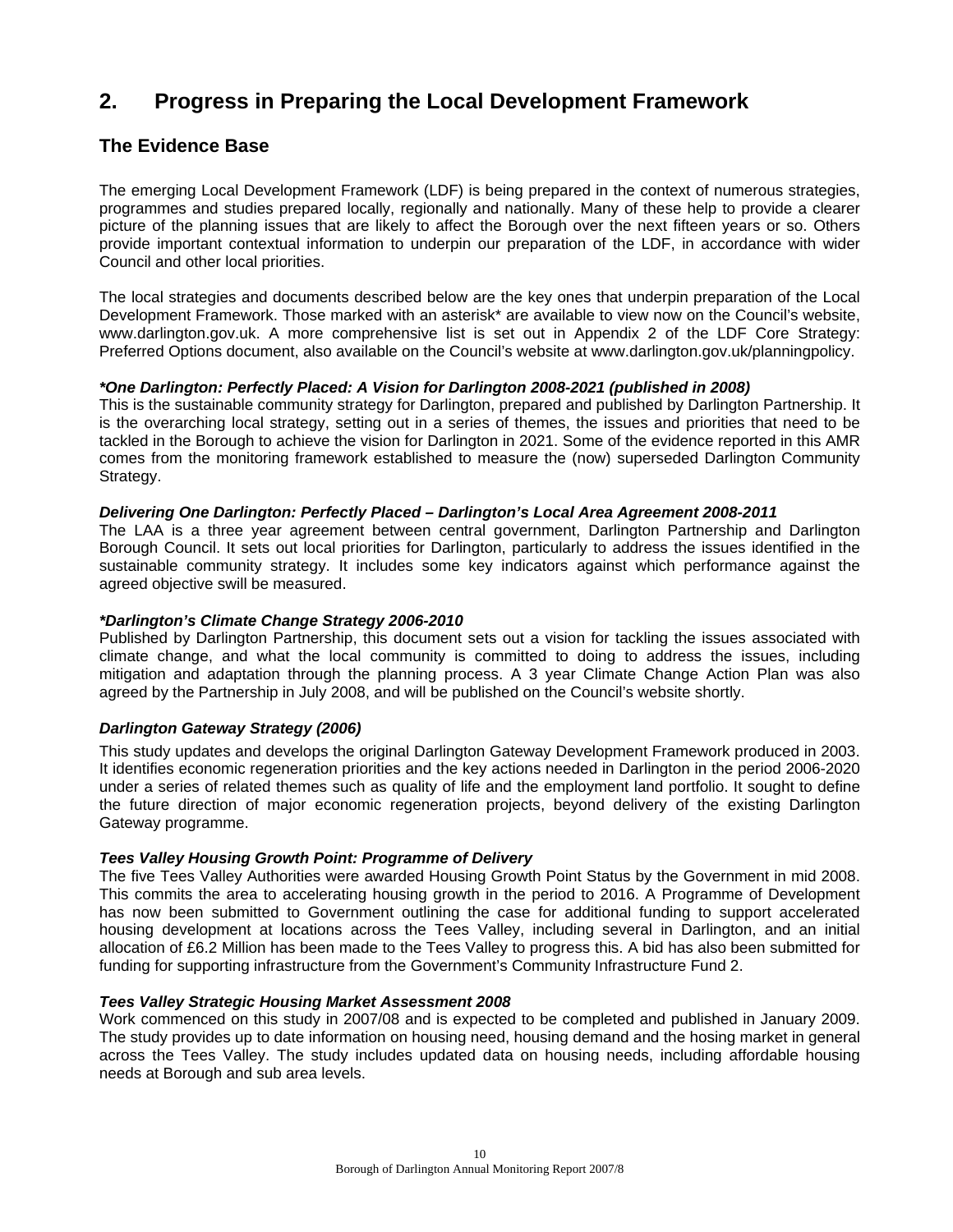## *\*Darlington Local Housing Assessment (2005)*

This study sets out the local housing needs in the Borough for the 5 years to December 2010, including affordable housing needs. The study has been updated in 2008 and will be published as part of the Tees Valley Strategy Housing Market Assessment (see above).

## *Tees Valley Gypsy and Traveller Accommodation Needs Assessment*

Work began on this study during 2007/08 and is due for publication in early 2009. Once finalised, it will inform preparation of LDF policies.

## *Darlington Employment Land Review*

Initial survey work and data collection for this was carried out in 2006 as part of the Darlington Gateway Strategy work (see above). Work is underway to complete the employment land review, taking account of Regional Spatial Strategy, which has been finalised since the initial survey work was undertaken.

## **Tees Valley Visitor Accommodation Needs Assessment**

Work is nearing completion on the above study, commissioned by four of the five Tees Valley local authorities including Darlington. It is anticipated that this will be finalised and published in late 2008/early 2009.

## *\*Darlington Retail Study 2008*

Completed and published in December 2008. It replaces the 2004 Darlington Retail Study. It projects future comparison and convenience goods retail floorspace requirements at least 10 years into the future.

## *Tees Plain and East Durham Limestone Wind Farm Development and Landscape Capacity Study (July 2008)*

Sets out visual and landscape impact guidance for wind energy development and identifies an area of least constraint that extends into the north-eastern corner of the Borough. This is available to view at http://www.northeastassembly.gov.uk/document.asp?id=914

## *Darlington Characterisation Study (August 2008)*

Identified the key urban design characteristics of different parts of the Borough.

## *Tees Valley Strategic Flood Risk Assessment (2007)*

This study was completed by consultants JBA in February 2007. It identifies flood zones and the future flood risk for the Borough arising from watercourses and will be used as a planning tool to examine the sustainability of the proposed development allocations in the LDF.

## *Durham Biodiversity Action Plan 1999*

Encompassing Darlington Borough, this document contains a series of habitat and species action plans designed to restore, maintain and enhance biodiversity levels, particularly of species that are threatened or in decline. The plan is constantly evolving. Archive and current documentation can be found at http://www.durhambiodiversity.org.uk/.

## *\*Darlington Rights of Way Improvement Plan (2007)*

Provides a strategy to target resources towards improving countryside access, so that all of the public have sustainable access to quality countryside where may experience the full richness of an unpolluted and biodiverse environment, as well as one that encourages healthy and safe travel.

## *Tees Valley Green Infrastructure Strategy 2008*

Encompassing Darlington Borough, this sets out a plan for developing and enhancing the green infrastructure network to create and extend opportunities for access, assist regeneration and enhance biodiversity and help reduce the impacts of climate change. £3 million has been secured from One North East over the next 3 years to fund implementation, though the end date of the strategy is 2021. The strategy is available to view at http://www.cabe.org.uk/default.aspx?contentitemid=2392&refid=2391&sl=3.3.3

## *\*Darlington Open Space Strategy 2007-2017*

The Council adopted the Darlington Open Space Strategy 2007-2017 in April 2007. The strategy was produced in close partnership with other Council departments. The strategy includes strategic and detailed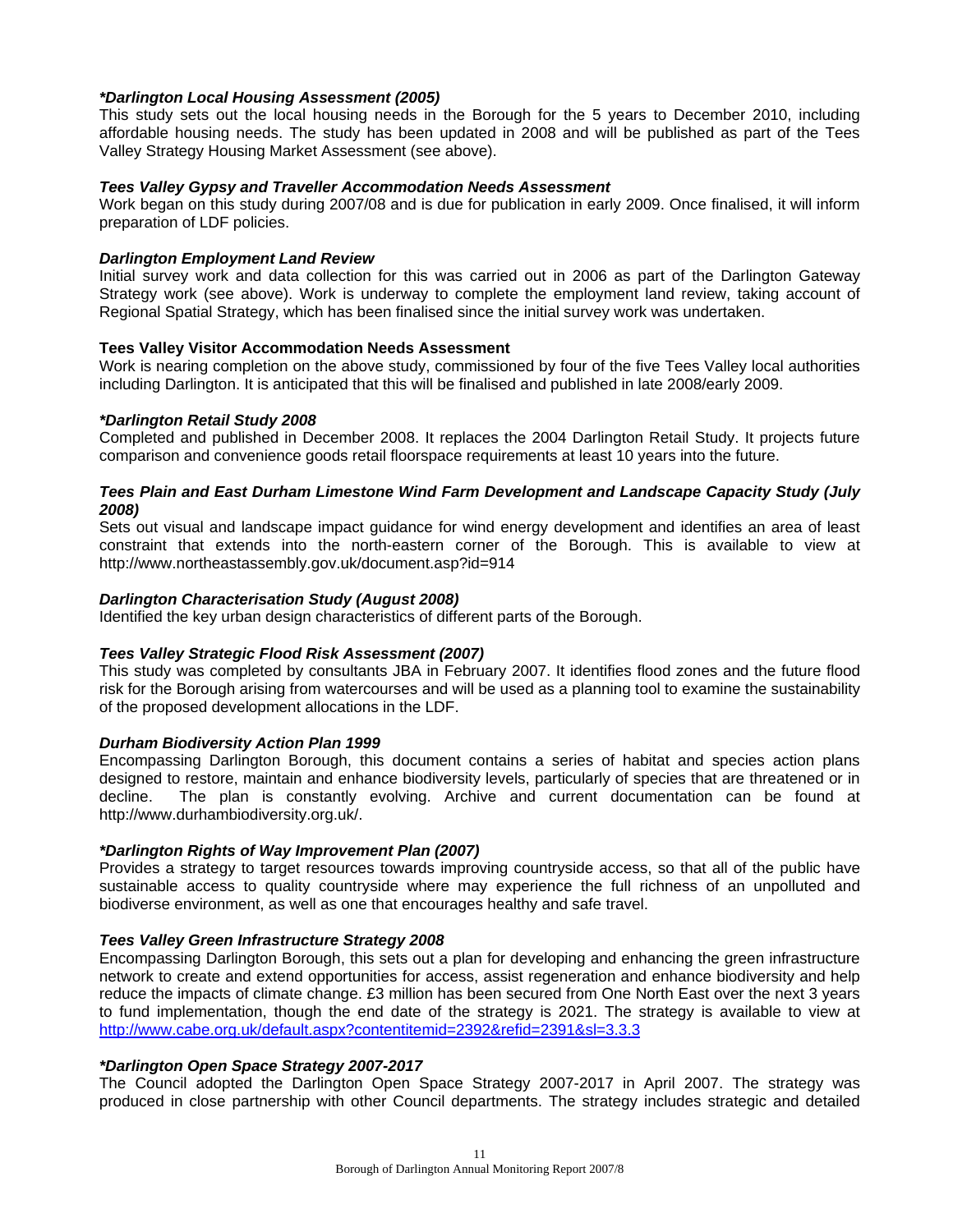planning policy that will be incorporated into the Core Strategy and Development Policies DPD as these documents are advanced.

## *Playing Pitch Strategy (Draft 2006)*

Data on playing pitches and their use was collected to feed into the Open Space Strategy. A revised Playing Pitch Strategy is currently being prepared and is due for completion in Spring 2009. This will address the specific issues surrounding playing pitches, such as the quality of pitches, the facilities available, and the current and future needs and requirements for pitches.

## *\*Darlington's Second Local Transport Plan 2006-2011 (2006)*

This sets out the Council's vision of how transport investment and other actions will contribute to improving local people's quality of life and support the long-term vision for Darlington as well as sub-regional and regional objectives.

## **\*Darlington's Accessibility Strategy**

Published as an annex (12) to the Second Local Transport Plan, this strategy sets out (amongst other things) how the Council is planning to improve access to jobs and services sustainably. Accessibility has been identified as a key local issue in Darlington and the strategy addresses social exclusion through improved access for residents and visitors to health, education and employment services.

## **\*Darlington Transport Strategy 2006-2030**

Published as an annex (3) to the Second Local Transport Plan, this focuses on tackling congestion and improving accessibility through travel behaviour change and managing the transport network to make the best use of it.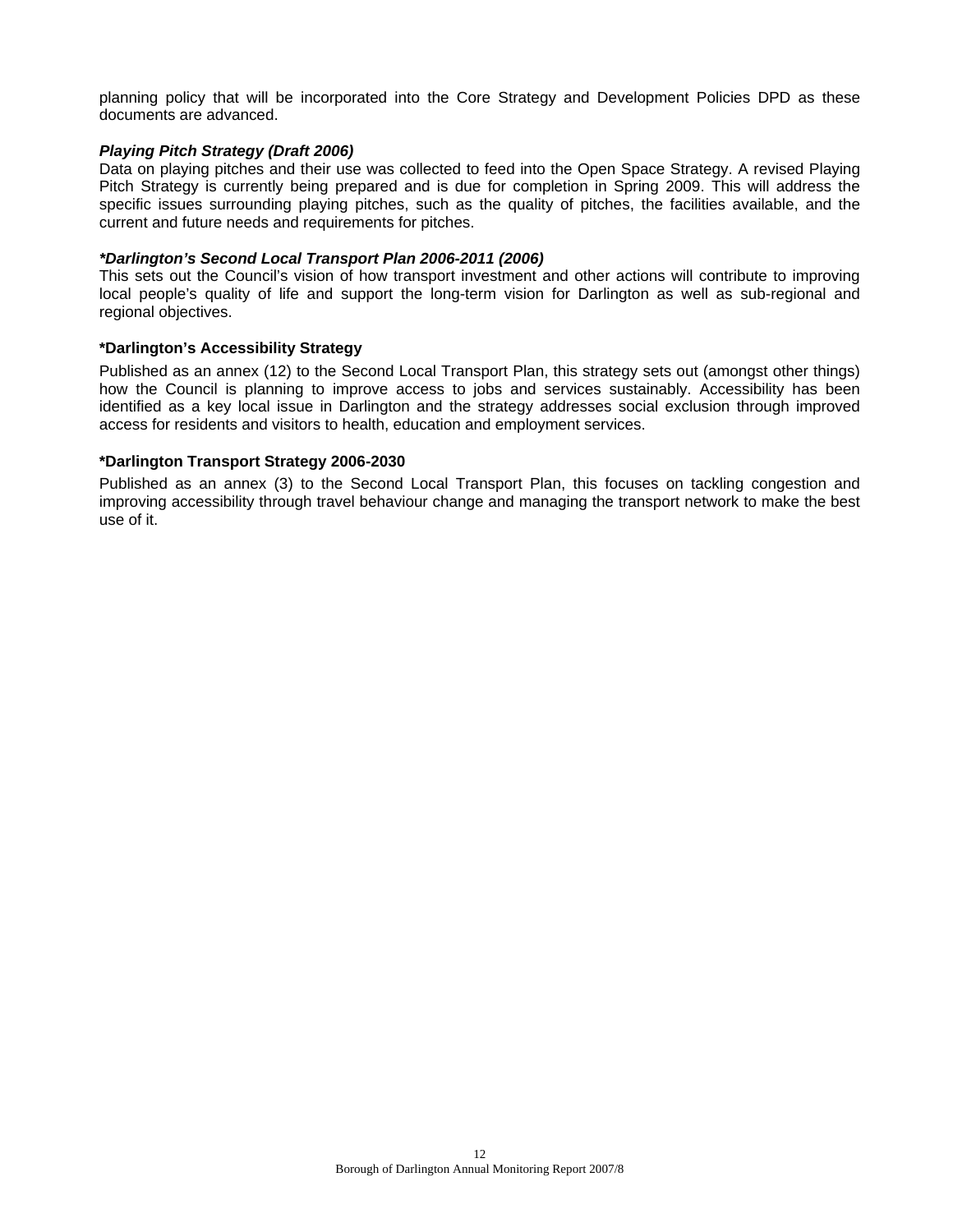## **Summary of Local Development Framework Documents**

The documents outlined below make up the emerging Local Development Framework:

## **Local Development Scheme (LDS)**

The current LDS is the Local Development Scheme 2007-2010, and is available to view on the Council's website, www.darlington.gov.uk/planningpolicy. Because of changes made to the regulations governing the preparation of local development documents in June 2008, the Council is reviewing the LDS, and intends to publish a revised LDS for 2009-2012 in March 2009.

## **Statement of Community Involvement**

This was adopted by the Council in November 2005. The Council will be reviewing the SCI, to reflect the changes made to the regulations governing the preparation of local development documents in June 2008.

## **DEVELOPMENT PLAN DOCUMENTS**

## **Core Strategy**

The Council published and consulted on the Core Strategy: Issues and Options in January and February 2008, and on the Core Strategy: Preferred Options in the period 23rd October to 5th December 2008. The Core Strategy will be the principal document of the LDF establishing the strategic framework for all other documents in the Local Development Framework. Key policies of the existing Local Plan, including those necessary for development control, have been saved until other appropriate policies have been adopted in the LDF to supersede them. The full list of saved policies is available on the Council's website, www.darlington.gov.uk/planningpolicy.

## **Tees Valley Minerals and Waste Core Strategy DPD**

The Minerals and Waste Core Strategy is being prepared for the five Tees Valley local authorities by consultants. The plan will provide a strategic approach to minerals and waste sites and facilities. Consultations on the Preferred Options took place in February 2008, and it is anticipated that the pre-submission publication will take place in Summer 2009. Site specific consultations will take place on a late proposed site allocation at Aycliffe Quarry in early 2009.

#### **Tees Valley Minerals and Waste Site Allocations DPD**

The Minerals and Waste Site Allocations DPD is being prepared for the five Tees Valley local authorities by consultants. The plan will identify potential sites for minerals and waste sites and facilities. Consultations on the Preferred Options took place in February 2008, and it is anticipated that the pre-submission publication will take place in Summer 2009. Site specific consultations will take place on a late proposed site allocation At Aycliffe Quarry in early 2009.

## **SUPPLEMENTARY PLANNING DOCUMENTS (SPD)**

#### **Affordable Housing SPD**

An Affordable Housing SPD was adopted by the Council in April 2007. The SPD is linked to saved policies H9 and H10 in the adopted Borough of Darlington Local Plan.

#### **Design of New Development SPD**

Community involvement in the characterisation of design in Darlington took place during summer 2008 and has fed into the preparation of a draft SPD, on which public and other consultations will take place in January and February 2009. The draft SPD is linked to saved policies in the Borough of Darlington Local Plan. The draft SPD sets out a new code-based approach to considering the design of new development.

## **OTHER LDF DOCUMENTS**

Other documents that the current LDS indicates will be prepared as part of the LDF are as follows: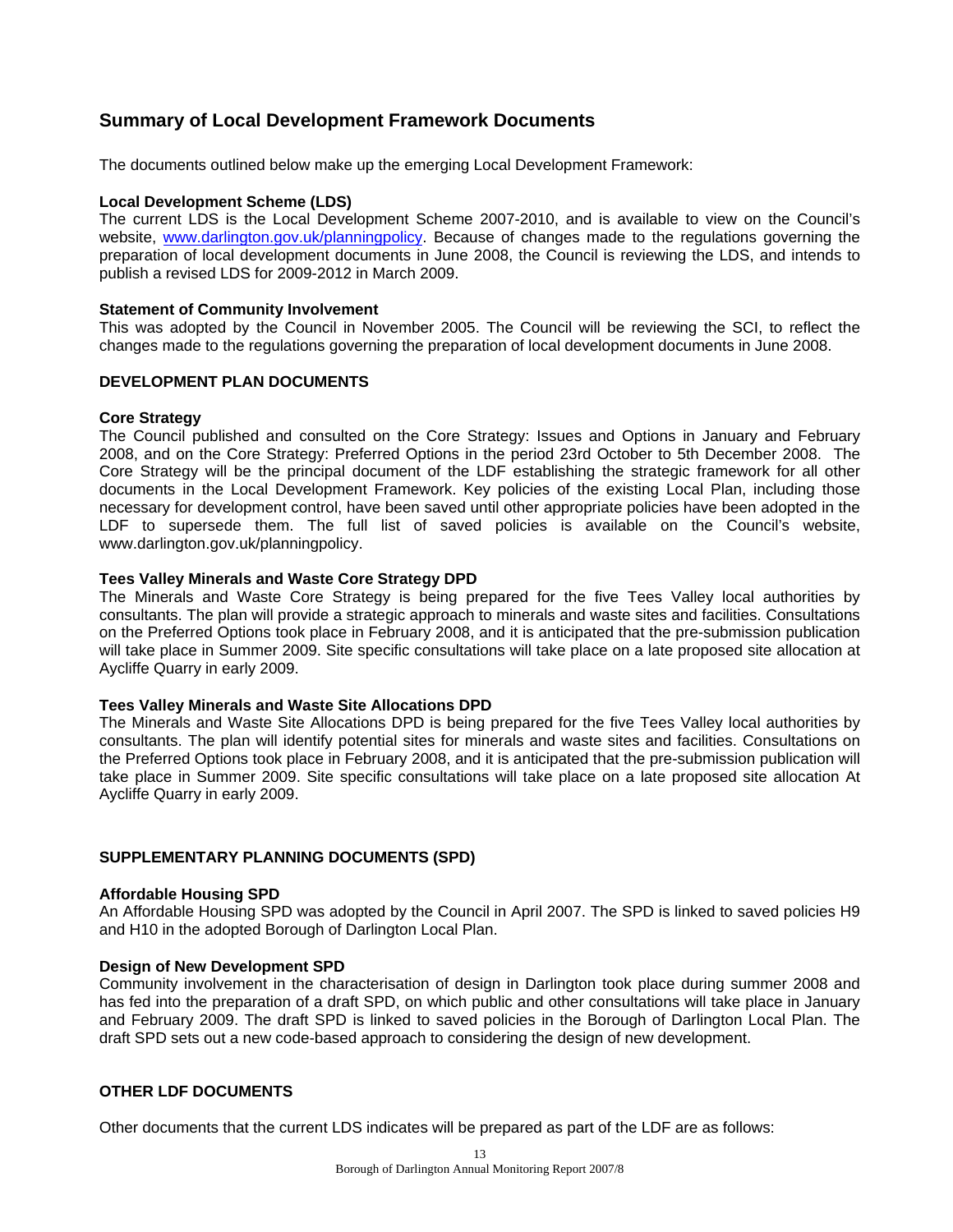## **Darlington Gateway Area Action Plan (AAP)**

The need for the Darlington Gateway AAP is being reviewed as part of the work being undertaken to prepare the Local Development Scheme 2009-12. It is likely to be focused on the town centre fringe area and renamed accordingly, and to cover a mix of uses.

## **Development Policies DPD**

The need for generic development policies to be in a separate document is being reviewed as part of the preparation of the Local Development Scheme 2009-2012.

## **Darlington Town Centre Area Action Plan (AAP)**

This document was to provide the planning framework for the future development of Darlington Town Centre. With planning permission in place for a significant retail and leisure scheme at Commercial Street and a planning and development brief agreed by the Cabinet in October 2008 for the Beaumont Street/Feethams area of the town, the need for this document is being reconsidered as part of the preparation of the Local Development Scheme.

## **Planning Obligations SPD**

This SPD will set out the matters that the Council will require to be covered by planning obligations associated with the granting of planning permission. The SPD will set out in detail how any financial or other contributions will be calculated.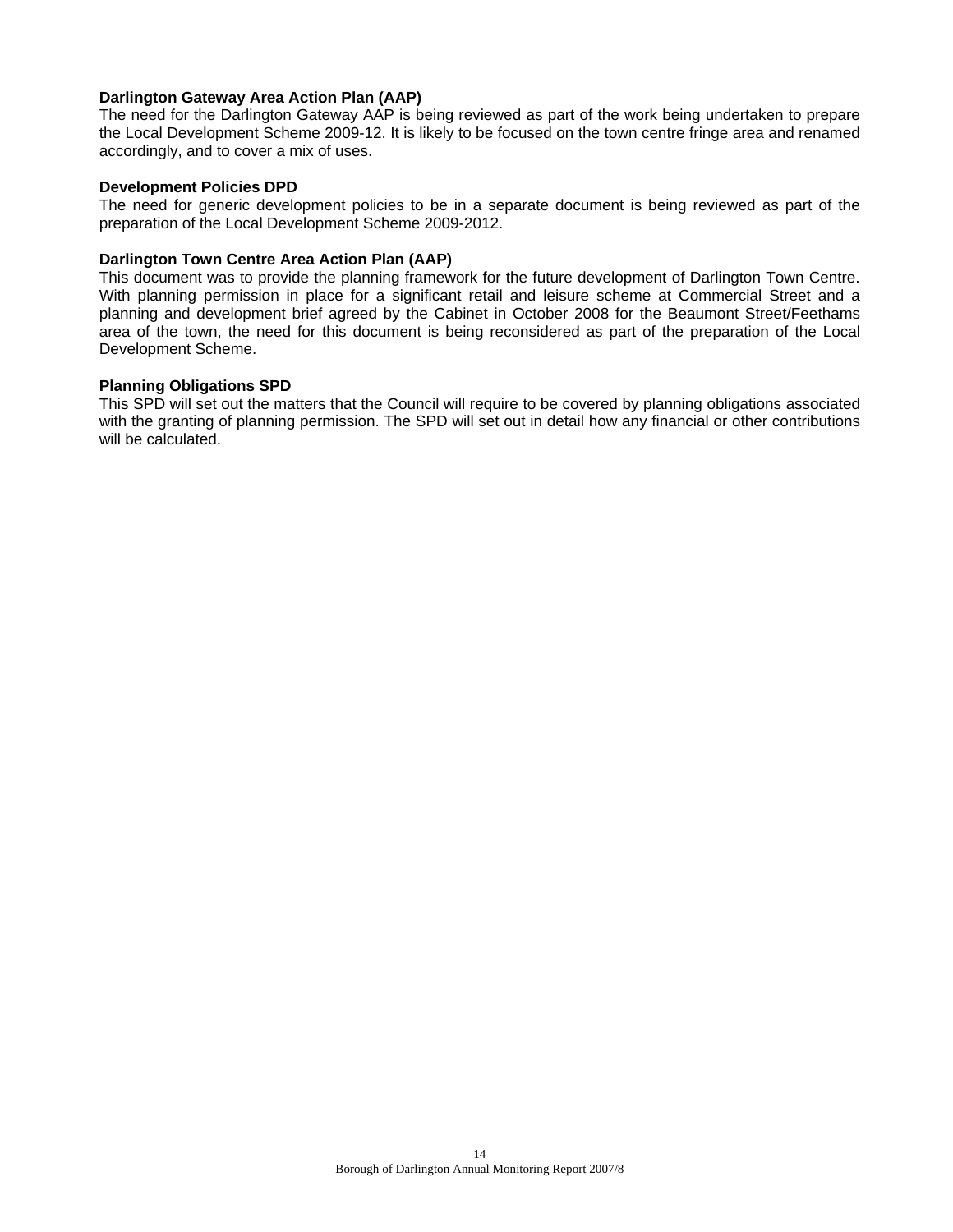## **Review of the Local Development Scheme and Plan Preparation Progress**

Annual review of the LDS is necessary to ensure there is continual three-year programme of work. However the LDS was not reviewed in 2007/08, because new regulations that changed the stages of plan preparation were expected; these regulations were eventually published in June 2008. A review of the LDS is now underway to put in place a three-year programme for the period 1st April 2009 - 31st March 2012.

Table 1 below shows how Development Plan Documents and Supplementary Planning Documents have progressed through the milestones set out in the latest (2007-2010) LDS. More detail about the current position is set out above.

| <b>Development Plan Documents</b>                           | <b>Progress</b>                | <b>2007 LDS</b>  | <b>Milestone Met</b> |
|-------------------------------------------------------------|--------------------------------|------------------|----------------------|
|                                                             | Commence*                      | <b>July 2002</b> | Yes                  |
| <b>Core Strategy</b>                                        | Public Participation (Reg 26)* | Oct 2005         | Yes                  |
|                                                             | Submission                     | May 2008         | Not on Target        |
|                                                             | Adoption                       | <b>July 2009</b> | Not on Target        |
|                                                             | Commence                       | <b>May 2007</b>  | Yes                  |
| Tees Valley Minerals & Waste                                | Public Participation (Reg 26)  | Feb 2008         | Yes                  |
| <b>Core Strategy</b>                                        | Submission                     | <b>Jan 2009</b>  | Not on target        |
|                                                             | Adoption                       | April 2010       | On Target            |
|                                                             | Commence                       | Dec 2007         | <b>No</b>            |
| <b>Development Policies</b>                                 | Public Participation (Reg 26)  | Oct 2008         | Not on Target        |
|                                                             | Submission                     | Aug 2009         | Not on Target        |
|                                                             | Adoption                       | Oct 2010         | Not on Target        |
|                                                             | Commence                       | May 2007         | Yes                  |
| Tees Valley Minerals & Waste                                | Public Participation (Reg 26)  | Feb 2008         | Yes                  |
| <b>Site Allocations</b>                                     | Submission                     | Jan 2009         | On target            |
|                                                             | Adoption                       | April 2010       | On Target            |
|                                                             | Commence                       | Aug 2007         | N <sub>o</sub>       |
| Darlington Gateway Area Action                              | Public Participation (Reg 26)  | May 2008         | Not on Target        |
| Plan                                                        | Submission                     | <b>May 2009</b>  | Not on Target        |
|                                                             | Adoption                       | Sep 2010         | Not on Target        |
|                                                             | Commence                       | Feb 2008         | Not on Target        |
| Darlington Town Centre Area                                 | Public Participation (Reg 26)  | <b>Nov 2008</b>  | Not on Target        |
| <b>Action Plan</b>                                          | Submission                     | <b>Nov 2009</b>  | Not on Target        |
|                                                             | Adoption                       | Jan 2011         | Not on Target        |
| <b>Planning</b><br><b>Supplementary</b><br><b>Documents</b> |                                |                  |                      |
| The Design of New Development                               | Consultation on Draft (Reg 17) | Jan 2006         | <b>No</b>            |
|                                                             | Adoption                       | April 2008       | Not on Target        |
| Affordable Housing                                          | Consultation on Draft (Reg 17) | Oct 2006         | Yes                  |
|                                                             | Adoption                       | April 2007       | Yes                  |
| <b>Planning Obligations</b>                                 | Consultation on Draft (Reg 17) | June 2007        | <b>No</b>            |
|                                                             | Adoption                       | August 2008      | Not on Target        |

*Table 1: DPD progress as at 31st March 2008 against LDS milestones* 

\*work on the Core Strategy recommenced in Summer 2007 and further public participation took place on Issues and Options in January 2008.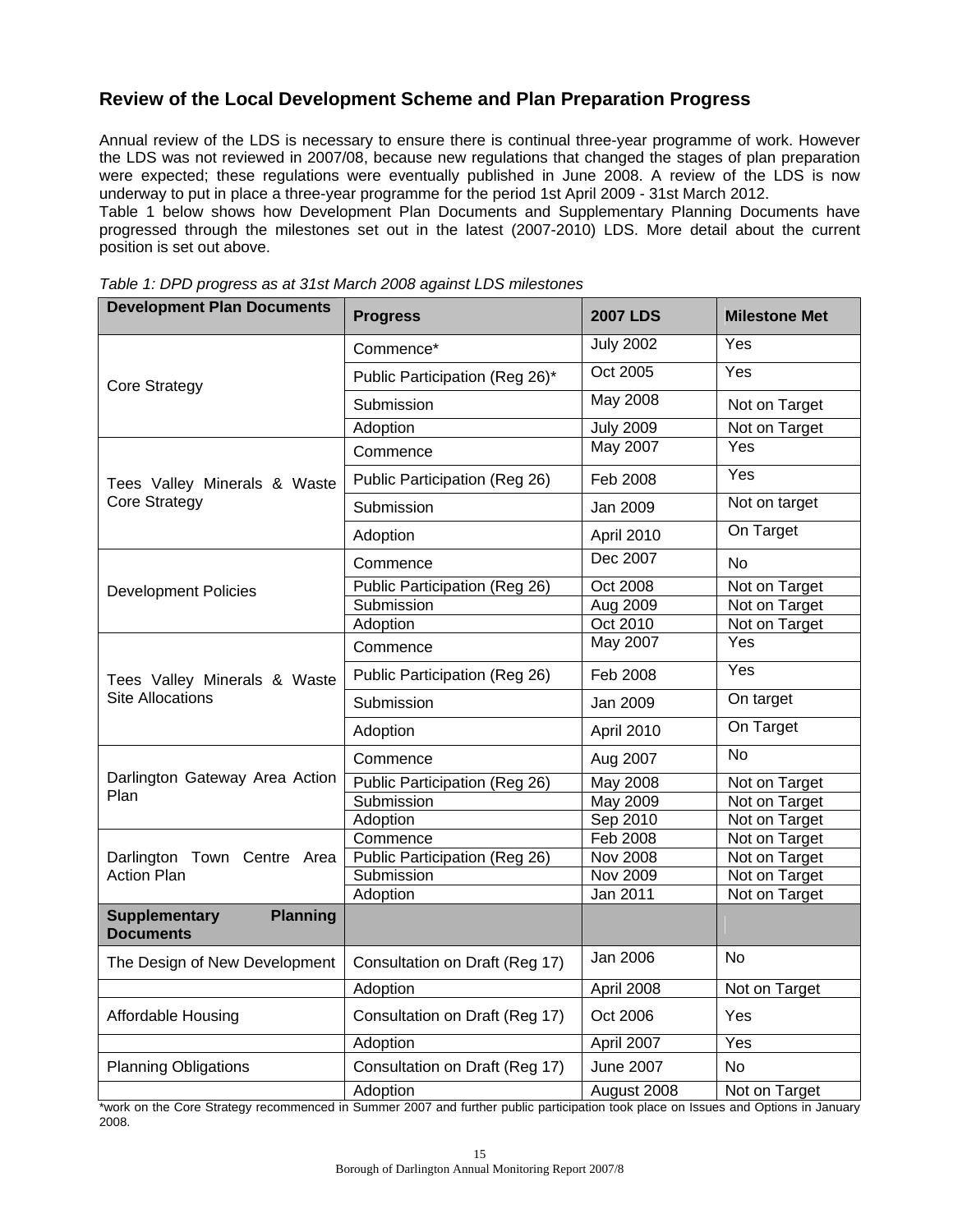**\*\*In accordance with the Town and Country Planning (Local Development)(England)(Amendment) Regulations 2008, an adopted proposals map will be amended when a development plan document is approved".** 

Progress in LDF document preparation against the timetable published in the LDS can be attributed to the following factors:

## **Core Strategy**

In accordance with best practice, the Council has sought to link the preparation of the Core Strategy to the community strategy. Because a decision was taken in 2007 by Darlington Partnership to undertake a full review of the existing Community Strategy, the Council decided to restart work on the Core Strategy to ensure that there were clear links between the documents as they emerged. Consultations on the Core Strategy Issues and Options coincided with a wider community consultation on the new sustainable community strategy in early 2008, and a finalised sustainable community strategy, 'One Darlington: Perfectly Placed' setting out the vision for Darlington to 2021 was published by Darlington Partnership in early Summer 2008.

A new planning implementation team has also been created in the Council, freeing up some of the time for LDF work that officers previously spent on preparing planning briefs and advising on the options for Council owned land. The team has been involved not only in policy development, but in filling in the gaps in the evidence base (see earlier section entitled 'evidence base'), to reduce the risk of delays in achieving a sound plan later in the process.

Preparation of the LDF and the Core Strategy in particular was one of the key priorities identified for the Council's Regeneration Division in its 2008-09 Service Plan and is likely to remain as such in the 2009/10 plan.

The Council also accepted an invitation from the Planning Advisory Service to receive a LDF diagnostic, and this took place in summer 2008. The diagnostic assessed the building blocks that should be in place to enable sound plans to be produced, with reference to the spatial issues the Council faced. Some of the recommendations arising from that study are being addressed and implemented to improve plan preparation performance.

## **Tees Valley Minerals and Waste Development Plan Documents**

The date of Publication and Submission of the Minerals and Waste DPDs has been delayed by 6 months to allow additional work to be carried out to ensure that the DPDs comply with new Government requirements and to consider a late request for an allocation for a proposed quarry extension on the Darlington/Durham County border at Aycliffe. Adoption is scheduled for July 2010.

## **Development Policies DPD**

Work has not progressed on this, as priority has been given to the preparation of the Core Strategy. The timing of the preparation of this document, its content and the need for it to be a stand alone document are all being reviewed as part of preparing a revised LDS.

## **Darlington Gateway Area Action Plan**

Work has not progressed on this document, as priority has been given to the preparation of the Core Strategy. The planning implementation team that was formed within the Council in March 2008 is now undertaking preliminary evidence collection work that will enable plan preparation work to commence on this in spring 2009.

## **Town Centre Area Action Plan**

As stated previously, the need for this document is being reviewed.

## **The Design of New Development SPD**

Work had not progressed on this, as priority is been given to the preparation of the Core Strategy, and the Council's Urban Design Officer post was vacated in autumn 2006. However, a consultant urban design officer has been retained by the Council since early 2008 and this has enabled work on this SPD to progress significantly, such that a draft SPD will be published for consultation in January 2009.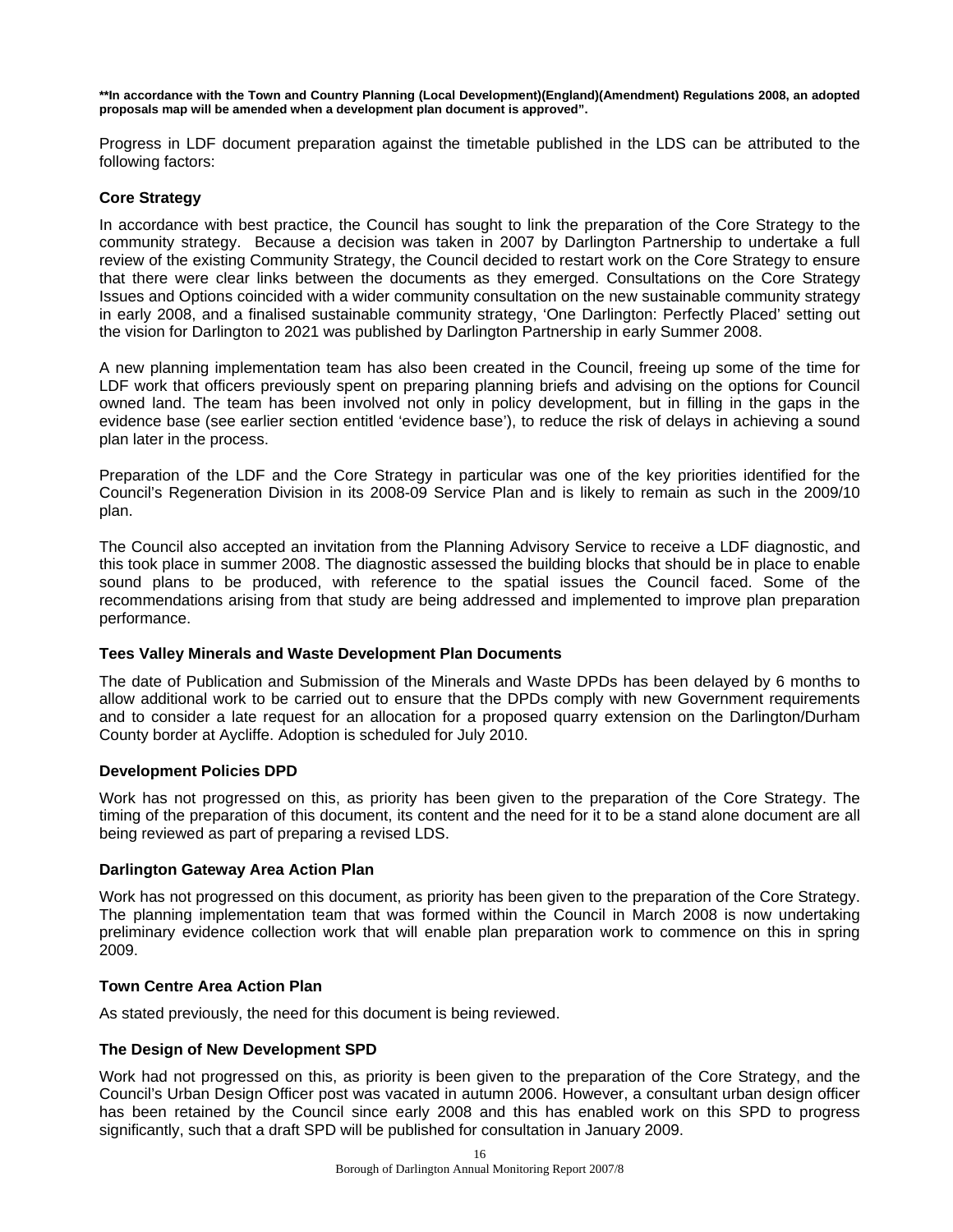## **Planning Obligations SPD**

A significant amount of preparatory work has been undertaken on this SPD, but the Council is taking care in the timing of publication of this document, to ensure that it reflects the needs of and dovetails with emerging agendas like the preparation of local infrastructure plans and the ability of Council's to charge a community infrastructure levy on new development. These agendas are still in a state of flux but the Council expects the frameworks for these will be sufficiently clarified during 2009 to enable the draft SPD milestone to be met in during 2009.

## **Infrastructure Provision**

All new development identified in the Local Development Framework, particularly in the Core Strategy, must be supported by evidence that the physical, social and green infrastructure needed to enable the amount and type of development proposed will create a sustainable community.

In order to do this successfully, taking account of the type of development and its distribution, the Council will produce a local infrastructure plan setting out details of the infrastructure required to support each development, the likely costs, sources of funding and timescales for delivery.

This work has commenced and will be managed in parallel with the work for the forthcoming Planning Obligations Supplementary Planning Document. It is anticipated that the AMR 2008-2009 will contain the baseline position based on the evidence collection from the various delivery agencies. An initial infrastructure plan is expected to be completed next year.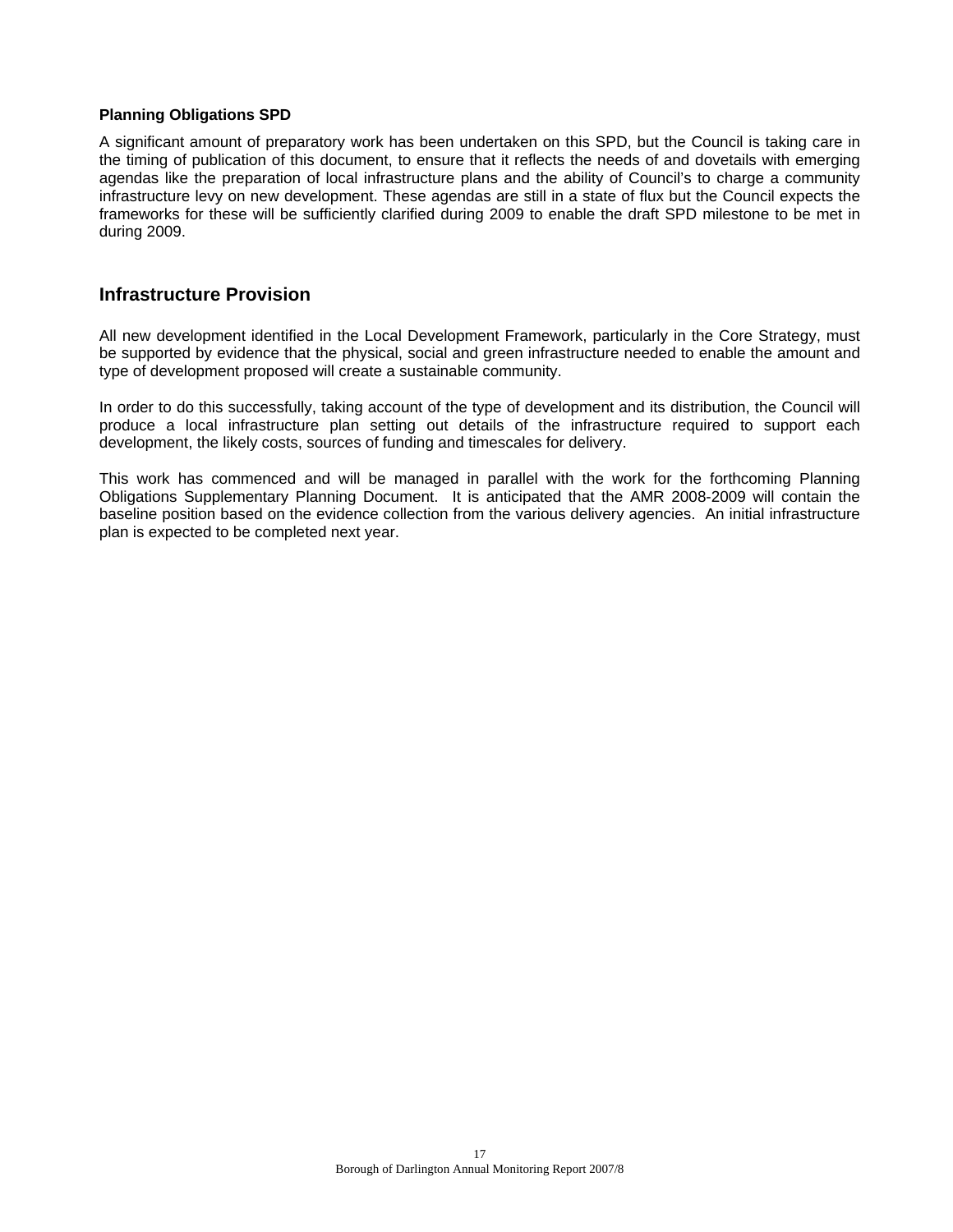## **Local Development Framework Relationship to Other Strategic Objectives**

The emerging Local Development Framework is being prepared in the context of the new sustainable community strategy 'One Darlington: Perfectly Placed' which was agreed by Darlington Partnership in late Spring 2008 and is for the period to 2021. Consultations on the Issues and Options for the LDF Core Strategy took place in January and February 2008, alongside community consultations on what the SCS should contain. The Core Strategy preparation process was restarted in late 2007 specifically to ensure that there were close links with an up to date sustainable community strategy.

The Core Strategy: Preferred Options (CSPO) document has been laid out to reflect, as far as possible, the themes of the SCS. Appendix 4 of the CSPO sets out the key linkages between the two documents, and the proposed cross cutting strategic objectives of the Core Strategy reflect 2 priorities, 'one Darlington', and 'perfectly placed' of the SCS. The Core Strategy will be the principal document that shows where the actions required to deliver the SCS vision will be implemented.

Because of its close relationship with the SCS, the LDF Core Strategy is also closely linked to the 'Delivering One Darlington: Perfectly Placed', which is Darlington's Local Area Agreement (LAA) for 2008-2011. All of the land use related indicators included in the LAA (e.g. NI154 net additional dwellings) are included in this AMR, and the link to the LAA highlighted.

The LDF Core Strategy will also have a key role to play in helping to deliver the sub-regional vision, set out in Tees Valley City Region Business Case and City Region Development Programme (prepared in September 2006), and the Tees Valley Multi Area Agreement (MAA) 2008-2011, that was agreed by Government in Summer 2008. The MAA joins together economic development, regeneration, housing and transport into one funding stream. The CSPO supports the two key principles of the city region business case underpinning the MAA, namely enhancing our existing economic assets and improving our urban competitiveness through enhancing the quality of place.

The CSPO also starts to give spatial expression in Darlington Borough to the sub-region's aspirations for accelerated housing growth, as set out in its successful bid to Government for housing growth point status, announced in Summer 2008.

As part of the sustainability appraisal (SA) process, the strategic objectives of the CSPO have been tested for 'fit' with a series of ten sustainability appraisal objectives. The SA highlighted particularly that traffic generation could result in adverse environmental impacts from economic and housing objectives, and means of mitigating these effects will be addressed in taking forward policy development of the Core Strategy to submission stage.

The monitoring framework included in the SA is also reflected in the indicators collected in this AMR. Some have been specifically added to ensure that an assessment can be made of the performance of the LDF Core Strategy, once adopted, against SA objectives.

Table 2 sets out the links and compatibility of the LDF Core Strategy objectives and sustainability objectives that was carried out as part of the sustainability appraisal of the Core Strategy: Preferred Options, whilst Table 3 set out the links between the LDF Core Strategy objectives and the One Darlington and Perfectly Placed priorities of the sustainable community strategy.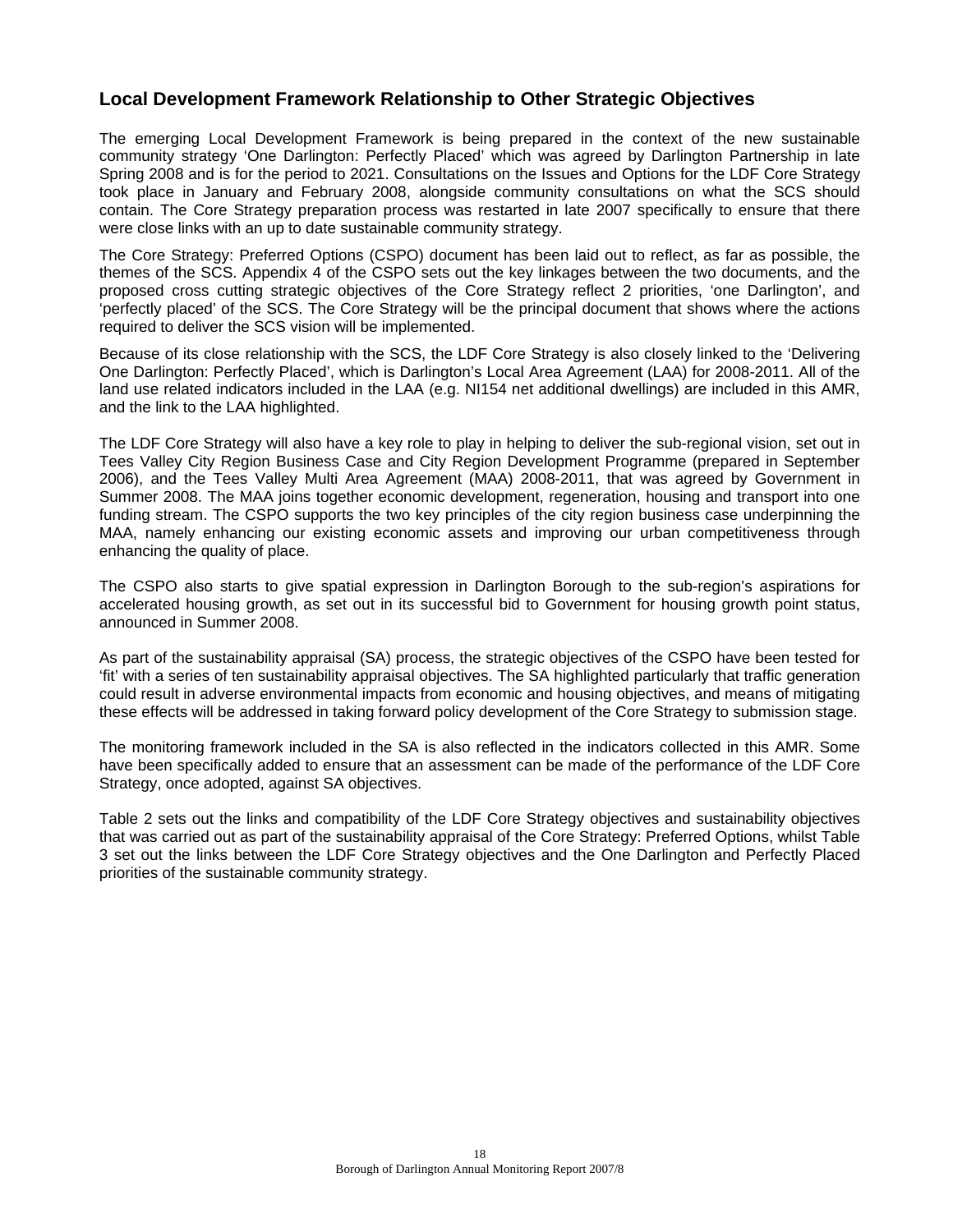*Table 2: Compatibility of LDF Core Strategy Objectives and Sustainability Appraisal Objectives* 

| <b>LDF Core Strategy Objectives</b>                                                                                                                                                                                                                                                                                                                            | <b>SA objectives</b>             |                                                                       |                                                     |                                                       |                                                             |                                                                           |                                           |                                            |                                                |                                                                |
|----------------------------------------------------------------------------------------------------------------------------------------------------------------------------------------------------------------------------------------------------------------------------------------------------------------------------------------------------------------|----------------------------------|-----------------------------------------------------------------------|-----------------------------------------------------|-------------------------------------------------------|-------------------------------------------------------------|---------------------------------------------------------------------------|-------------------------------------------|--------------------------------------------|------------------------------------------------|----------------------------------------------------------------|
|                                                                                                                                                                                                                                                                                                                                                                | <b>Strengthening the Economy</b> | Against<br>Adapting to and Mitigating<br>Q<br>limate<br><b>Change</b> | <b>Environmental Limits</b><br><b>Living Within</b> | Sustainable Employment<br>Developing a More<br>Market | learning and skills base<br><b>Establishing</b><br>a strong | being while reducing health<br>inequalities<br>Improving health and well- | enhancing environment<br>Safeguarding and | communities<br><b>Building sustainable</b> | transport and<br><b>Developing sustainable</b> | heritage<br>Promoting, enhancing and<br>respecting culture and |
| Minimise the impact of climate change and reduce<br>greenhouse gas emissions and waste through<br>sustainable designs and patterns of development.<br>Minimise the loss of the countryside, the use of<br>resources and the risk of flooding and pollution, and<br>maximise the re-use and recycling of land, buildings<br>and waste.                          | $+$                              | $^{++}$                                                               | $^{++}$                                             | $=$                                                   | $=$                                                         | $++$                                                                      | $^{++}$                                   | $=$                                        | $\ddot{}$                                      | $\ddot{}$                                                      |
| Provide equality of opportunity for everyone now and<br>in the future, by ensuring that the design, location and<br>mix of development across the Borough maintains and<br>creates safe, attractive, accessible, healthy and<br>inclusive sustainable communities, eliminating any<br>disadvantage people experience because of where<br>they live.            | $=$                              | $=$                                                                   | $=$                                                 | $=$                                                   | $\ddot{}$                                                   | $^{++}$                                                                   | $=$                                       | $^{++}$                                    | $\ddot{}$                                      | $=$                                                            |
| Facilitate sustainable economic growth by protecting<br>and promoting a range and continuous supply of<br>employment development opportunities in sustainable<br>locations that meet the needs of local businesses and<br>continue to attract high quality, well paid jobs to the<br>Borough.                                                                  | $++$                             |                                                                       | $\overline{\phantom{a}}$                            | $+$                                                   | $\ddot{}$                                                   | $\ddot{}$                                                                 | $\blacksquare$                            | $=$                                        | $\ddot{}$                                      | $=$                                                            |
| Provide a continuous supply of land for new housing<br>developments and help improve the existing stock to<br>better match the aspirations of those that wish to live<br>and work in the Borough, whilst doing more to meet<br>the housing needs of an ageing population and those<br>unable to afford suitable accommodation on the open<br>market.           | $=$                              | $\overline{\phantom{a}}$                                              | $+$                                                 | $\ddot{}$                                             | $\ddot{}$                                                   | $^{++}$                                                                   | $\blacksquare$                            | $^{++}$                                    | $=$                                            | $=$                                                            |
| Safeguard the function of Darlington Town Centre and<br>capitalise on its shopping, culture, leisure, tourism and<br>employment opportunities so that it continues to<br>develop as a vibrant, attractive, safe, friendly and<br>comfortable historic market town.                                                                                             | $+$                              | $=$                                                                   |                                                     | $^{++}$                                               | $=$                                                         | $=$                                                                       | $\overline{\phantom{a}}$                  | $\ddot{}$                                  | $\ddot{}$                                      | $\ddot{}$                                                      |
| Safeguard, enhance and provide a wide range of<br>educational, social, sporting, health, recreational and<br>cultural facilities, as well as natural and historic<br>environments, so as to contribute to the happiness,<br>fulfilment and well-being of people who live and work<br>in the Borough, including children and young people.                      | $=$                              |                                                                       |                                                     | $\div$                                                | $^{++}$                                                     | $++$                                                                      | $\ddotmark$                               | $++$                                       |                                                |                                                                |
| Preserve and strengthen the scale, unique character,<br>function and sense of place of Darlington's<br>neighbourhoods, villages, landscapes, greenspaces,<br>habitats and countryside that contribute positively to<br>its distinctiveness.                                                                                                                    | $=$                              | $=$                                                                   | $=$                                                 | $=$                                                   | $=$                                                         | $\ddot{}$                                                                 | $^{++}$                                   | $=$                                        | $=$                                            | $^{\mathrm{++}}$                                               |
| Support initiatives to maintain, expand and enhance<br>facilities and networks for public transport, walking<br>and cycling, so that everyone is able to get around the<br>Borough easily and affordably, whilst making the most<br>of Darlington's existing transport infrastructure and<br>improving links to the rest of Tees Valley and further<br>afield. | $++$                             | $^{++}$                                                               | $\ddot{}$                                           | $\ddot{}$                                             | $\ddot{}$                                                   | $\ddot{}$                                                                 | $=$                                       | $\ddot{}$                                  | $^{\mathrm{+}}$                                | $\ddot{}$                                                      |

Source: Appendix D: Sustainability Appraisal of the Core Strategy Preferred Options

Key for symbols: ++ Strongly Positive + Positive = Neutral - Negative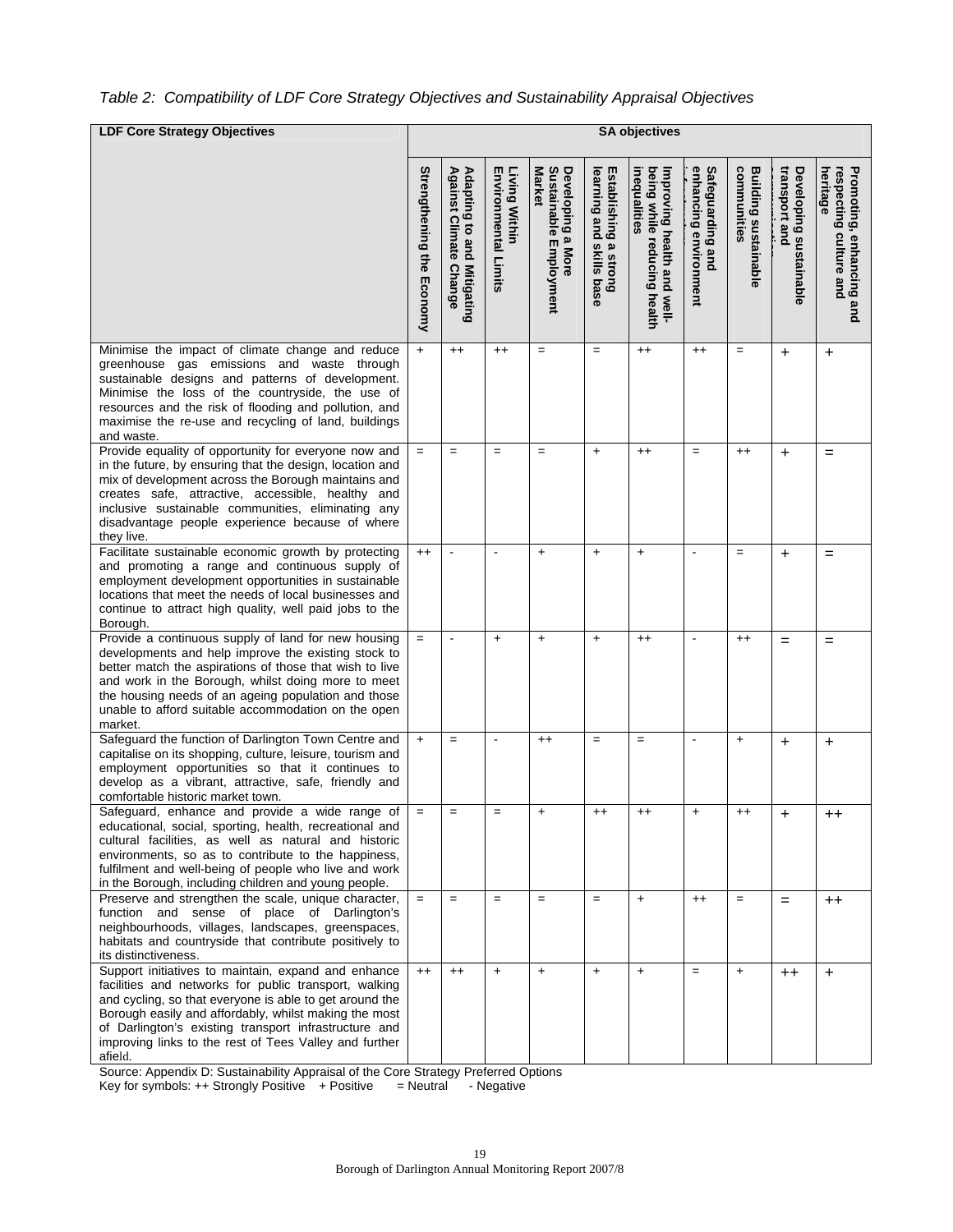LDF Strategic Objectives 3. Provide employment<br>
employment<br>
employment<br>
employment<br>
employment<br>
employment<br>
employment<br>
employment<br>
employment<br>
employment<br>
employment<br>
employment<br>
employment<br>
employment<br>
employment<br>
employment<br>
employment<br>
employ as a vibrant, safe,<br>attractive, friendly and<br>comfortable historic<br>place. 6. Provide a range of<br>good quality community<br>and civic facilities and One Darlington Perfectly 4. Provide new and<br>improved housing to<br>meet local needs and 5. Safeguard the town<br>centre so it can develop aspirations. safeguard historic and  $\geq$ r climate change, and use esources effectively change and the 1.Act to reduce climate the future. facilities both now and in and accessibility quality of environments 2. Ensure equality in the sustainable locations opportunities in development 3. Provide employment aspirations. meet local needs and improved housing to 4. Provide new and comfortable historic attractive, friendly and as a vibrant, safe, centre so it can develop 5. Safeguard the town natural environments natural environments safeguard histori and civic facilitie 6. Provide a range of local distincti 7. Preserve and enhance<br>local distinctiveness 7. Preserve and enhance out of the Bor travel, and links into and networks for sustainable 8. Improve faciliti Placed priorities ough. effects of ٩ es and (see SCS pp12-13 for fuller description of the priorities) One Darlington CS2, CS3, CS2, CS3, CS7 CS3, CS7, CS9 CS6, CS17 CS14, CS17 CS18, CS19 CS16, CS17, CS16 CS17, CS11, CS13 CS7, CS9 CS9, CS18, CS7, CS9. CS19, Perfectly Placed CS1, CS2, CS4, CS1, CS2, CS3, CS1, CS5, CS3, CS10,  $CS7, CS8, CS9$   $CS3, CS14,$ CS14, CS17 CS18 CS3, CS5, CS11, CS12 CS17, CS7, CS9 CS17, CS7, CS7 CS15, CS14, CS9, CS18 CS18

*Table 3: Links between the Core Strategy Preferred Options objectives and the 'One Darlington' and 'Perfectly Placed' priorities of the SCS* 

CS numbers are the draft Core Strategy: Preferred Options policy numbers.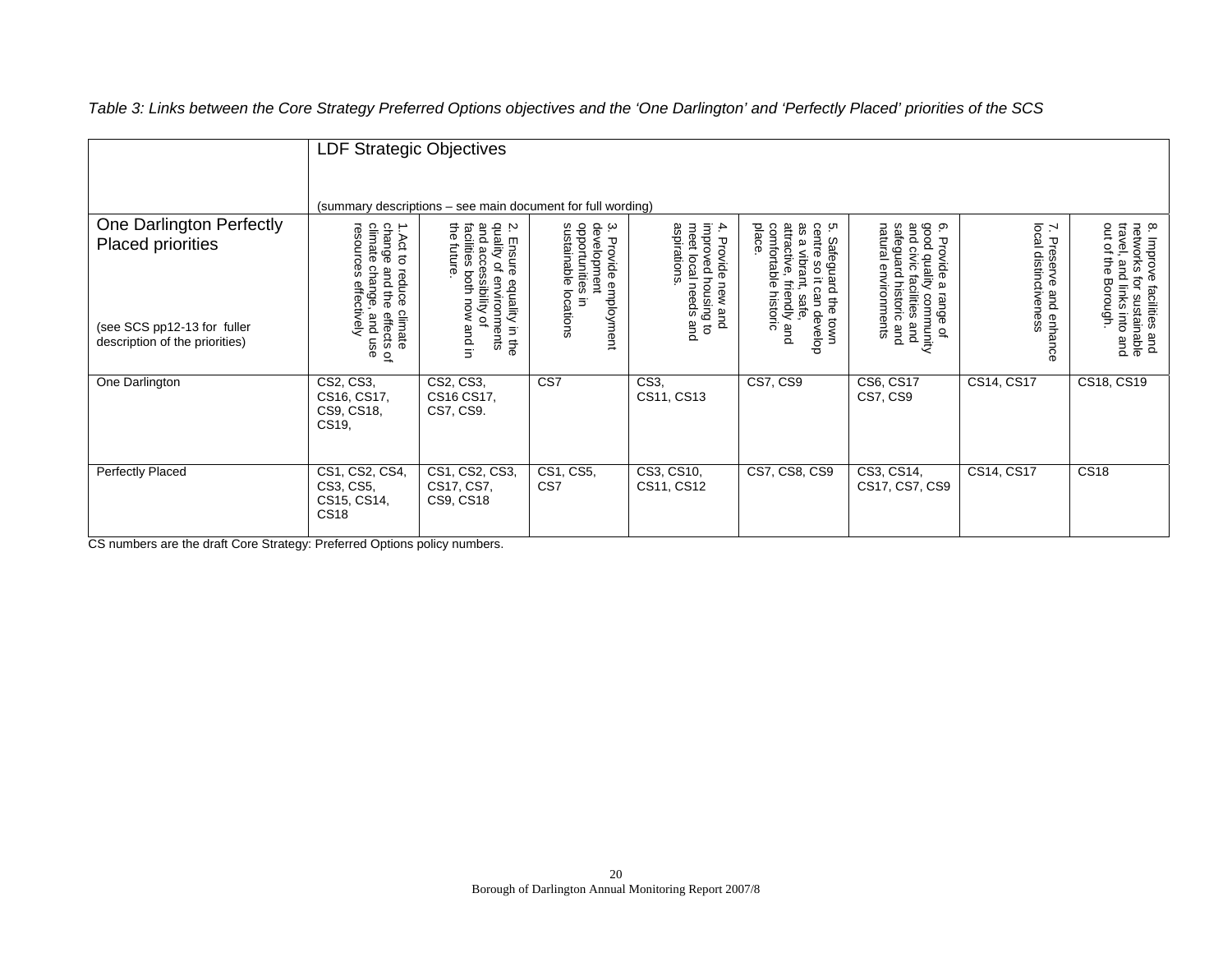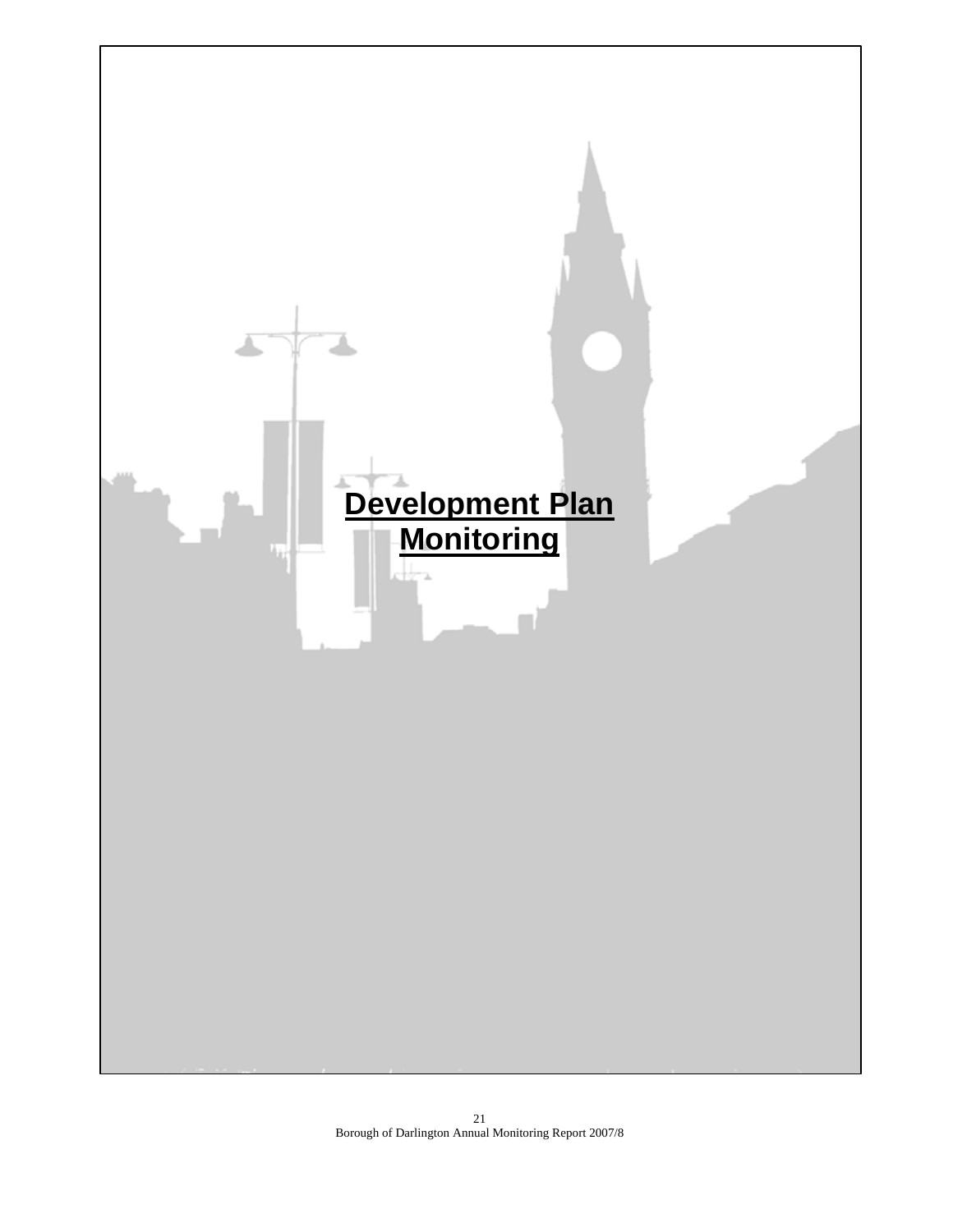## **Development Plan Monitoring**

There are currently two adopted documents that constitute the Development Plan for Darlington. They are the 'North East of England Plan: the Regional Spatial Strategy 2004-2021' (RSS) and the Borough of Darlington Local Plan. National guidance in the form of Planning Policy Statements (PPSs), Planning Policy Guidance Notes (PPGs) and Circulars are also important considerations in many planning decisions, particularly where such guidance is more recent than the adopted Development Plan.

## *The Regional Spatial Strategy (RSS)*

The RSS was published by the Government in July 2008, replacing RPG1 and the saved policies of the Tees Valley Structure Plan. Some residual strategic elements of planning policy from the Structure Plan are being covered in the Core Strategy of the Local Development Framework.

## *Other Regional/Sub Regional Plans*

The County Durham Magnesian Limestone Escarpment (Minerals & Landscape Restoration) Local Plan, 1987 and the County Durham Waste Disposal Local Plan, 1984, which made up part of the Development Plan for Darlington, have both expired in their entirety. The reasons in respect of Darlington Borough were that policies referred to sites outside of the Borough or that they were superseded by regional and national planning policy.

Work is currently underway on the Tees Valley Minerals & Waste Core Strategy and Site Allocations documents that will, when adopted, be included in the Development Plan for Darlington.

## *Borough of Darlington Local Plan*

The Local Plan, adopted in 1997, with alterations adopted in 2001 continues to be the main policy framework for day-to-day consideration of development proposals, alongside the recently published RSS. The plan identifies settlement limits for Darlington and many of the villages in the Borough, within which development is generally acceptable where it accords with other policies in the plan.

The strategic objectives of the Plan are to ensure Darlington provides for growth of the population and development of a robust economy, to generally enhance and maintain attractive features of both the built and natural environment, to ensure economy in the irreversible loss of natural resources, and to minimise the need for travel and transport needs. The plan provides for development to be concentrated in the urban area of Darlington and in the larger villages within defined development limits.

Under the provisions of the Planning and Compulsory Purchase Act 2004 most of the policies have been saved, however, the policies set out in Table 4 below expired on 27th September 2007: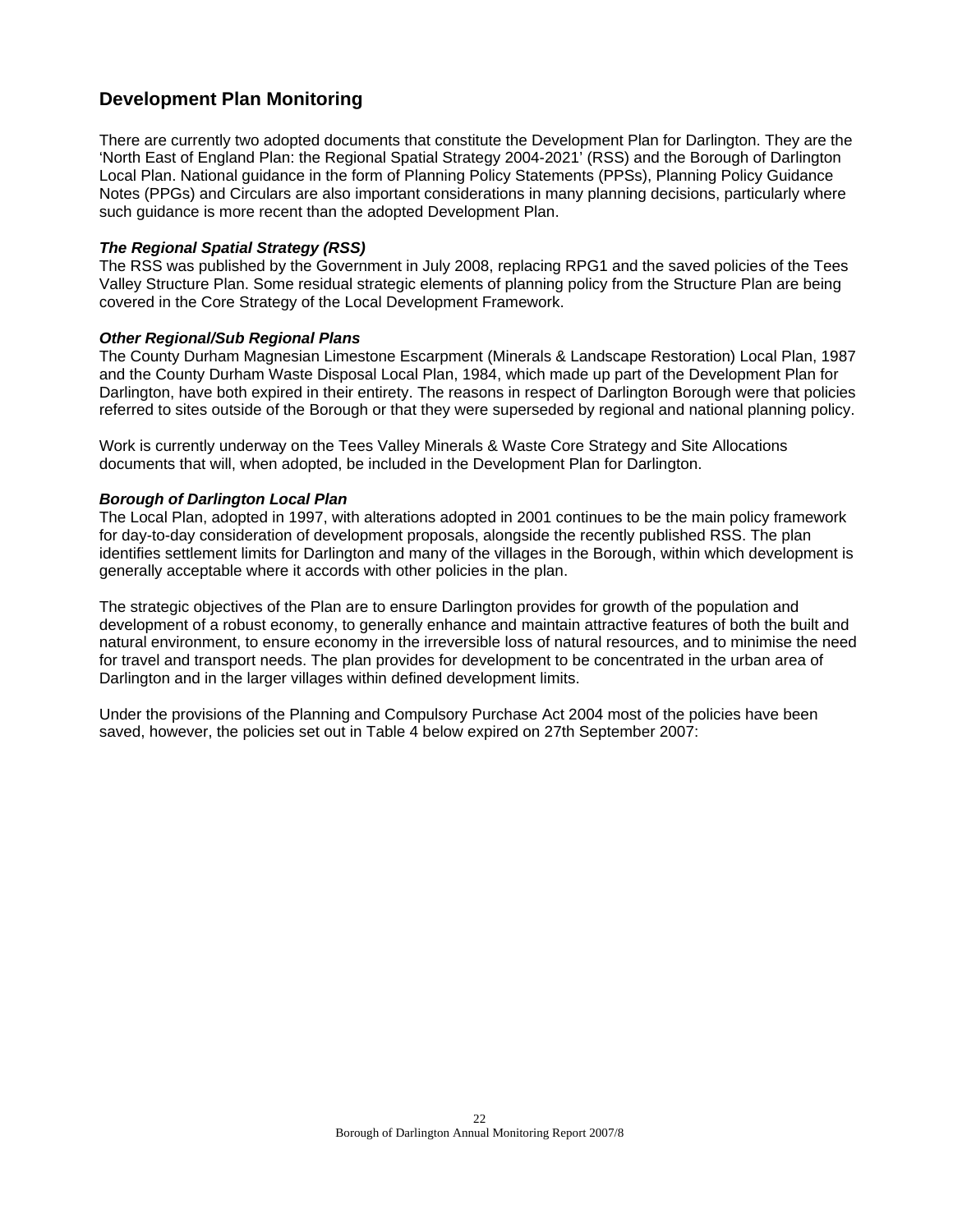*Table 4 : BDLP Expired Policies* 

| <b>Policy Which Has Expired</b>                                                                                                                                                 | Reason                                                                                                                  |
|---------------------------------------------------------------------------------------------------------------------------------------------------------------------------------|-------------------------------------------------------------------------------------------------------------------------|
| E6 - Protection of Agricultural Land                                                                                                                                            | Repeated national policy in PPS7.                                                                                       |
| E19 - Sites of Special Scientific Interest                                                                                                                                      | Repeated national policy in PPS9.                                                                                       |
| E27 - Flooding & Development<br>E28 - Surface Water & Development                                                                                                               | Repeated national policy in PPS25.                                                                                      |
| E30 - Protection of Listed Buildings & their Settings<br>E31 - Alterations to Listed Buildings<br>E33 - Archaeological Sites of National Importance<br>E35 - Conservation Areas | Repeated national policy in PPG15 and legislation.                                                                      |
| E52 - New Masts                                                                                                                                                                 | Repeated national policy in PPG8.                                                                                       |
| H6 - Aycliffe Hospital                                                                                                                                                          | The housing development referred to has been fully carried out.                                                         |
| H8 - Agricultural Occupancy                                                                                                                                                     | Repeated national policy in PPS7.                                                                                       |
| R10 - Eastbourne Playing Pitches                                                                                                                                                | The proposed development has been fully carried out.                                                                    |
| R21 - John Dixon Lane Sports & Recreation Provision                                                                                                                             | The proposed provision has been provided on an alternative site<br>(Eastbourne Sports Complex).                         |
| R22 - Synthetic Athletics Track                                                                                                                                                 | The desired facility has now been provided (at Eastbourne Sports<br>Complex).                                           |
| S17 - Shops in New Housing Developments                                                                                                                                         | The housing development referred to has been fully carried out so<br>the policy is no longer capable of implementation. |
| T2 - Highway & Transport Management - New Development                                                                                                                           | Repeated national policy in PPG13, etc.                                                                                 |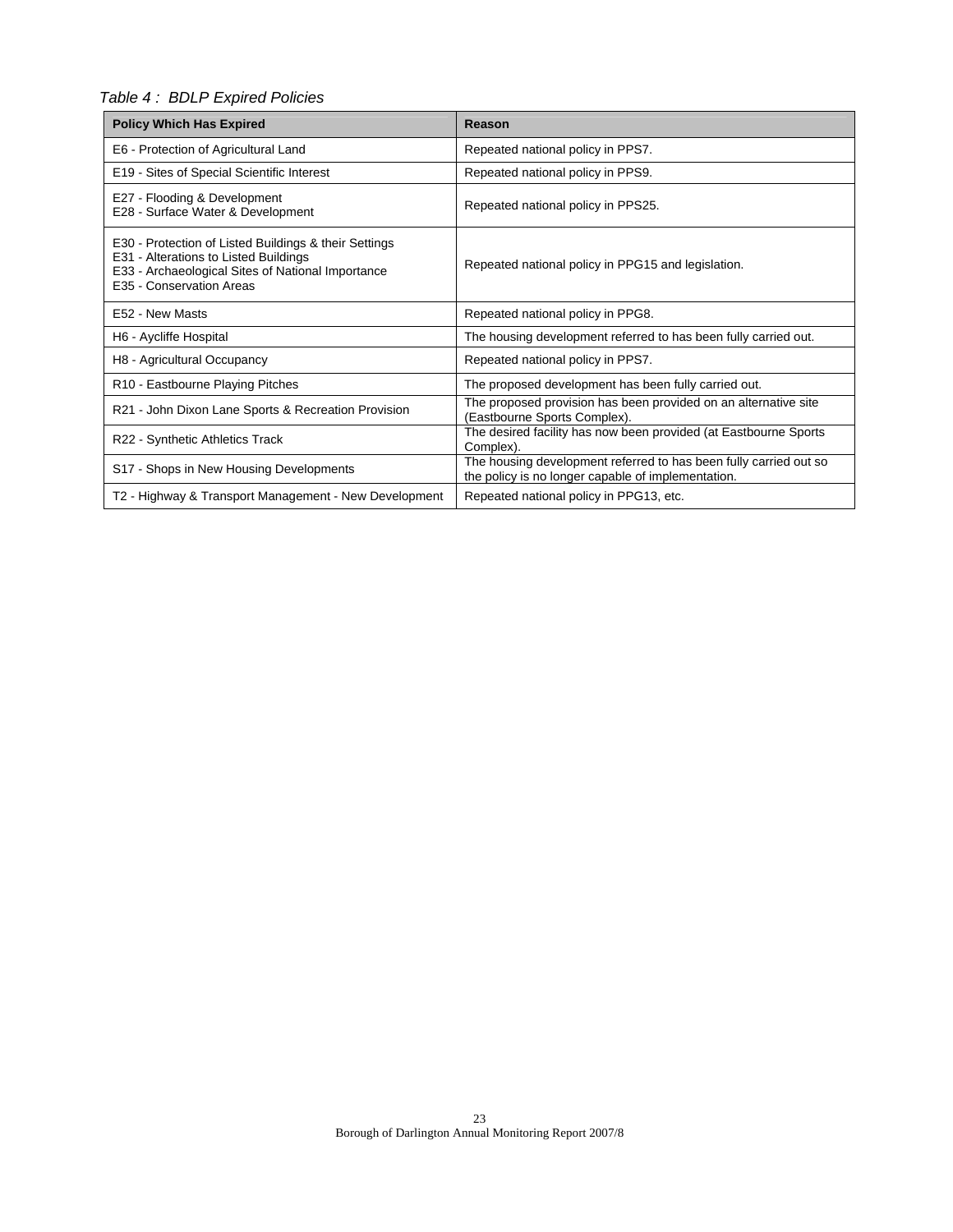## **Darlington in Context**

Darlington is situated at the western end of the Tees Valley sub-region. This sub-region, which now has its own Multi Area Agreement, comprises of five unitary authorities – Darlington, Hartlepool, Middlesbrough, Redcar & Cleveland and Stockton-on-Tees. Its combined population is almost 660,000 people.



*© Crown Copyright. 100023728* 

Darlington town centre is recognised as a sub-regional centre in the Regional Spatial Strategy and attracts people from a wide area, including the neighbouring North Yorkshire and County Durham. The Borough covers approximately 198 square kilometres (76 square miles) of which 85% is countryside.

Darlington consists of an historic market town and associated urban area, surrounded by an extensive rural hinterland to the south and west. The indoor market at High Row is a listed building and overlooks a traditional market square, reflecting the town's market town heritage. Historically, it was the railway heritage and associated industrial development which has been a major influence on the growth of the town.

The importance of transport for the town continues today with Darlington Railway Station's positioning on the East Coast Main Line, providing links to the Tees Valley and to the national rail network travelling to Edinburgh, Newcastle and London. In addition, the town's road network allows easy accessibility to Durham Tees Valley Airport as well as the A1 and A66 placing Darlington as a key transport hub for the North East.



The Borough has a population of just less than 100,000 people living in over 47,000 homes. The 2001 Census indicated that around three quarters of the working population have jobs based in Darlington, nearly 80% of which are now in the service sector. As in the past, unemployment is above the national average (3% compared to 2.2%) but below the regional level (3.2%). Average wage levels in Darlington are lower than the national average but higher than the average for the Tees Valley and the North East, whilst in 2007 Darlington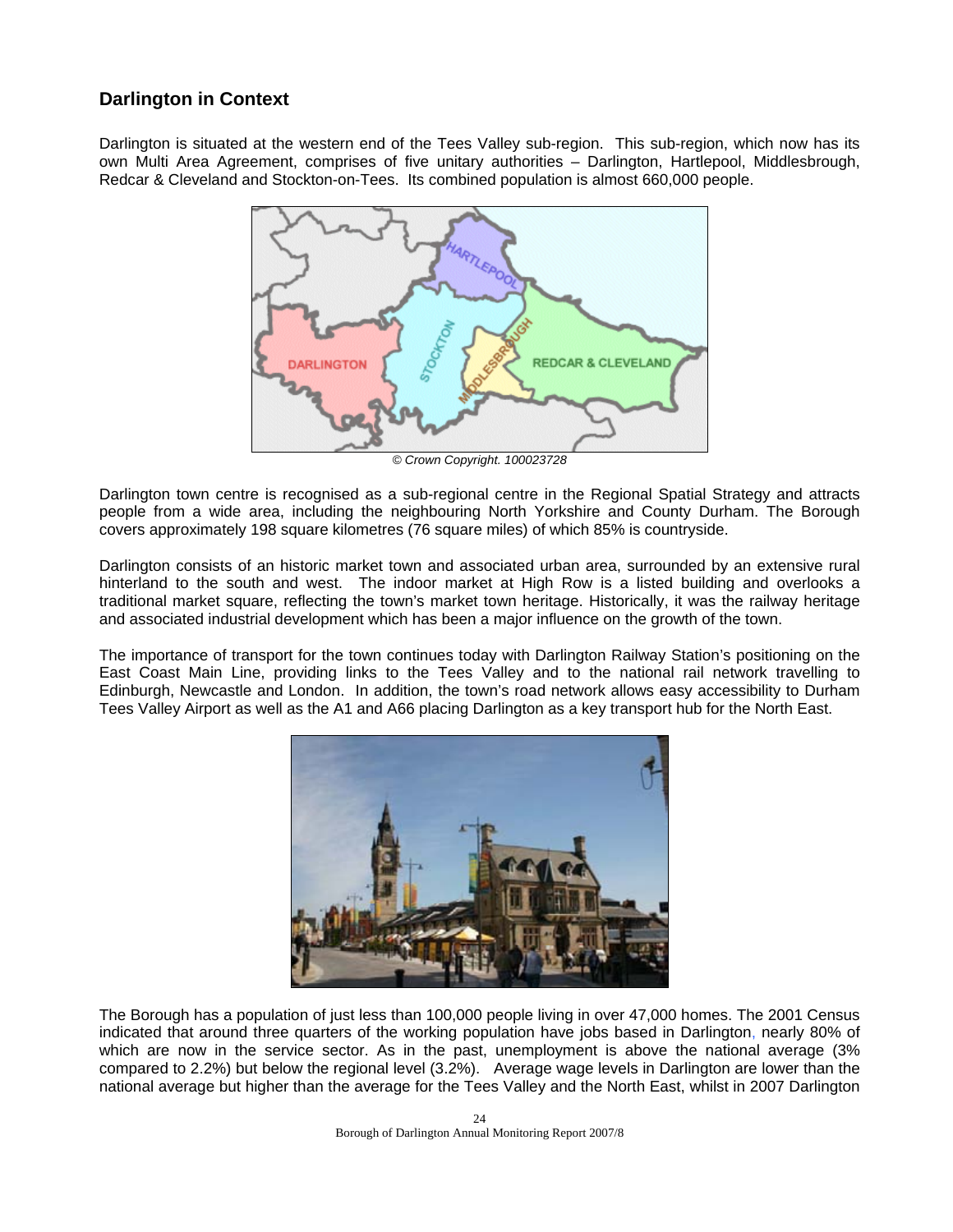was ranked at the 95th most deprived Local Authority in England, out of 354 authorities, up from 90 in 2004 showing a decline in deprivation levels. Unemployment (Job Seekers Allowance claimants) in the Borough is 3.1%, the lowest percentage in the Tees Valley and overall economic activity rates are 79.9% which are the highest in the Tees Valley and which are above regional and national averages.

Darlington's Gateway Strategy is making Darlington one of the most attractive places to live, work, study and play in the North East. In just five years, it has attracted £420 million of private sector investment and 2,000 jobs have been created – and the work continues.

## **Contextual Indicators**

| <b>Indicator Title</b>  | Percentage of residents satisfied with their local areas   Local 1<br>as a place to live |  |
|-------------------------|------------------------------------------------------------------------------------------|--|
| <b>Indicator Source</b> | Darlington Community Survey Report 2008                                                  |  |
| <b>Saved BDLP</b>       | Policy E1: Keynote Policy for the Protection of the Environment                          |  |
| <b>Policies</b>         | Policy E3: Protection of Open Land                                                       |  |
|                         | Policy R1: Designing for All                                                             |  |
| <b>CSPO Objective</b>   | Protect and enhance the separate identities and character of the town, distinctive parts |  |
|                         | within it and the villages, and promote development that is in keeping with the size,    |  |
|                         | character and function of the location.                                                  |  |
| <b>SA Objective</b>     | 10) Promoting, enhancing and respecting culture and heritage                             |  |

Figure 1 below shows that local residents' satisfaction with the local area as a place to live improved in 2006/07 after a period of decline in the preceding years from 2002. However, satisfaction has declined in 2007/08 by 2.3%, though the general nature of this indictor means it is difficult to attribute it to any one cause.



*Figure 1: Percentage of residents satisfied with their local area as a place to live.* 

<sup>25</sup>  Borough of Darlington Annual Monitoring Report 2007/8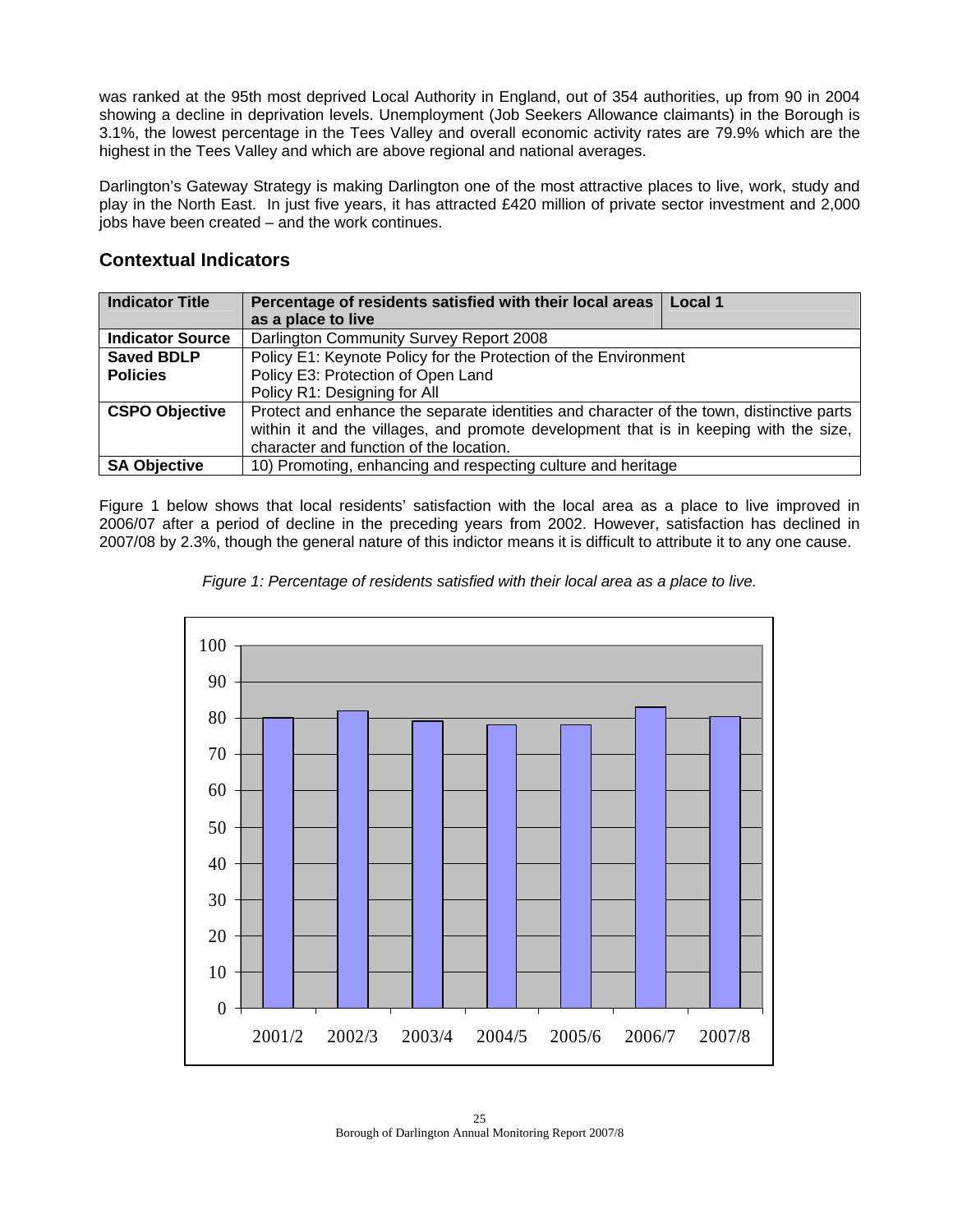| <b>Indicator Title</b>  | Projected Population and Growth in the Tees Valley<br><b>Local 2</b>                                                                                                                                                                                                            |
|-------------------------|---------------------------------------------------------------------------------------------------------------------------------------------------------------------------------------------------------------------------------------------------------------------------------|
| <b>Indicator Source</b> | <b>ONS Statistics/JSU</b>                                                                                                                                                                                                                                                       |
| <b>Saved BDLP</b>       | Policy H1: Supply of Housing Land                                                                                                                                                                                                                                               |
| <b>Policies</b>         | Policy EP1: Land Supply for Employment                                                                                                                                                                                                                                          |
| <b>CSPO Objective</b>   | Provide a range of decent housing, in sustainable locations ensuring a good supply<br>and mix of market and affordable housing and homes that can be adapted over a<br>lifetime to meet the needs and support the aspirations of the people who wish to live in<br>the Borough. |
| <b>SA Objective</b>     | 1) Strengthening the Economy<br>8) Building sustainable communities                                                                                                                                                                                                             |

Data on migration and projected population growth provides a rough indicator of the relative success of an area to attract and retain populations, and points to the potential requirements for housing and employment provision in future years. The Local Plan establishes the continued growth of the Borough's population as a principal aim.

The primary population statistics are collected every ten years through the national Census. The last 2001 Census revealed Darlington's population to be 97,800 people, down from 99,300 in 1991. However, mid-year population estimates published recently have indicated the population of Darlington to be steadily increasing.





Figure 2 is based on projections provided by the Office of National Statistics. The figures use the trend of births, deaths and migrations over previous years to make assumptions about how this will continue in the future. As a whole, the population of the Tees Valley is projected to increase from 657,400 in 2006 to 699,000 by 2021, and in Darlington, it is expected that the population will grow over the period from 2006 to 2021, rising steadily from 99,300 in 2006 to 109,300 in 2021.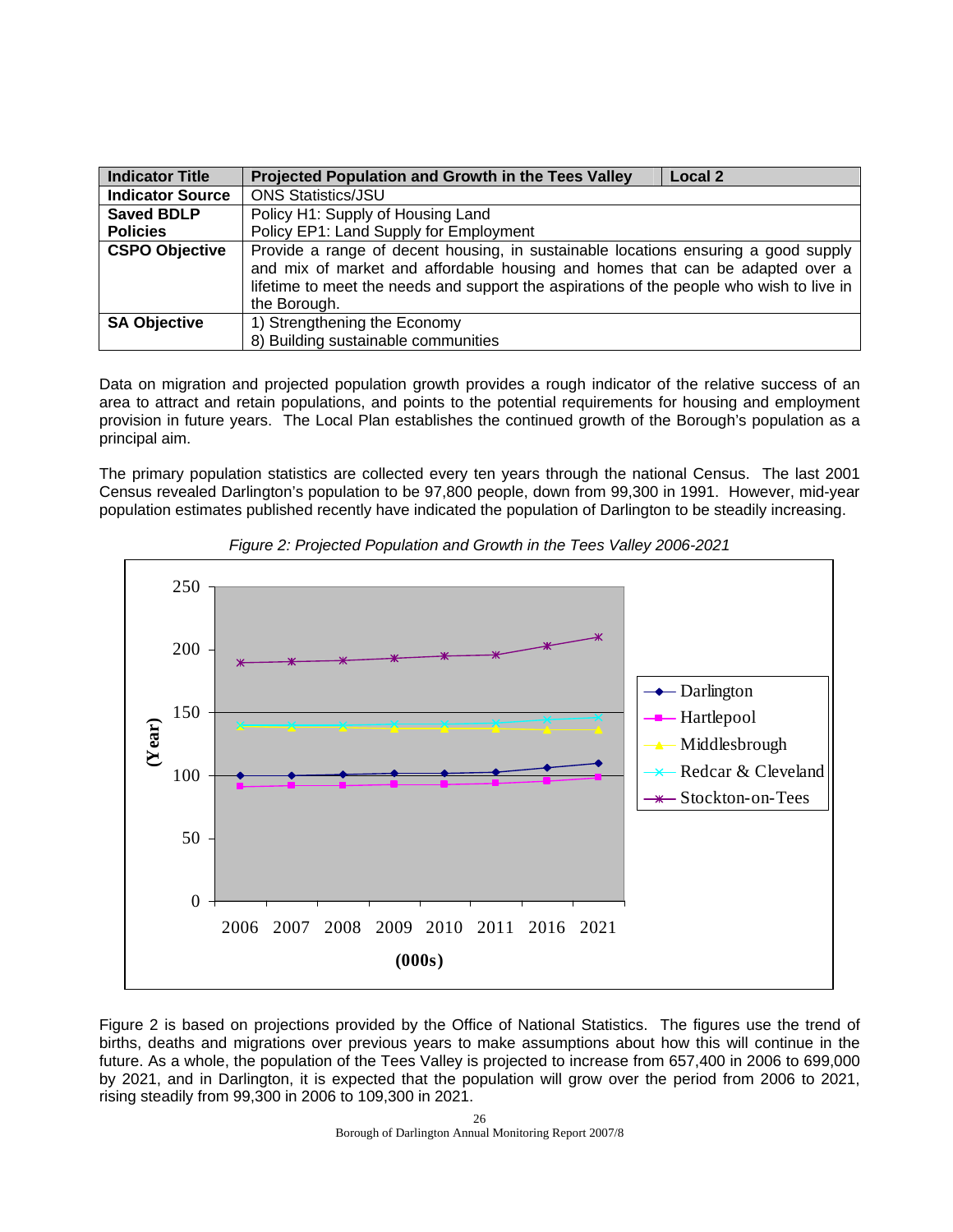Reducing carbon emissions is an important step that is required to help reduce climate change, and has risen up the national, regional and local agenda in recent years. It is also an important factor for quality of life for residents and workers. This indicator establishes the level of emissions per head for residents in Darlington.

Whilst not in the national AMR core indicator list, this indicator is part of the national indicator list for local government, as NI 186, and will be reported on locally in the Local Area Agreement. It is a measure of the success of the LAA and of the related Climate Change Action Plan.

| <b>Indicator Title</b>  | Carbon dioxide emissions per capita use (tonnes)<br>Local 3                      |  |  |
|-------------------------|----------------------------------------------------------------------------------|--|--|
| <b>Indicator Source</b> | Community Strategy Action Plan Indicators 2005                                   |  |  |
| <b>CSPO Objective</b>   | 6) Minimise the impact of climate change and reduce greenhouse gas emissions,    |  |  |
|                         | promote developments that conserve natural resource and help to reduce waste and |  |  |
|                         | minimise the risk of flooding and pollution.                                     |  |  |
| <b>SA Objective</b>     | 3) Living within environmental limits                                            |  |  |
| <b>Saved BDLP</b>       | Policy E1: Keynote Policy for the Protection of the Environment                  |  |  |
| <b>Policies</b>         | Policy E48: Noise Generating / Polluting Development                             |  |  |

In 2005 per capita emissions in Darlington equalled 5.4 tonnes. Nationally figures for the UK are only available for 2003; in that year total emissions were 9.4 tonnes per capita.

Officers of the Council have been attending regional seminars and events organised by Government to give practical help in how to collect the information to underpin calculation of this indicator. At the moment, the Council relies on national data supplied by DEFRA regarding what is being achieved nationally and the impact of local grants and schemes to produce this indicator. This will be the basis for data collection until a complementary local monitoring framework can be set up.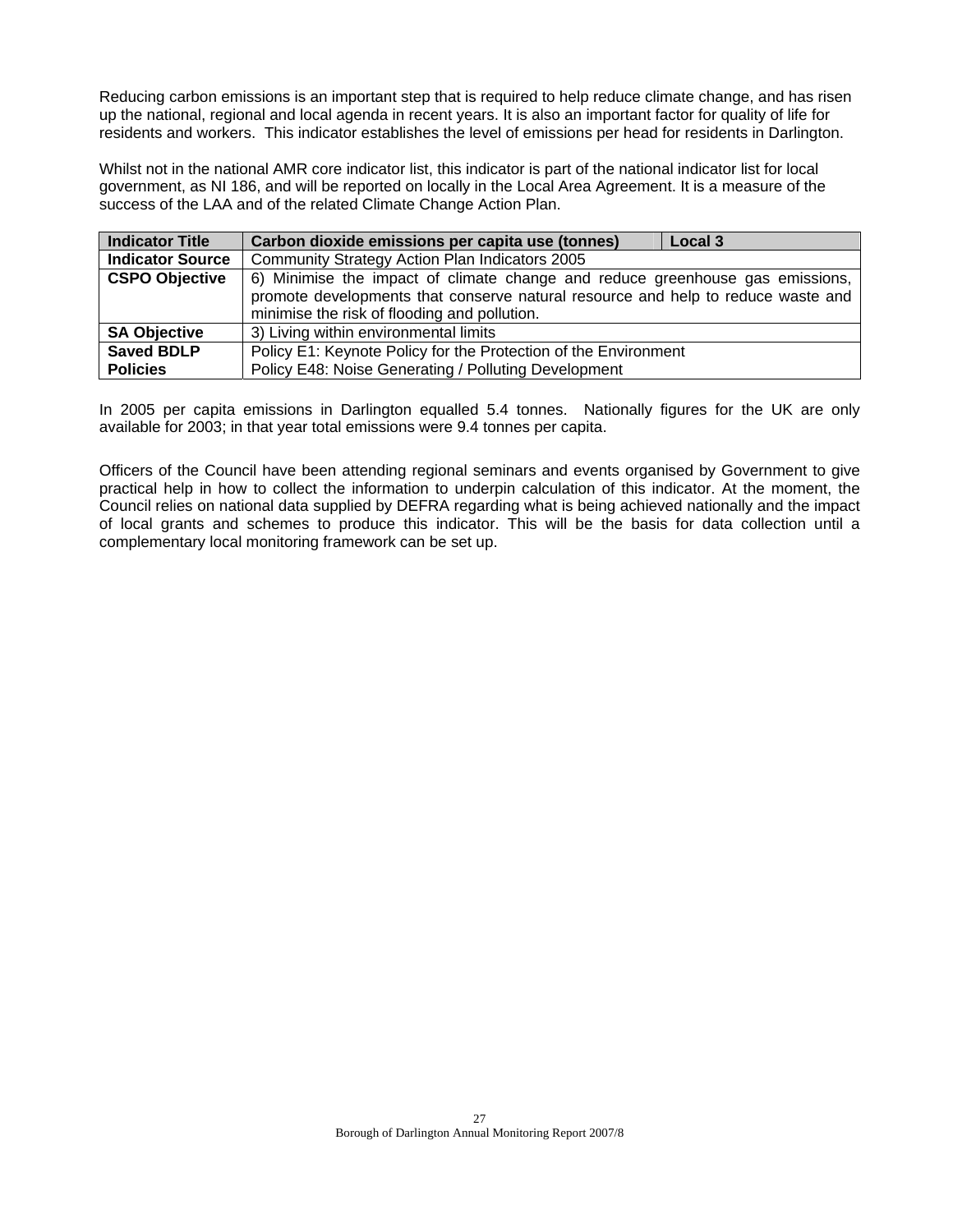## **Housing**

| Indicator Title | <b>Plan Period and Housing Targets</b> | Core H <sub>1</sub> |
|-----------------|----------------------------------------|---------------------|

The source of the housing target that is being used in the housing trajectory (see below) and the total amount of housing planned to be delivered over the period is as set out in 'The North East of England Plan: Regional Spatial Strategy to 2021', published in July 2008. Those housing targets are set out in Table 5, and have been published by the Council in Policy CS10 of the LDF Core Strategy Preferred Options document.

## *Table 5: Housing Targets in the RSS*

| Housing Targets (net additional dwellings) for Darlington Borough as set out in the RSS Policy 28. |         |         |         |
|----------------------------------------------------------------------------------------------------|---------|---------|---------|
| 2004-11                                                                                            | 2011-16 | 2016-21 | 2004-21 |
| 525                                                                                                | 340     | 265     | 395     |

| Indicator Title            | Net additional dwellings in previous years, for the<br>Core H2 (a), (b), (c)<br>reporting year and in future years, together with the<br>and $(d)$<br>managed delivery target |  |  |  |
|----------------------------|-------------------------------------------------------------------------------------------------------------------------------------------------------------------------------|--|--|--|
| <b>Indicator Source</b>    | Darlington Borough Council Housing Monitoring                                                                                                                                 |  |  |  |
| <b>RSS Policies</b>        | RSS Policy 28: Gross and Net Dwelling Provision                                                                                                                               |  |  |  |
|                            | RSS Policy 29: Delivering and Managing Housing Supply                                                                                                                         |  |  |  |
| <b>BDLP Saved Policies</b> | Policy E24: Conservation of Land and Other Resources                                                                                                                          |  |  |  |
|                            | Policy H3: Locations for New Housing Development                                                                                                                              |  |  |  |
| <b>CSPO Policies</b>       | CS10: New Housing Provision                                                                                                                                                   |  |  |  |
| <b>SA Objectives</b>       | 3) Living within environmental limits.                                                                                                                                        |  |  |  |
|                            | 7) Safeguarding and enhancing environmental infrastructure.                                                                                                                   |  |  |  |
|                            | 8) Building sustainable communities.                                                                                                                                          |  |  |  |

This indicator is linked to RSS monitoring indicators Housing 01 and 08 and national indicator NI 154 and NI159.

Since the start of the RSS plan period, the net additional dwellings completed is as set out in Table 6 below. It shows that despite a buoyant housing market, there has been a slight shortfall of housing delivery in Darlington compared with the RSS requirement. This shortfall is 77 dwellings, or 3.7%.

#### *Table 6: Net additional dwellings completed compared to RSS housing requirement*

| Year                                       | 2004/05 | 2005/06 | 2006/07 | 2007/08 |
|--------------------------------------------|---------|---------|---------|---------|
| I dwellings completed<br>additional<br>Net | 431     | 555     | 490     | 547     |
| <b>RSS</b><br>requirement                  | 525     | 525     | 525     | 525     |

Of the 547 net additional dwellings completed during 2007/08, 6 were conversions and 96 were changes of use. There were no demolitions recorded during the year.

Figure 3 below sets out the housing trajectory, and illustrates the level of net additional housing expected to come forward in the remainder of the RSS plan period, i.e. to 2021.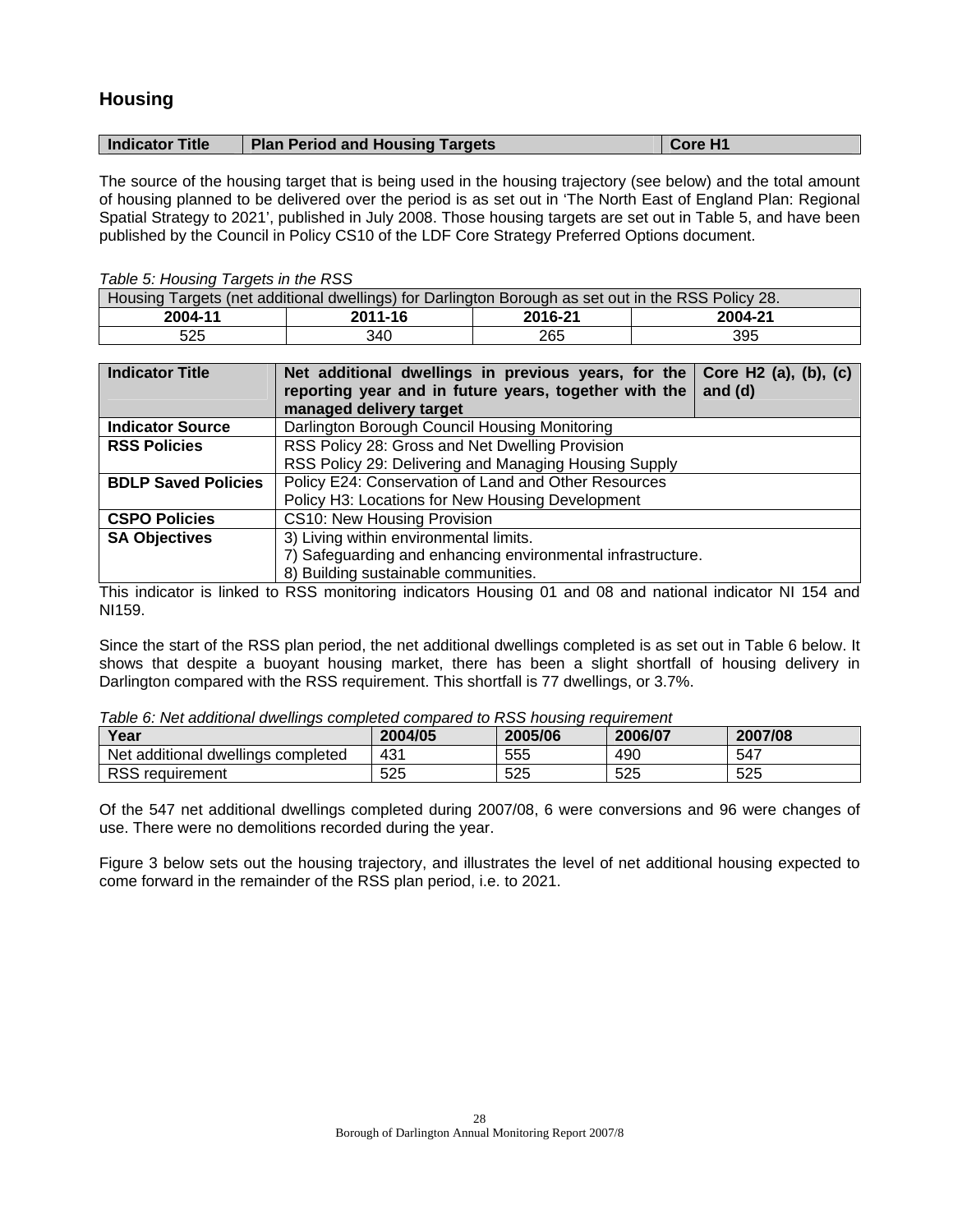

The perfect scenario shown in Figure 3 assumes that all planning permissions granted will yield completed dwellings, but the evidence of completions against planning permissions granted indicates that only 82% of dwellings with planning permission actually get built. This is reflected in the realistic scenario.

Figure 3 shows that the shortfall of completions against RSS requirements will increase over the current monitoring year and the next year and is expected to recover to reach the RSS requirement levels on 2010/11 and 2011/12 as large sites like Central Park come on stream, and West Park continues to be built out. This will also be the period when public investment secured as part of the Tees Valley's successful Housing Growth Point bid should start to make a difference.

The significant undersupply of new housing completions compared to the RSS requirements after 2011/12 reflects the urgent need for new housing allocations to be identified through the development plan preparation process, particularly as the Council is also committed to delivering additional housing growth in the period to 2016 as part of its housing growth point status. Preparatory work is underway on this, in the form of a Strategic Housing Land Availability Assessment (SHLAA). The SHLAA is considering the housing potential of about 60 sites within and on the edge of built-up areas within the Borough, and is due from completion in March 2009. The study will give a longer term (6-15 years) view of where housing delivery could take place to deliver the quantities of housing required to meet the RSS housing requirement.

However the trajectory above does not take account of the recent sharp decline in house building activity. The Council's own quarterly monitoring (see Table 7 below) shows that there is an overall downward trend of housing starts, and a significant and sharp decline in housing completions after the end of 2007; completions in the first half of 2008/09 are just 37% of the level recorded for the same period in the preceding year, and anecdotal evidence from housebuilders active in the area would indicate that even fewer dwellings will be completed in the remaining half year to 31st March 2009.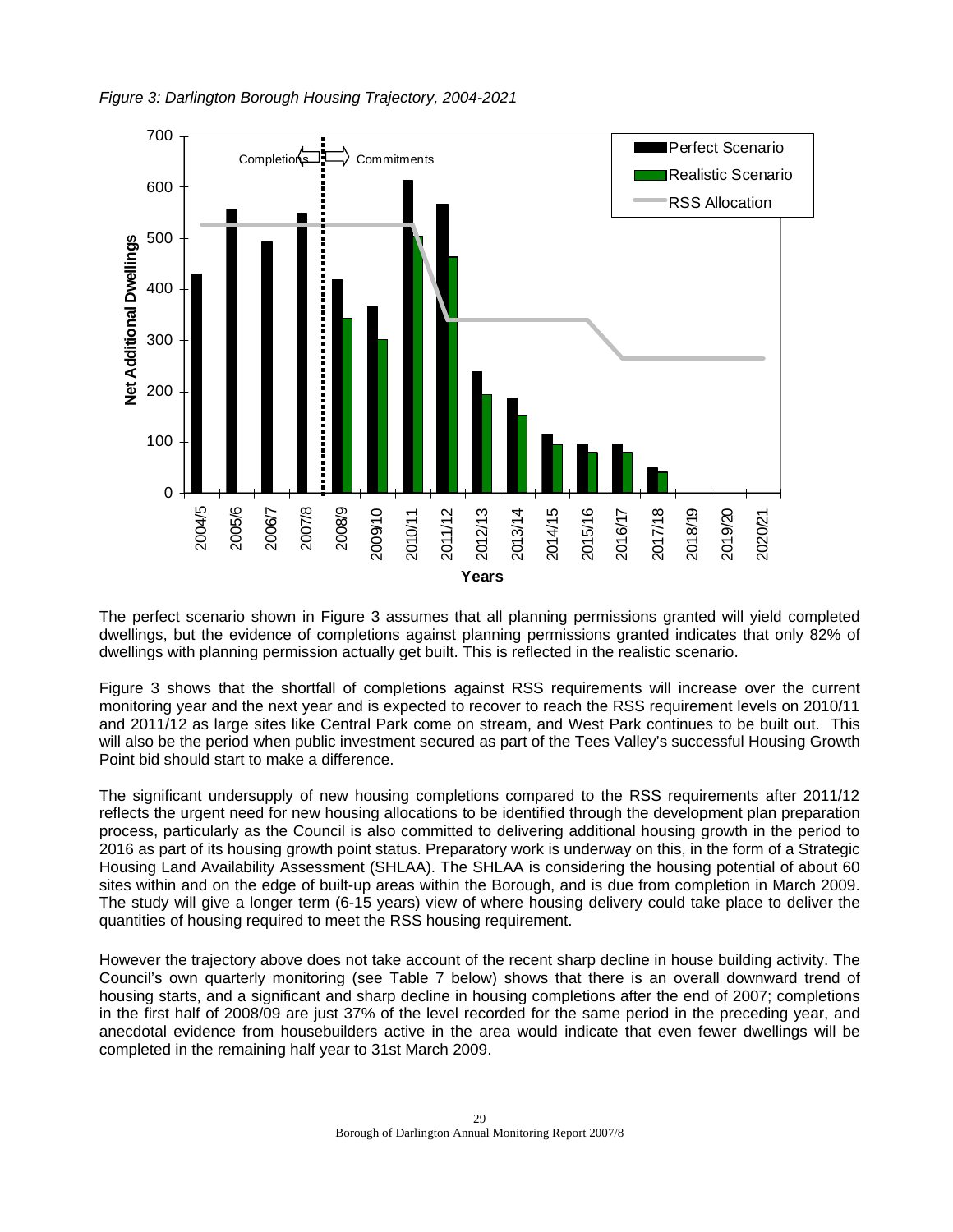*Table 7: Housing starts and completions by quarter since 1st April 2007* 

| Year                  | 2007/08        |                 |                |         | 2008/09  |         |                |
|-----------------------|----------------|-----------------|----------------|---------|----------|---------|----------------|
| Quarter               | Q <sub>1</sub> | Q <sub>2</sub>  | Q <sub>3</sub> | Q4      | All      | Q1      | Q <sub>2</sub> |
|                       | Apr-Jun        | <b>Jul-Sept</b> | <b>Oct-Dec</b> | Jan-Mar | quarters | Apr-Jun | Jul-Sept       |
| <b>Housing Starts</b> | 117            | 31              | 80             | 49      | 277      | 46      | 56             |
| Housing               | 92             | 170             | 204            | 64      | 530      | 32      | 64             |
| Completions<br>----   | $ -$           |                 |                |         |          |         |                |

*Source: DBC Housing Monitoring* 

To update evidence for the housing trajectory and take account of market trends, the Council will be contacting all housebuilders with developments in Darlington early in 2009 to establish their revised estimates for the speed and phasing of housing delivery. This will inform an update of the 'Housing Supply in the Borough of Darlington: Demonstrating a Five Year Supply of Deliverable Sites' (see www.darlington.gov.uk/planningpolicy for current version) that will be prepared as soon as possible after the 31st March, and will feed into the trajectory published in the 2008/09 AMR.

Also, in the later years of the trajectory, sites will be coming forward that are identified in the Local Development Framework (LDF). The broad locations that have been identified at this stage for housing in the LDF Core Strategy: Preferred Options are as part of mixed use developments in the town centre, town centre fringe, Central Park and the Lingfield area, and other sustainable sites within the main built up area (see draft policies CS1 and CS10).

| <b>Indicator Title</b>  | Percentage of New and Converted Dwellings on   Core H3      |  |  |  |
|-------------------------|-------------------------------------------------------------|--|--|--|
|                         | <b>Previously Developed Land</b>                            |  |  |  |
| <b>Indicator Source</b> | Darlington Borough Council Housing Monitoring               |  |  |  |
| <b>RSS Policies</b>     | RSS Policy 28: Gross and Net Dwelling Provision             |  |  |  |
|                         | RSS Policy 29: Delivering and Managing Housing Supply       |  |  |  |
| <b>BDLP</b><br>Saved    | Policy E24: Conservation of Land and Other Resources        |  |  |  |
| <b>Policies</b>         | Policy H3: Locations for New Housing Development            |  |  |  |
| <b>CSPO Policies</b>    | CS1: Darlington's Sub Regional Role and Locational Strategy |  |  |  |
|                         | <b>CS10: New Housing Provision</b>                          |  |  |  |
| <b>SA Objectives</b>    | 3) Living within environmental limits.                      |  |  |  |
|                         | 7) Safeguarding and enhancing environmental infrastructure. |  |  |  |
|                         | 8) Building sustainable communities.                        |  |  |  |

This indicator is also reported as LI0001 in the Council's Performance Plan, and was previously reported as Core 2 in the 2006/07 AMR.

In Darlington, the rail and industrial heritage has meant that there has been a ready supply of previously developed land that is suitable for new housing. Of a total of 550 new and converted dwellings completed in 2007/08, 84% or 462 were on previously developed land. This means that the Borough has significantly exceeded the sub regional target of 70% set for Tees Valley in the RSS, and accords with Planning Policy Statement 3: Housing which indicates that at least 60% of new housing should be provided on previously developed land.

The 2007/08 figure reverses a recent decline in the proportion of new housing taking place on previously developed land (see Figure 4), up significantly from less than 70% last year. This reflects the contribution of schemes with high proportions of flats, like Neasham Road, Rosemary Court and Larchfield Street, making use of high proportions of PDL.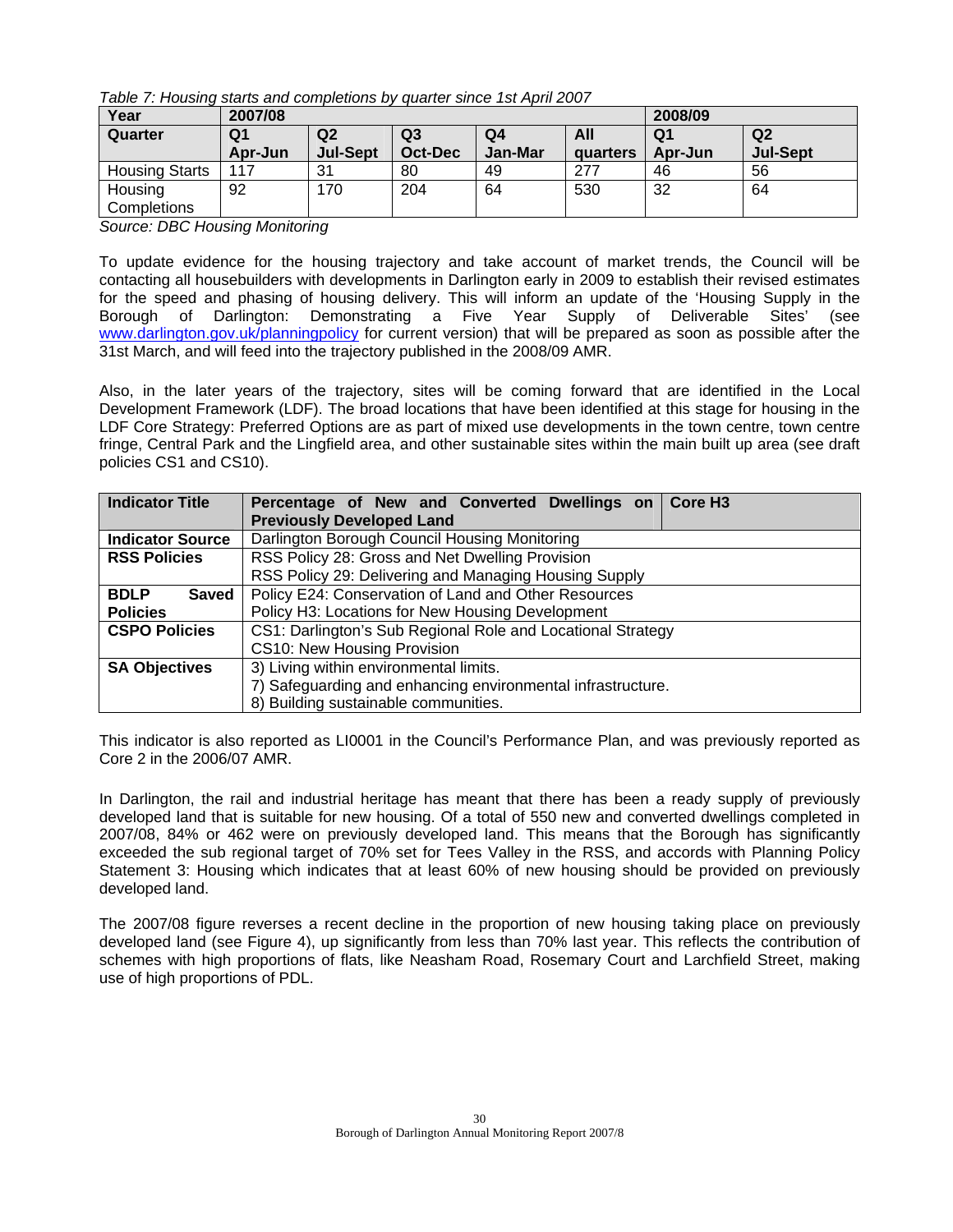



| <b>Indicator Title</b>  | <b>Current Commitments on Greenfield</b><br>Local 4<br>and<br>Land |  |  |
|-------------------------|--------------------------------------------------------------------|--|--|
|                         | <b>Previously Developed Land</b>                                   |  |  |
| <b>Indicator Source</b> | Darlington Borough Council Housing Monitoring                      |  |  |
| <b>RSS Policies</b>     | RSS Policy 28: Gross and Net Dwelling Provision                    |  |  |
|                         | RSS Policy 29: Delivering and Managing Housing Supply              |  |  |
| <b>BDLP</b><br>Saved    | Policy E24: Conservation of Land and Other Resources               |  |  |
| <b>Policies</b>         | Policy H3: Locations for New Housing Development                   |  |  |
| <b>CSPO Policies</b>    | CS10: New Housing Provision                                        |  |  |
| <b>SA Objectives</b>    | 3) Living within environmental limits.                             |  |  |
|                         | 7) Safeguarding and enhancing environmental infrastructure.        |  |  |
|                         | 8) Building sustainable communities.                               |  |  |

This indicator is also reported through RSS monitoring as Housing 08 and 09.

The distribution of future housing commitments between previously developed land and greenfield land until the end of the RSS plan period is shown in Figure 5. It shows that beyond 2011, existing commitments will deliver a higher proportion of dwellings on greenfield land than has been the case over recent years. Without the identification of a significant amount of new previously developed land for housing, the ability to deliver according to the locational priorities of PPS3 and the RSS may not be able to be achieved. It is anticipated that the SHLAA will provide the evidence to identify these sites, and rectify this through the subsequent development plan preparation process.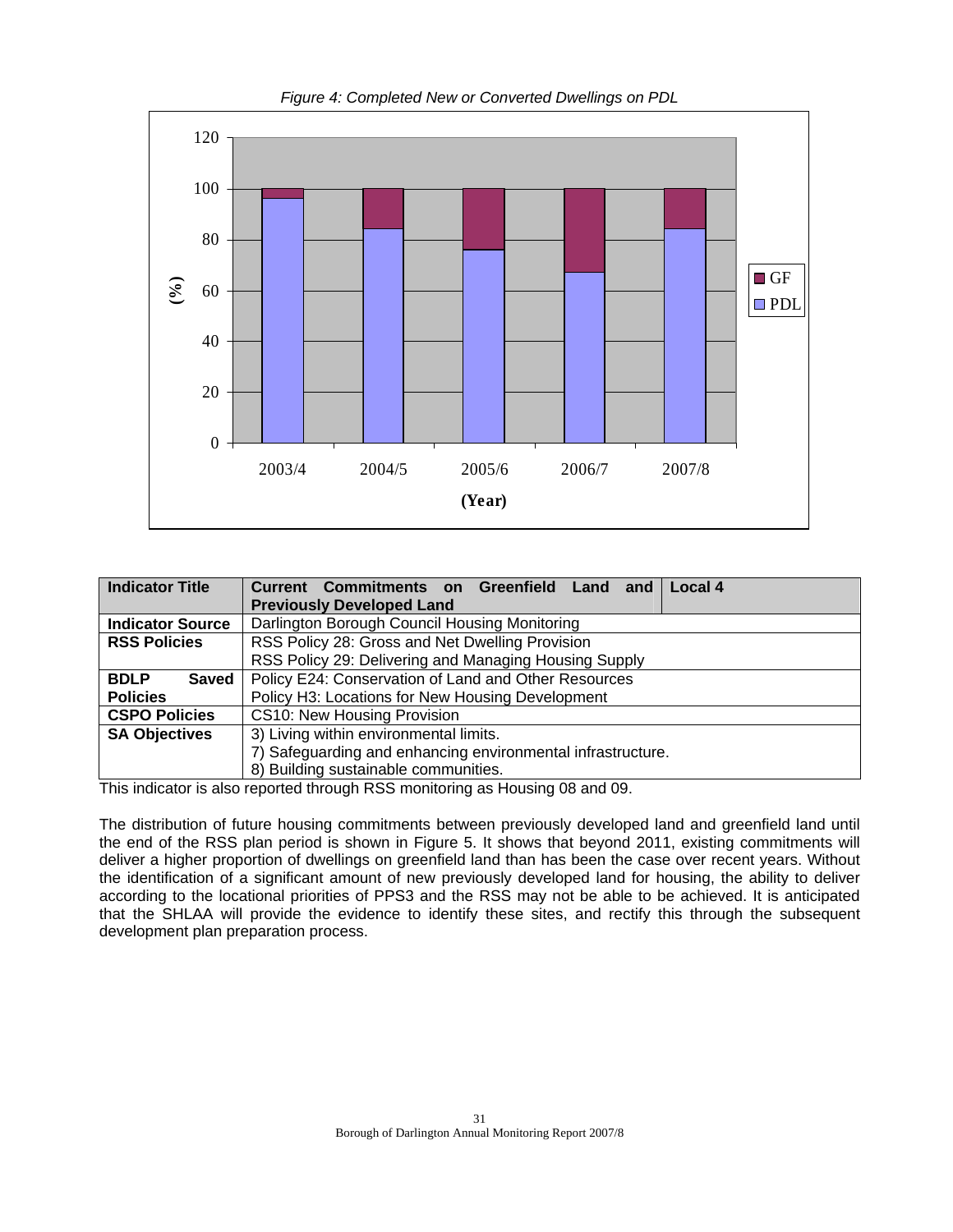*Figure 5: Distribution of Future Housing Commitments between Previously Developed Land and Greenfield Land* 



Figure 6 (overleaf) shows that of the housing sites committed in future years, in most years, the majority will be on previously developed land, although continued delivery on the greenfield part of West Park means that the balance is in favour of greenfield sites during 2011 to 2014. Overall, new housing development is committed on 49ha of greenfield land and 58ha of previously developed land, and only 54% of the area committed for housing being previously developed land.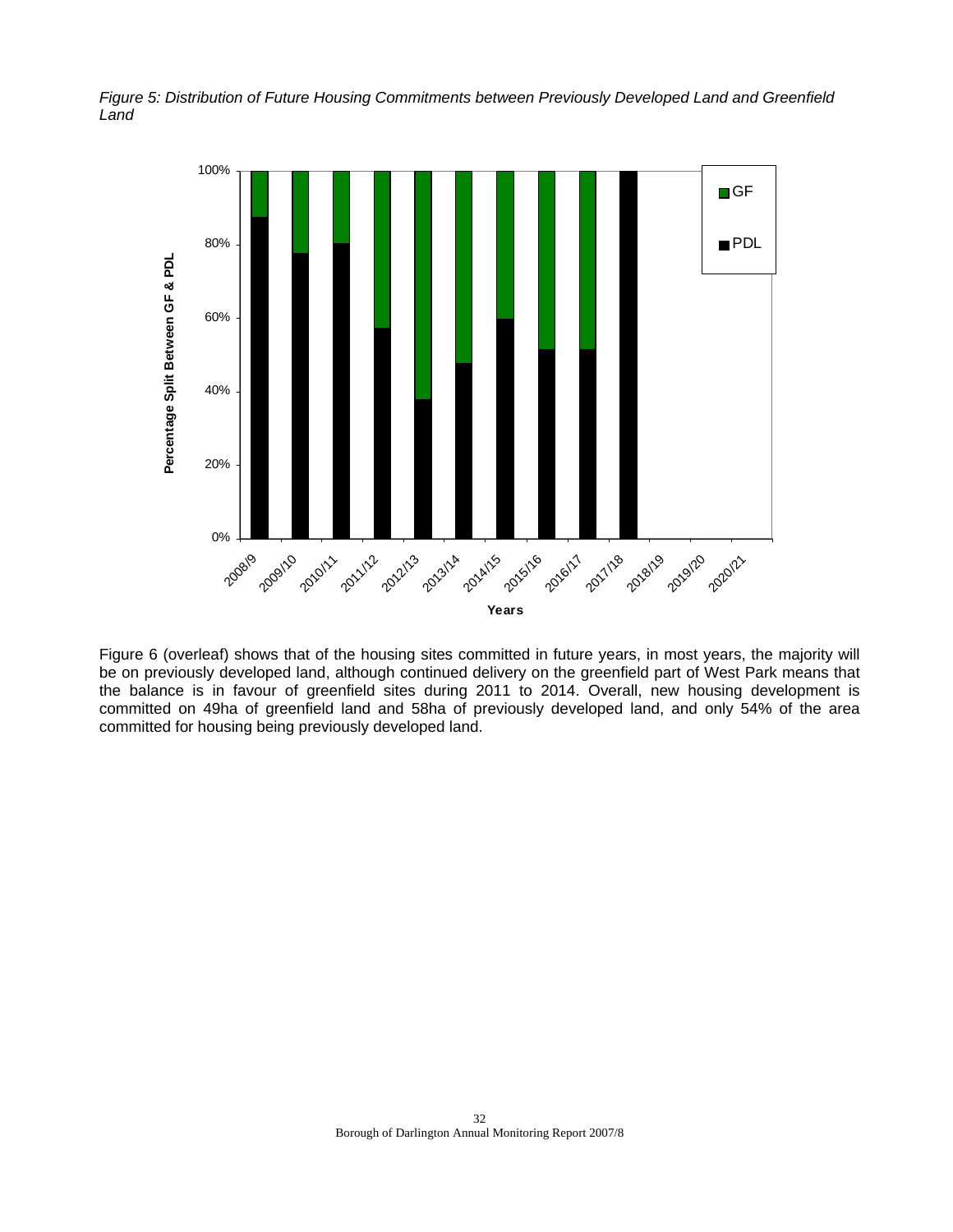*Figure 6: Area of greenfield and previously developed land that is predicted to be used in delivering housing commitments in future years* 



Taking Figure 5 and 6 together, these statistics show that densities on previously developed land will be higher than on greenfield sites.

| <b>Indicator Title</b>      | Density of New Dwellings on Completed and Local 5           |  |  |
|-----------------------------|-------------------------------------------------------------|--|--|
|                             | <b>Committed Sites of Five Dwellings or More</b>            |  |  |
| <b>Indicator Source</b>     | Darlington Borough Council Housing Monitoring               |  |  |
| <b>RSS Policies</b>         | RSS Policy 28: Gross and Net Dwelling Provision             |  |  |
|                             | RSS Policy 29: Delivering and Managing Housing Supply       |  |  |
| <b>BDLP</b><br><b>Saved</b> | Policy E24: Conservation of Land and Other Resources        |  |  |
| <b>Policies</b>             | Policy H3: Locations for New Housing Development            |  |  |
| <b>CSPO Policies</b>        | CS10: New Housing Provision                                 |  |  |
| <b>SA Objectives</b>        | 3) Living within environmental limits.                      |  |  |
|                             | 7) Safeguarding and enhancing environmental infrastructure. |  |  |
|                             | 8) Building sustainable communities.                        |  |  |

This indicator is reported through RSS monitoring as Housing 07. Note also that this indicator is different from the one reported as Core 3 in the 2006/07 AMR in that it is derived only from sites of five dwellings or more.

Thirteen sites of five dwellings or more were completed during 2007/08, delivering 359 dwellings on 3.38ha. This gives an average density of 106 dwellings per hectare, reflecting the overwhelming contribution to new housing delivery of conversion and new build flats schemes on previously developed land at high densities. This is well in excess of the average density of 30-50 dwellings per hectare that Policy 29 of the RSS indicates that local authorities should plan for.

Provided these dwellings are meeting local needs and demands and have been well designed, the high density development is not a problem in itself. The findings of the Tees Valley Strategic Housing Market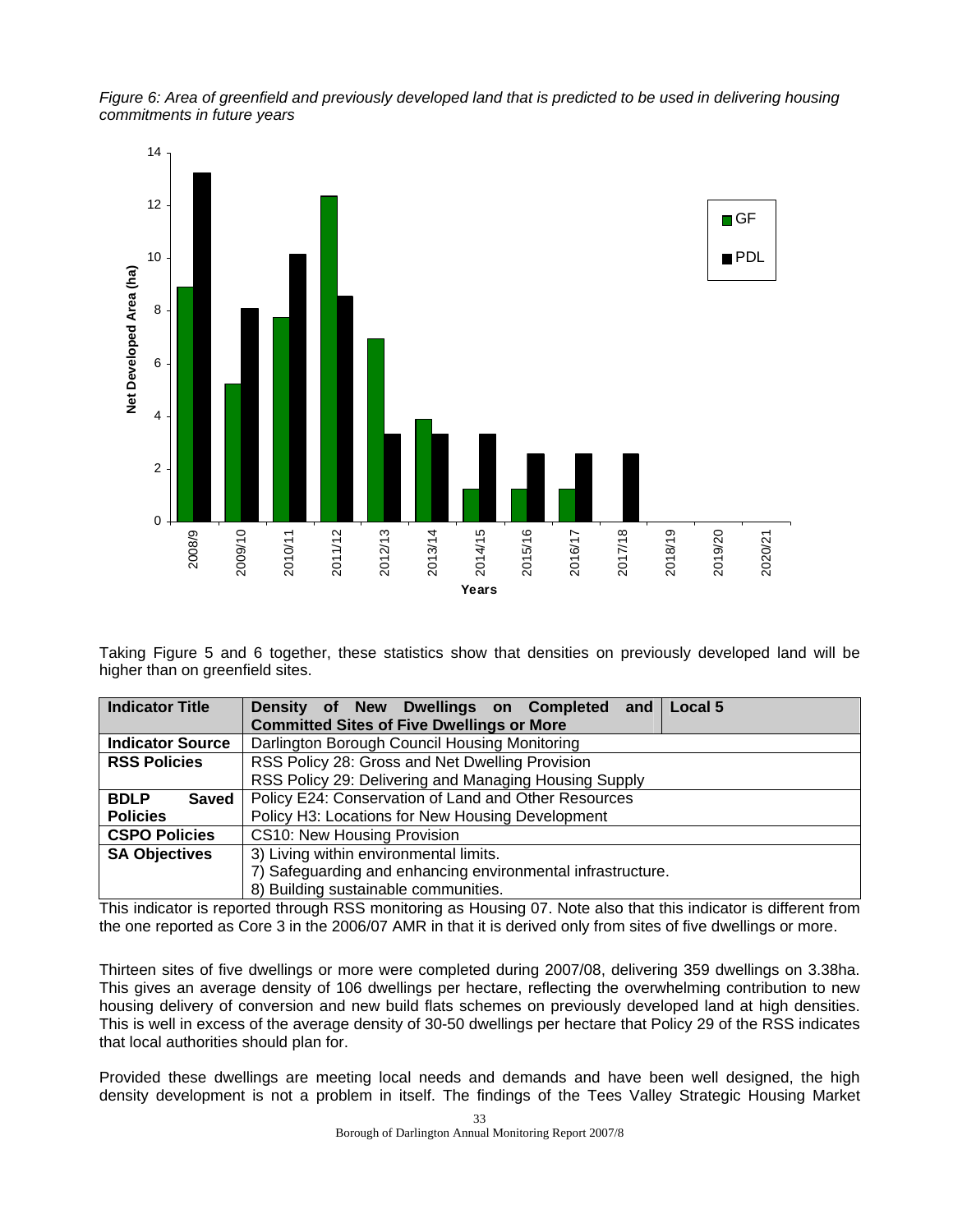Assessment, due to be published in January 2009 will provide up to date information to identify if there is any mismatch between the type of housing provided and local needs and demand in Darlington, and the building for life assessment of schemes being introduced (see below) will help to measure their quality.

| <b>Indicator Title</b>  | Average House Prices in Darlington Borough<br>Local 6                  |  |  |  |
|-------------------------|------------------------------------------------------------------------|--|--|--|
| <b>Indicator Source</b> | Land Registry / Tees Valley Joint Strategy Unit                        |  |  |  |
| <b>RSS Policies</b>     | RSS Policy 30: Improving Inclusivity and Affordability                 |  |  |  |
| <b>BDLP</b><br>Saved    | Policy H1: Supply of Housing Land                                      |  |  |  |
| <b>Policies</b>         | Policy H9: Meeting Affordable Housing Needs                            |  |  |  |
|                         | Policy H10: Affordable Housing in the Rural Area                       |  |  |  |
| <b>CSPO Policies</b>    | CS11: New Housing For All                                              |  |  |  |
| <b>SA Objectives</b>    | 6) Improving health and well being while reducing health inequalities. |  |  |  |
|                         | 8) Building sustainable communities.                                   |  |  |  |

This indicator replaces indicator Local 12; House prices by postcode, which was reported in the AMR previously.

Table 8 below indicates a buoyant housing market in Darlington, as average house prices for the last three years have increased across all property types, with an overall increase of 8.9% since 2005/06. The percentage increase was smaller for detached properties (5%) and flats (5.7%), and larger for semi-detached (9.7%) and terraced (13.9%) houses. These figures are based on total sales of between 2,400 and 2,900 in any one year. The wards with greatest housing sales activity in 2007/08 were Central, Northgate, North Road and Eastbourne, and those with the least were Sadberge & Whessoe, Cockerton West and Haughton East. The distribution of sales across the borough is shown in Figure 7 below.

| Table 8: Average House Prices in Darlington Borough |  |  |
|-----------------------------------------------------|--|--|
|                                                     |  |  |

| Year    |           | <b>House Type</b> |          |                 |             |
|---------|-----------|-------------------|----------|-----------------|-------------|
|         | All sales | <b>Detached</b>   | Semi-    | <b>Terraced</b> | <b>Flat</b> |
|         |           |                   | detached |                 |             |
| 2005/06 | £129.700  | £220,000          | £132.300 | £94.300         | £123,400    |
| 2006/07 | £134,600  | £226,300          | £138,800 | £98,800         | £121,300    |
| 2007/08 | £141,200  | £231,200          | £145,100 | £107,400        | £130,400    |

*Source: Land Registry data provided to the Council by the Tees Valley Joint Strategy Unit in November 2008 for 2007/08.*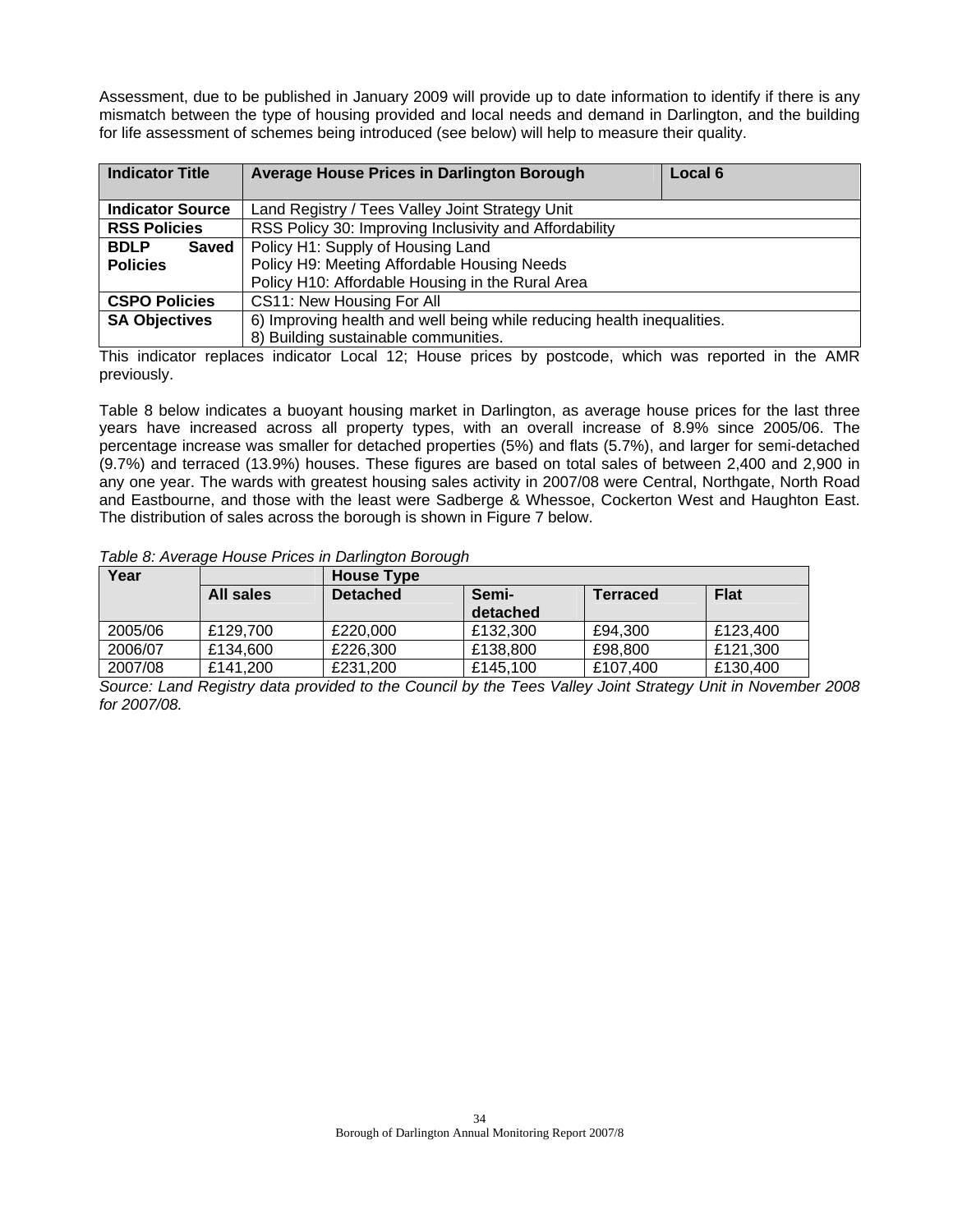

More recent evidence suggests that the housing market is now declining from the 2007/08 peak, in common with the position in much of the region, sub-region and nationally, as a result of wider economic circumstances.

The current downward trend of house prices could have positive implications for the affordability of housing, provided wage and employment levels hold up, though the withdrawal and/or higher cost of many mortgage products is having the opposite effect, preventing many households from entering or moving up in the housing market.

The Council is working with partners across the Tees Valley to respond to the issues raised by the 'credit crunch', and the provision of more affordable housing is integral to that work. More comprehensive information about house prices and the housing market will be available in the Tees Valley Strategic Housing Market Assessment, due for publication in early 2009.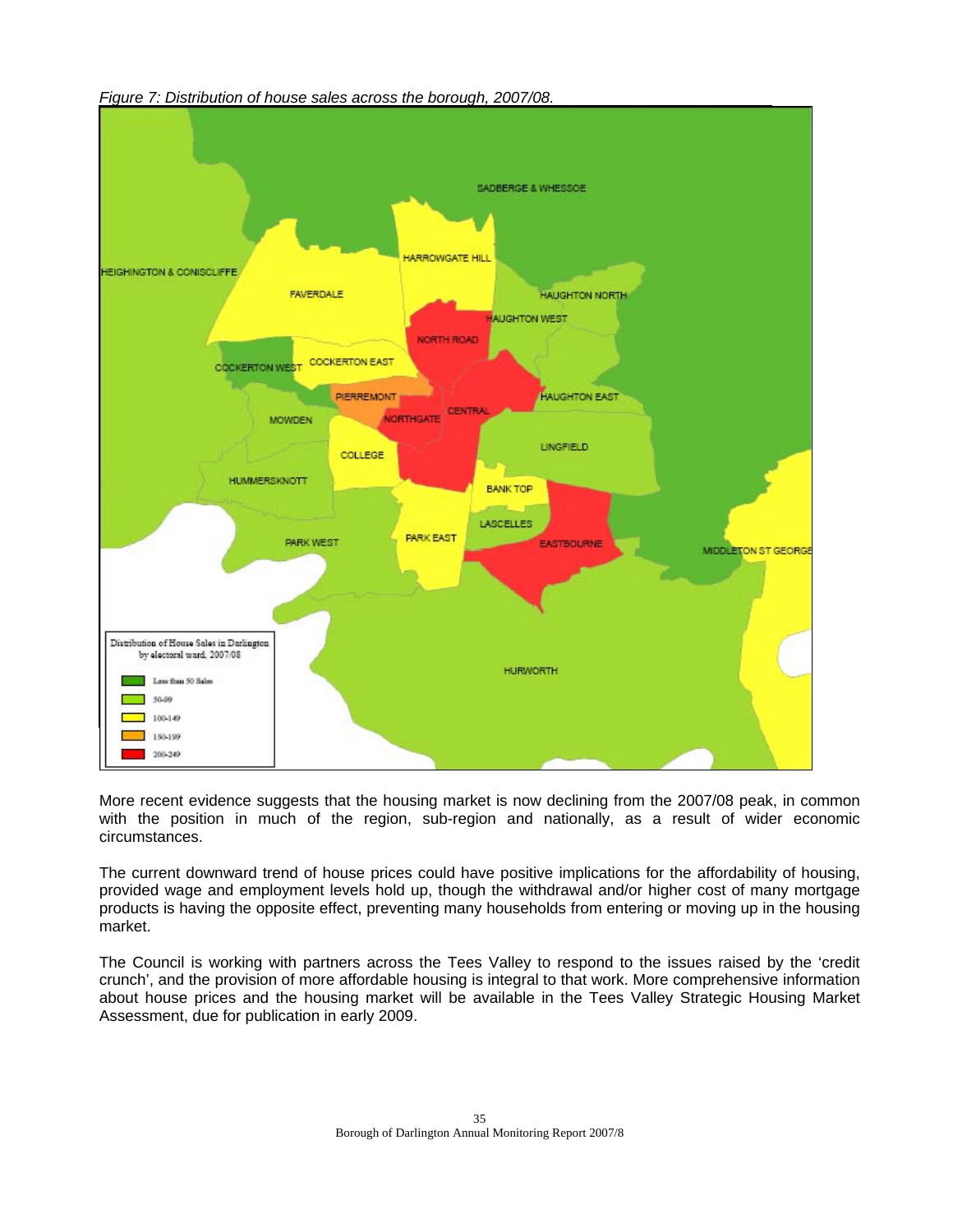## **Affordable Housing**

| <b>Indicator Title</b>      | Core H <sub>5</sub><br><b>Gross Affordable Housing Completions</b>            |  |  |
|-----------------------------|-------------------------------------------------------------------------------|--|--|
|                             |                                                                               |  |  |
| <b>Indicator Source</b>     | Housing Strategy Statistical Appendix / Darlington Borough Council Monitoring |  |  |
| <b>RSS Policies</b>         | RSS Policy 30: Improving Inclusivity and Affordability                        |  |  |
| <b>BDLP</b><br><b>Saved</b> | Policy H1: Supply of Housing Land                                             |  |  |
| <b>Policies</b>             | Policy H9: Meeting Affordable Housing Needs                                   |  |  |
|                             | Policy H10: Affordable Housing in the Rural Area                              |  |  |
| <b>CSPO Policies</b>        | CS11: New Housing For All                                                     |  |  |
| <b>SA Objectives</b>        | 6) Improving health and well being while reducing health inequalities.        |  |  |
|                             | 8) Building sustainable communities.                                          |  |  |

This indicator is common to this AMR, RSS monitoring (Housing 11) and the national indicator set (NI 155). It is also included in the Council's monitoring framework for the Local Area Agreement.

The availability of sufficient affordable housing to meet identified local needs continues to be a significant issue in Darlington Borough. The 2005 Local Housing Assessment identified a gross average annual shortfall of 265 affordable dwellings, and the update to the 2005 study due to be published in early 2009 as part of the Tees Valley Strategic Housing Market Assessment will show that this shortfall has increased. However the downturn in the housing market during 2008, together with sustained wage levels, may point to the need to interpret these figures flexibly.

Table 9 below shows that in 2007/08, as in previous recent years, the Council has relied largely on Registered Social Landlords for the provision of affordable housing, with none being completed as a result of securing contributions from private developers via Section 106 agreements. The table also shows that levels of provision in 2007/08 whilst up on previous years, remain very low (9.1%) when compared to the total number of new house completions (547) in 2007/08.

| <b>Type of Affordable Provision</b>               | 2002/3 | 2003/4 | 2004/5 | 2005/6 | 2006/7 | 2007/08 |
|---------------------------------------------------|--------|--------|--------|--------|--------|---------|
| Number of additional local authority<br>dwellings |        |        |        |        |        |         |
| Number of additional RSL rented dwellings         | 45     | 77     | 18     | 10     | 38     | 42      |
| Number of additional RSL shared ownership         |        |        | 10     |        |        |         |
| <b>Total Affordable Housing Completions</b>       | 51     | 77     | 28     | 10     | 38     | 50      |

*Table 9: Affordable housing completions* 

 *Source: Housing Strategy Statistical Index* 

In April 2007/08, the Council adopted an Affordable Housing Supplementary Planning Document (SPD). This now provides a firm basis for seeking affordable housing provision as part of new housing developments, in conjunction with Policy H9 and H10 of the adopted Local Plan. However, because of the long lead in time between planning applications being submitted and completions occurring, this adopted policy has had little impact on completions so far. Additional delays between the planning application stage and completions of affordable housing is also expected where the Council accepts payments in lieu of affordable housing provision and will itself be making the arrangements for the contributions to be spent.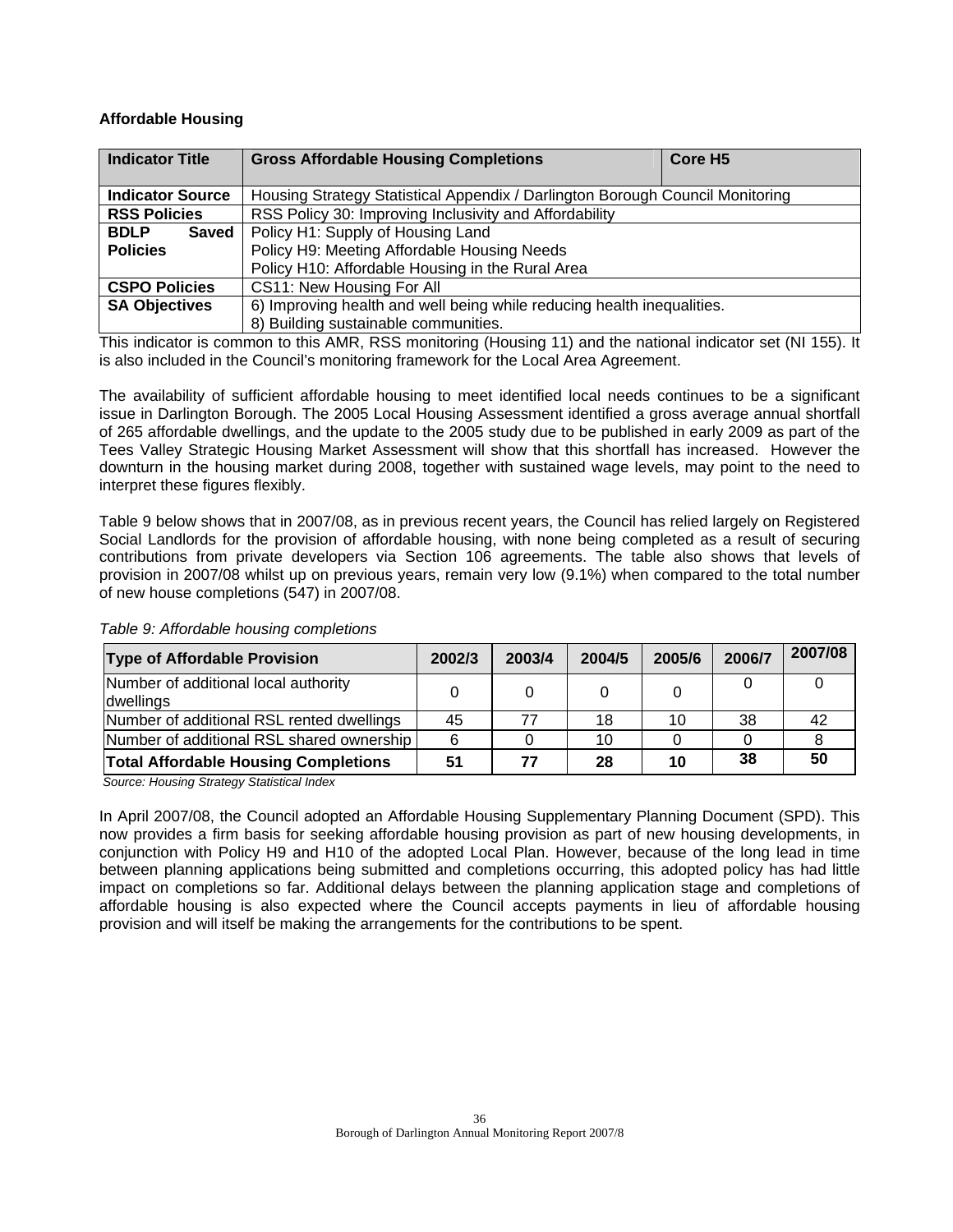## **Provision for Gypsies and Travellers**

| <b>Indicator Title</b>  | Number of additional pitches granted planning Core H4  |  |  |
|-------------------------|--------------------------------------------------------|--|--|
|                         | permission                                             |  |  |
| <b>Indicator Source</b> | Darlington Borough Council Monitoring                  |  |  |
| <b>RSS Policies</b>     | RSS Policy 30: Improving Inclusivity and Affordability |  |  |
| <b>BDLP</b><br>Saved    | Policy H20: Gypsy sites                                |  |  |
| <b>Policies</b>         | Policy H21: Additional Gypsy Sites                     |  |  |
| <b>CSPO Policies</b>    | <b>CS13: Accommodating Travelling Groups</b>           |  |  |
| <b>SA Objectives</b>    | 8) Building sustainable communities.                   |  |  |

No additional pitches were granted planning permission in 2007/08 and none were lost as a result of development or closure.

| <b>Indicator Title</b>  | additional<br>included<br><b>Local 7</b><br><b>pitches</b><br><b>Number</b><br>οf<br><u>in</u><br><b>Development Plans</b> |
|-------------------------|----------------------------------------------------------------------------------------------------------------------------|
| <b>Indicator Source</b> | Darlington Borough Council Monitoring                                                                                      |
| <b>RSS Policies</b>     | Policy H21: Additional Gypsy Sites                                                                                         |
| <b>BDLP</b><br>Saved    | Policy H20: Gypsy sites                                                                                                    |
| <b>Policies</b>         |                                                                                                                            |
| <b>CSPO Policies</b>    | <b>CS13: Accommodating Travelling Groups</b>                                                                               |
| <b>SA Objectives</b>    | 8) Building sustainable communities.                                                                                       |

This indicator is also reported in RSS monitoring as Housing 12B.

The inclusion in LDF policy of a target number of additional pitches for gypsies, travellers and travelling showpeople has not yet been possible, as the Council is awaiting the completion and publication of a Tees Valley Gypsy and Traveller Accommodation Needs Assessment in early 2009. This study will provide the up to date evidence base for setting the target in the development plan. Consideration is currently being given as to whether this would be in through the Core Strategy or a subsequent development plan document.

## **Building for Life Assessments**

| <b>Indicator Title</b>      | <b>Housing Quality: Building for life assessments</b>                                | Core H <sub>6</sub> |  |  |  |  |  |  |  |
|-----------------------------|--------------------------------------------------------------------------------------|---------------------|--|--|--|--|--|--|--|
| <b>Indicator Source</b>     | None currently                                                                       |                     |  |  |  |  |  |  |  |
| <b>RSS Policies</b>         | Policy 2: Sustainable Development                                                    |                     |  |  |  |  |  |  |  |
|                             | Policy 38: Sustainable Construction                                                  |                     |  |  |  |  |  |  |  |
| <b>BDLP</b><br><b>Saved</b> | This indicator relates to the design element of several saved BDLP policies, such as |                     |  |  |  |  |  |  |  |
| <b>Policies</b>             | Policy E46 (Safety and Security), Policy R1 (Designing for All), Policy T13 (New     |                     |  |  |  |  |  |  |  |
|                             | Development - Standards) and Policy T24 (Parking and Servicing Requirements for      |                     |  |  |  |  |  |  |  |
|                             | New Development), E12 (Trees and Development), E15 (Open Land in New                 |                     |  |  |  |  |  |  |  |
|                             | Development), E23 (Nature and Development), E24 (iii) (Conservation of Resources),   |                     |  |  |  |  |  |  |  |
|                             | E45 (Development and Art), E49 (Noise Sensitive Development), H11 (Design and        |                     |  |  |  |  |  |  |  |
|                             | Layout of New Housing Development), H12 (Alterations and Extensions to Existing      |                     |  |  |  |  |  |  |  |
|                             | Dwellings), R13 (Recreation Routes and New Development).                             |                     |  |  |  |  |  |  |  |
| <b>CSPO Policies</b>        | CS2: Promoting Good Quality, Sustainable Design                                      |                     |  |  |  |  |  |  |  |
| <b>SA Objectives</b>        | 2) adapting to and mitigating against climate change                                 |                     |  |  |  |  |  |  |  |
|                             | 3) living within environmental limits                                                |                     |  |  |  |  |  |  |  |
|                             | 8) building sustainable communities.                                                 |                     |  |  |  |  |  |  |  |
|                             | 9) developing sustainable transport and communication                                |                     |  |  |  |  |  |  |  |

This is a new indicator introduced for 2007/08, measuring the quality of completed new housing developments of ten dwellings or more. The Council does not currently have a system for reporting this indicator.

A system for monitoring this will be introduced to provide information for the 2008/09 AMR. It will involve ensuring that the Council's Urban Design Officer is consulted on all planning applications and pre-applications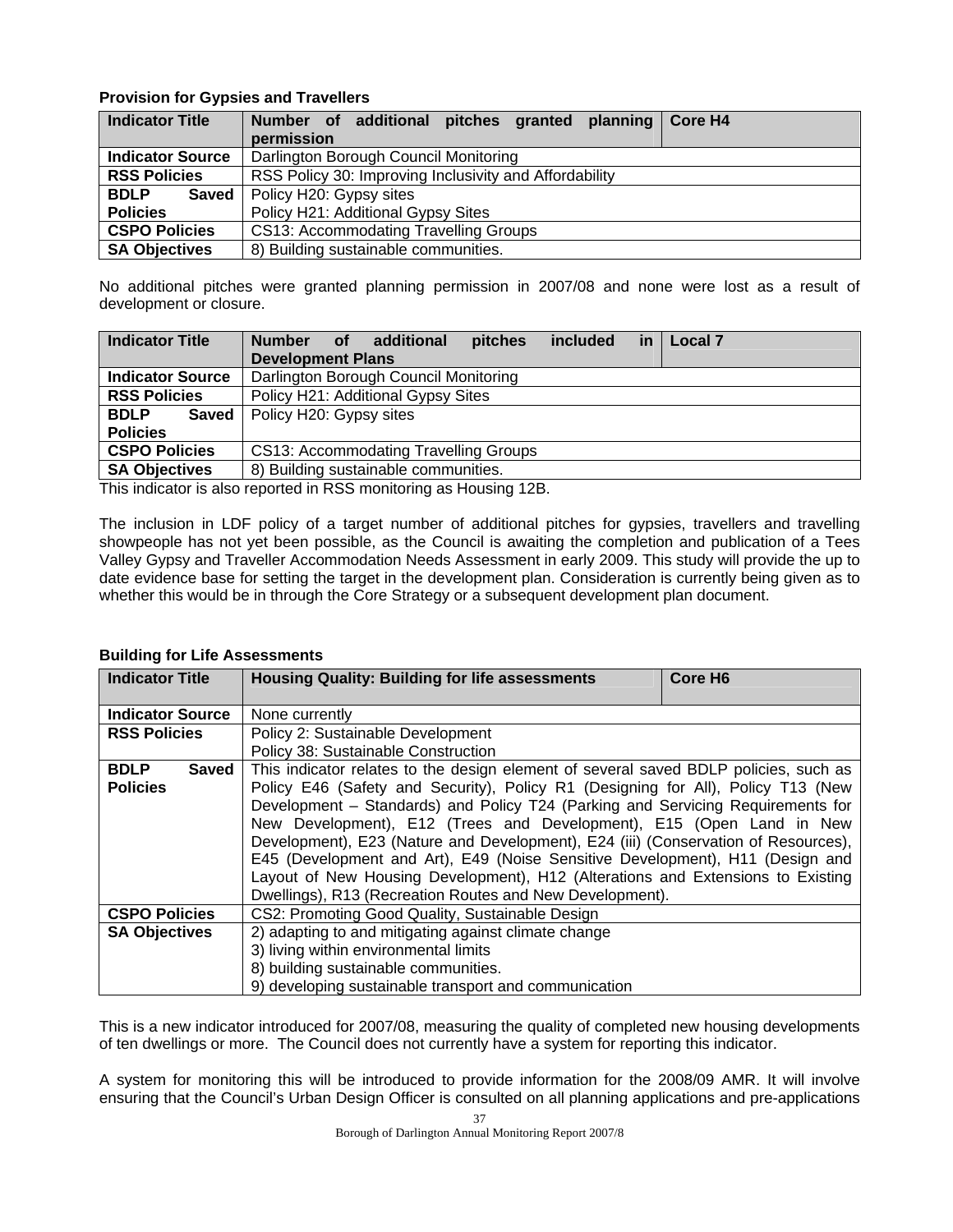that will deliver at least 10 dwellings. The Council's Urban Design Officer will also carry out an assessment of schemes of 10 or more dwellings completed during the year, as soon as possible after the end of the reporting year.

Policies and documents in the emerging Local Development Framework, including a Design of New Development SPD, once adopted, will help to ensure that potential developers are aware of all the requirements that need to be met to achieve a 'very good' building for life score.

| Indicator Title                      | Number of vacant dwellings by length of vacancy and<br>Local 8        |  |  |  |  |  |
|--------------------------------------|-----------------------------------------------------------------------|--|--|--|--|--|
|                                      | ownership                                                             |  |  |  |  |  |
| <b>Indicator Source</b>              | <b>Housing Strategy Statistical Appendices</b>                        |  |  |  |  |  |
| <b>RSS Policies</b>                  | Policy 28: Gross and Net Dwelling Provision.                          |  |  |  |  |  |
| <b>BDLP</b><br>Saved                 | Policy H16: The Improvement of Older Residential Areas                |  |  |  |  |  |
| <b>Policies</b>                      |                                                                       |  |  |  |  |  |
| <b>CSPO Policies</b>                 | CS12: The Existing Housing Stock                                      |  |  |  |  |  |
| <b>SA Objectives</b>                 | 3) Living within environmental limits                                 |  |  |  |  |  |
|                                      | 6) Improving health and well-being while reducing health inequalities |  |  |  |  |  |
| 8) Building sustainable communities. |                                                                       |  |  |  |  |  |

## **The Existing Housing Stock**

This indicator is also reported in RSS monitoring as Housing 03

Table 10 below shows that after three years of rising vacancies in the residential stock, the situation has stabilised. As private dwellings have consistently accounted for the majority of vacant dwellings, this stabilisation may reflect an increased level of market interest in private stock, particularly private rented and older terraced properties where the bulk of vacancies tend to occur. The reduction in local authority and RSL vacancies could reflect the increasing pressure on these sectors as local affordability worsens.

## *Table 10: Vacant Dwellings by Ownership Type*

| Category<br>Vacant<br><b>of</b><br><b>Dwelling</b> | 2004/05 | 2005/06 | 2006/07 | 2007/08                                         |
|----------------------------------------------------|---------|---------|---------|-------------------------------------------------|
| Private dwellings                                  | 1111    | 1284    | 1447    | 1477 of which 405 vacant less than 6<br>months  |
| <b>Registered Social Landlord</b>                  | 41      | 37      | 17      | of which 9 vacant less than 6<br>12<br>months   |
| Local Authority vacant                             | 136     | 149     | 113     | of which 75 vacant less than 6<br>86.<br>months |
| Total Number of vacant units                       | 1288    | 1470    | 1577    | 1575 of which 489 vacant less than 6<br>months  |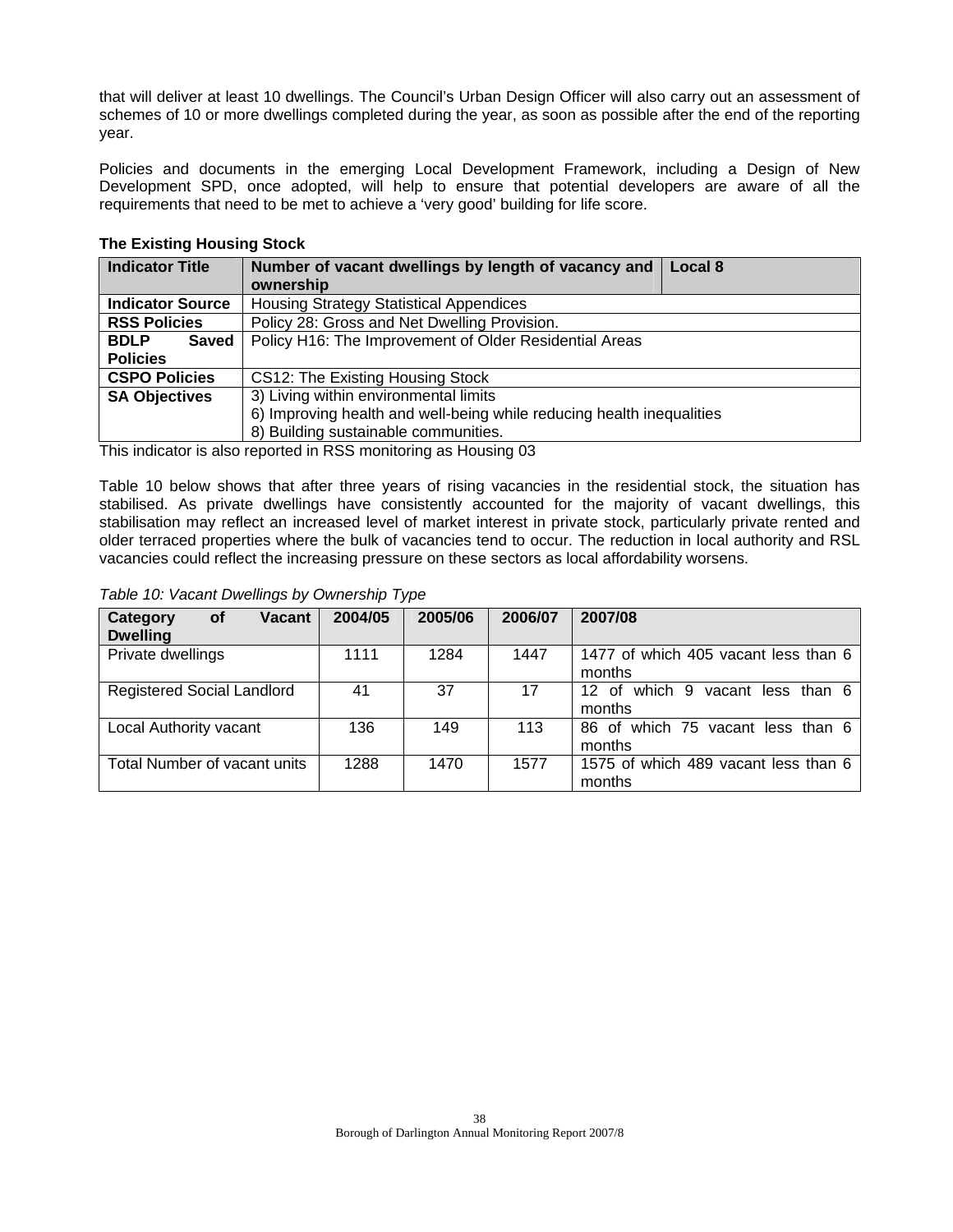## **Business, Industry and Employment**

The Borough's economy has undergone a transformation with employment in traditional industries (manufacturing) declining. Specialised engineering remains a key strength providing high value jobs with good growth prospects, and particular growth has been seen in the newer service sector (business and professional services). Service sector employment now dominates in the Borough and economic growth needs to continue to be developed if the Borough is to widen its economic base and provide a range of job opportunities across all sectors for its residents.

Over the last few years, with assistance from public funds, Darlington has attracted interest from private developers leading to a number of high profile schemes such as offices at Morton Palms, and distribution and industrial development at Faverdale Business Park. As well as traditional employment developments there are plans for major mixed-use developments on the town centre fringe at Central Park and elsewhere at Lingfield Point land at Yarm Road Industrial Area.

The provision of an adequate supply of employment land to meet the needs of the Borough and surrounding area has been a key component of Darlington's strategy for development for a number of years. As part of this the Borough has continued to promote its unique location as a transport hub, with an attractive environment and good quality of life to generate investment and jobs that may not otherwise come to the sub-region.

The Regional Spatial Strategy focuses new economic development on sustainable locations, to make the best use of the land and resources available to improve economic performance. It identifies that up to 235ha of general employment land needs to be provided in the Borough, in addition to 125ha in the key employment locations of Faverdale and Heighington Lane. This gives a total provision of 360ha in Darlington. The identification of land at Durham Tees Valley Airport for airport related development is included within this overall figure.

| <b>Indicator Title</b>      | .<br>Current employment land available by type                | <b>Core BD3</b> |  |  |  |  |  |  |
|-----------------------------|---------------------------------------------------------------|-----------------|--|--|--|--|--|--|
| <b>Indicator Source</b>     | Darlington Borough Council Monitoring                         |                 |  |  |  |  |  |  |
| <b>RSS Policies</b>         | Policy 18: Employment Land Portfolio                          |                 |  |  |  |  |  |  |
|                             | Policy 19: Office Development Outside of City and Town Centre |                 |  |  |  |  |  |  |
|                             | Policy 20: Key Employment Locations                           |                 |  |  |  |  |  |  |
|                             | Policy 21: Airports                                           |                 |  |  |  |  |  |  |
| <b>BDLP</b><br><b>Saved</b> | Policy EP1: Land Supply for Employment                        |                 |  |  |  |  |  |  |
| <b>Policies</b>             | Policy EP2: Employment Areas                                  |                 |  |  |  |  |  |  |
|                             | Policy EP3: New Employment Areas                              |                 |  |  |  |  |  |  |
|                             | Policy EP6: Prestige Employment Development                   |                 |  |  |  |  |  |  |
|                             | Policy EP7: Office/Business Park Development                  |                 |  |  |  |  |  |  |
|                             | Policy EP8: Reserve Employment Site                           |                 |  |  |  |  |  |  |
|                             | Policy EP9 and EP10: Teesside Airport                         |                 |  |  |  |  |  |  |
|                             | Policy EP11: Central Area Development Sites                   |                 |  |  |  |  |  |  |
| <b>CSPO Policies</b>        | CS1: Darlington's Sub-regional Role and Locational Strategy   |                 |  |  |  |  |  |  |
|                             | CS5: Supporting the Local Economy                             |                 |  |  |  |  |  |  |
| <b>SA Objectives</b>        | 1) Strengthening the Local Economy                            |                 |  |  |  |  |  |  |
|                             | 4) Developing a more sustainable employment market            |                 |  |  |  |  |  |  |

## **Current Employment Land Available by Type**

The Borough as a whole has the allocated employment land available for development as set out in Table 11.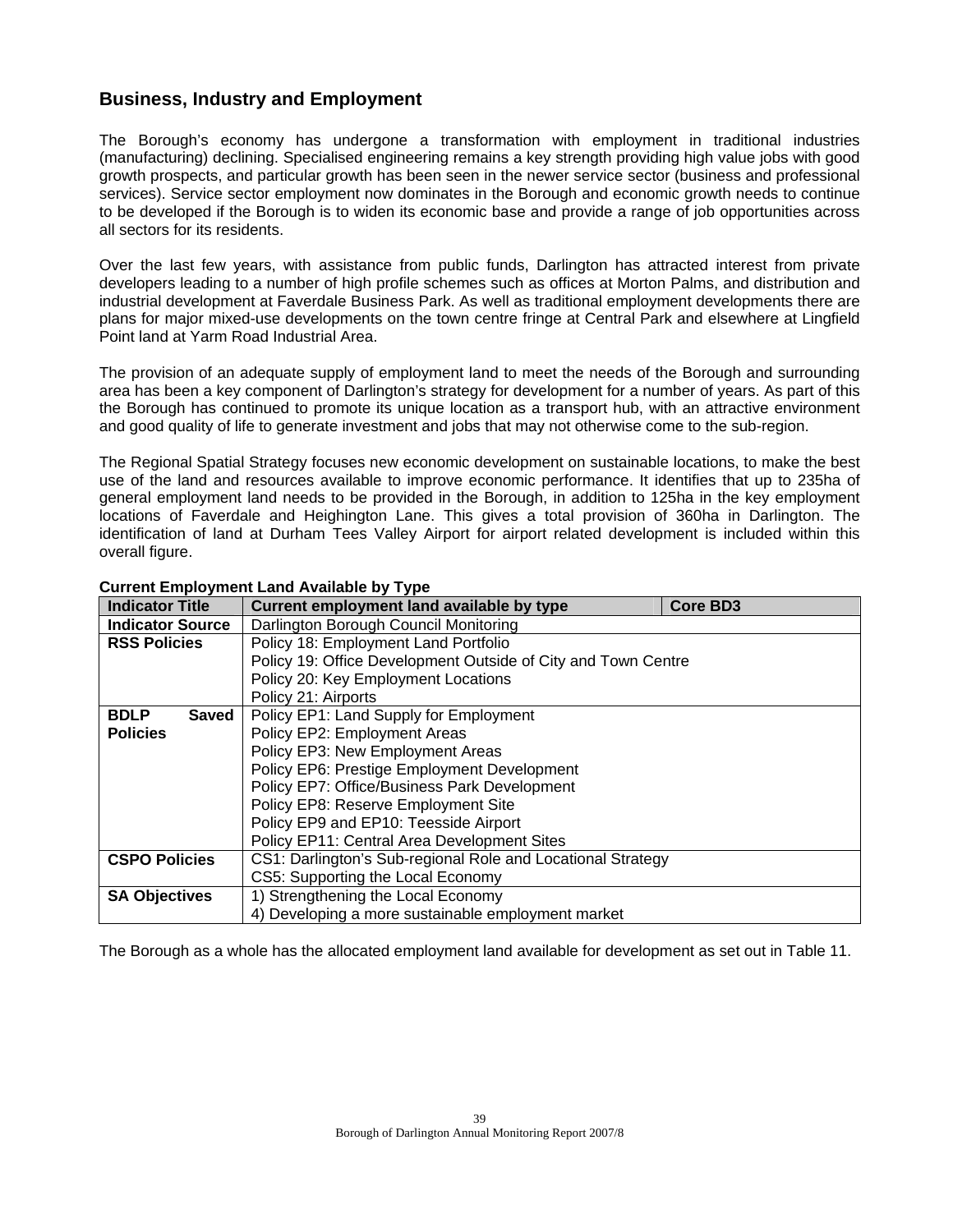|                                   | <b>GF Available</b>  |                     | <b>PDL Available</b> |              | <b>Total</b>     | <b>Total</b> |                 |                |                |
|-----------------------------------|----------------------|---------------------|----------------------|--------------|------------------|--------------|-----------------|----------------|----------------|
| <b>Local Plan Employment Area</b> | <b>Short</b><br>Term | Long<br><b>Term</b> | Short<br>Term        | Long<br>Term | <b>Available</b> | Area         | <b>Use Type</b> |                |                |
| EP2.1 Valley Street               | 0                    | 0                   | 1.84                 | 0            | 1.84             | 21.68        | B <sub>1</sub>  | <b>B2</b>      | B <sub>8</sub> |
| <b>EP2.2 Cleveland Street</b>     | 0                    | 0                   | 0.96                 | O            | 0.96             | 17.93        | B <sub>1</sub>  | <b>B2</b>      | B <sub>8</sub> |
| EP2.3 Albert Hill                 | 1.59                 | 0                   | 0                    | 0            | 1.59             | 16.17        | B <sub>1</sub>  | B <sub>2</sub> | B <sub>8</sub> |
| EP2.4 Blackett Road               | 0                    | 0                   | 1.72                 | O            | 1.72             | 16.67        | B <sub>1</sub>  | B <sub>2</sub> | B <sub>8</sub> |
| EP2.5 Banks Road                  | 0                    | 0                   | 0                    | O            | Ю                | 10.46        | B <sub>1</sub>  | <b>B2</b>      | B <sub>8</sub> |
| EP2.6 Yarm Road                   | O                    | 41.63               | 0.3                  | O            | 41.93            | 208.48       | B <sub>1</sub>  | <b>B2</b>      | B <sub>8</sub> |
| EP2.7 Faverdale                   | 7.91                 | O                   | 0                    | 0            | 7.91             | 55.48        | B <sub>1</sub>  | B <sub>2</sub> | B <sub>8</sub> |
| EP2.8 Whessoe Road                | 3.39                 | O                   | 0                    | 7.32         | 10.71            | 32.51        | B <sub>1</sub>  | B <sub>2</sub> | B <sub>8</sub> |
| EP2.9 Aycliffe Industrial Estate  | 10                   | 0                   | $\overline{0}$       | 0            | 0                | 15.48        | B <sub>1</sub>  | <b>B2</b>      | B <sub>8</sub> |
| EP2.10 Borough Road               | 0                    | 0                   | 0                    | l0           | l0               | 4.75         | B <sub>1</sub>  | <b>B2</b>      | B <sub>8</sub> |
| EP3.1 McMullen Road West          | 10                   | 0                   | 0                    | 6.51         | 6.51             | 7.06         | B <sub>1</sub>  | <b>B2</b>      | B <sub>8</sub> |
| EP3.2 McMullen Road East          | 0                    | 6.32                | O                    | 0            | 6.32             | 6.37         | B <sub>1</sub>  | <b>B2</b>      | B <sub>8</sub> |
| EP3.3 Yarm Road                   | O                    | 50.03               | O                    | O            | 50.03            | 54.82        | B <sub>1</sub>  | <b>B2</b>      | B <sub>8</sub> |
| EP3.5 Faverdale                   | 23.65                | O                   | 0                    | O            | 23.65            | 51.88        | B <sub>1</sub>  | B <sub>2</sub> | B <sub>8</sub> |
| EP4 Haughton Road                 | 0                    | 0                   | O                    | O            | 0                | 10.48        | B <sub>1</sub>  | <b>B2</b>      | B <sub>8</sub> |
|                                   |                      |                     |                      |              |                  |              |                 |                |                |
| <b>Total General Land (ha)</b>    | 36.54                | 97.98               | 4.82                 | 13.83        | 153.17           | 530.22       | B <sub>1</sub>  | <b>B2</b>      | B <sub>8</sub> |
|                                   |                      |                     |                      |              |                  |              |                 |                |                |
| EP3.6 Heighington                 | 0                    | 15.15               | O                    | 0            | 15.15            | 15.11        | Reserve         |                |                |
| <b>EP8 Faverdale Reserve</b>      | Ю                    | 119.5               | 0                    | 0            | 119.5            | 119.78       | Reserve         |                |                |
| EP9 (DTV) Airport North           | 10.38                | O                   | O                    | 0            | 10.38            | 65.77        | Airport         |                |                |
| EP10 (DTV) Airport South          | 0                    | 0                   | O                    | 38.63        | 38.63            | 38.63        | Airport         |                |                |
|                                   |                      |                     |                      |              |                  |              |                 |                |                |
| <b>Total of All Types (ha)</b>    | 46.92                | 232.63              | 4.82                 | 52.46        | 336.83           | 769.51       |                 |                |                |

*Table 11: Allocated Employment Land Available* 

*Source: Darlington Borough Council Monitoring 2007/8* 

A key feature of the employment portfolio is the significant proportion of land identified as available long term, and the high ratio of greenfield to previously developed sites; currently only around 17% is classed as previously developed. 226ha (64%) of the total employment land supply is accounted for by three greenfield sites, at Yarm Road North, South, and Faverdale Reserve.

At present, there does not appear to be a quantitative deficiency in the amount of land allocated for employment uses. However, a substantial part of current allocations are long term and/or are dependent upon infrastructure provision and other factors before they become available for development, and not all sites are suitable for all types of employment development.

In reviewing policies for development, providing for the phasing of sites with priority towards previously developed land in central locations is being considered. This is reflected in the approach taken in Core Strategy Preferred Options policy CS1: Darlington's Sub-regional Role and Locational Strategy and policy CS5: Supporting the Local Economy.

Additionally there are indications that some previously developed employment land is under significant pressure from residential and other alternative uses. A key element of the review of employment land begun as part of the Darlington Gateway study has been to examine and make recommendations on these and related matters. The Council's Employment Land Review (ELR) document bringing all this together will be published in 2009, helping to identify a more 'balanced' employment land portfolio, which takes account of and is conducive to the aims of the Darlington Gateway Strategy. The recommendations from this report will provide guidance on a new portfolio of development sites that will provide for Darlington's employment land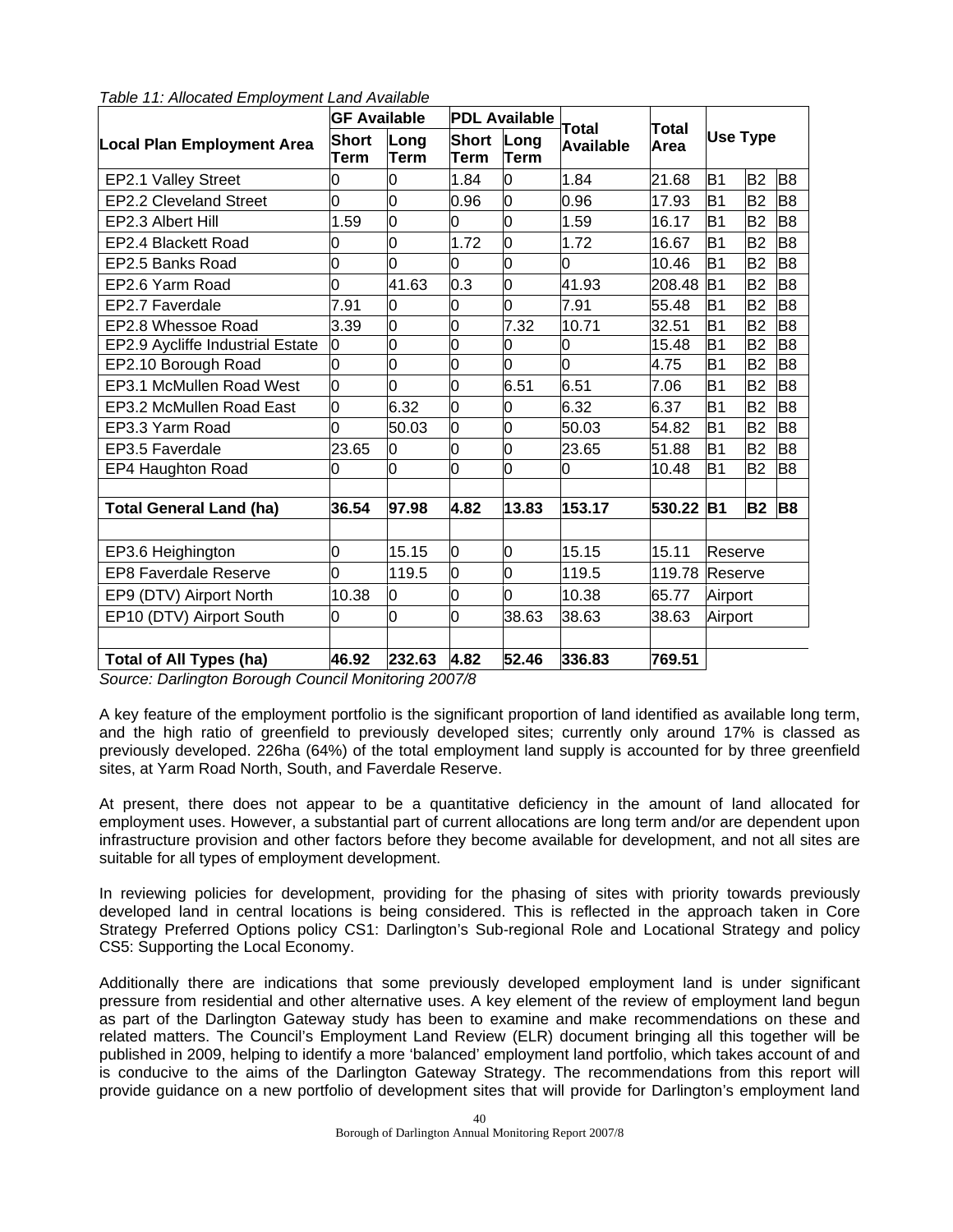provision for the next 25 years, helping to meet the needs of the market, deliver sustainability objectives and fulfill the strategic policy requirements for the Borough. The ELR will also be part of the evidence base for the production of Darlington Borough Council's Local Development Framework (LDF).

| <b>Indicator Title</b>      | Historical employment development by hectare<br>Local 9       |  |  |  |  |  |  |
|-----------------------------|---------------------------------------------------------------|--|--|--|--|--|--|
| <b>Indicator Source</b>     | Darlington Borough Council Monitoring                         |  |  |  |  |  |  |
| <b>RSS Policies</b>         | Policy 18: Employment Land Portfolio                          |  |  |  |  |  |  |
|                             | Policy 19: Office Development Outside of City and Town Centre |  |  |  |  |  |  |
|                             | Policy 20: Key Employment Locations                           |  |  |  |  |  |  |
|                             | Policy 21: Airports                                           |  |  |  |  |  |  |
| <b>Saved</b><br><b>BDLP</b> | Policy EP1: Land Supply for Employment                        |  |  |  |  |  |  |
| <b>Policies</b>             | Policy EP2: Employment Areas                                  |  |  |  |  |  |  |
|                             | Policy EP3: New Employment Areas                              |  |  |  |  |  |  |
|                             | Policy EP6: Prestige Employment Development                   |  |  |  |  |  |  |
|                             | Policy EP7: Office / Business Park Development                |  |  |  |  |  |  |
|                             | Policy EP8: Reserve Employment Site                           |  |  |  |  |  |  |
|                             | Policy EP9 and EP10: Teesside Airport                         |  |  |  |  |  |  |
|                             | <b>Policy EP11: Central Area Development Site</b>             |  |  |  |  |  |  |
| <b>CSPO Policies</b>        | CS1: Darlington's Sub-regional Role and Locational Strategy   |  |  |  |  |  |  |
|                             | CS5: Supporting the Local Economy                             |  |  |  |  |  |  |
| <b>SA Objectives</b>        | 1) Strengthening the Local Economy                            |  |  |  |  |  |  |
|                             | 4) Developing a more sustainable employment market            |  |  |  |  |  |  |

**Amount of Floorspace Developed for Employment** 

Table 12 below provides an overview of new development, which has resulted in additional floorspace on land that was previously classed as available on the allocated employment land sites in the Borough, up to 2006/7. It is clear that the policies are working, directing employment development to specifically allocated employment land. Since 2000, the largest areas of new development are in two largely greenfield areas of Yarm Road and Faverdale on the periphery of the urban area, away from the older, more centralised traditional employment areas that are previously developed land.

| <b>Local Plan</b><br><b>Employment Area</b> | 2000/1   | 2001/2   | 2002/3   | 2003/4 | 2004/5   | 2005/6   | 2006/7   | % Developed |
|---------------------------------------------|----------|----------|----------|--------|----------|----------|----------|-------------|
| <b>EP2.1 Valley Street</b>                  | $\Omega$ | $\Omega$ | $\Omega$ | 0      | $\Omega$ | $\Omega$ | 0        | 0.0%        |
| <b>IEP2.2 Cleveland Street</b>              | 0.159    | 0.172    | 0.012    | 0.346  | 0.395    | 0.396    | 0.115    | 6.5%        |
| <b>IEP2.3 Albert Hill</b>                   | 0        | 1.431    | 0        | 0      | 0        | $\Omega$ | 0        | 5.9%        |
| IEP2.4 Blackett Road                        | 0        | 0        | 0        | 0      | 0        | $\Omega$ | 0        | $0.0\%$     |
| EP2.5 Banks Road                            | $\Omega$ | $\Omega$ | $\Omega$ | 0      | $\Omega$ | $\Omega$ | $\Omega$ | $0.0\%$     |
| EP2.6 Yarm Road                             | 0        | 0.625    | 0.826    | 2.476  | 0.432    | 0.3494   | 0        | 19.3%       |
| <b>IEP2.7 Faverdale</b>                     | $\Omega$ | 6.403    | 0.674    | 0.928  | 0.129    | $\Omega$ | 0        | 33.3%       |
| EP2.8 Whessoe Road                          | 0        | 0        | 0        | 1.386  | 0.162    | 0.1612   | 0        | 7.0%        |
| EP2.9 Aycliffe                              | $\Omega$ | $\Omega$ | 0        | 0      | 0        | 0        | $\Omega$ | $0.0\%$     |
| EP2.10 Borough Road                         | 0        | $\Omega$ | 0        | 0      | 0        | $\Omega$ | $\Omega$ | $0.0\%$     |
| EP3.3 Yarm Road                             | 0        | 0        | 0        | 0      | 0        | $\Omega$ | 0.25     | $1.0\%$     |
| EP3.5 Faverdale                             | 0        | $\Omega$ | 0        | 0      | 0        | 6.531    | 0        | 26.7%       |
| <b>EP9 DTV Airport</b>                      | 0        | $\Omega$ | 0        | 0      | $\Omega$ | $\Omega$ | 0        | $0.0\%$     |
| <b>Town Centre</b>                          | $\Omega$ | $\Omega$ | 0.006    | 0      | 0.033    | $\Omega$ | $\Omega$ | 0.2%        |
| Other-                                      | $\Omega$ | $\Omega$ | 0        | 0.036  | 0        | $\Omega$ | $\Omega$ | 0.1%        |
| Total (ha)                                  | 0.159    | 8.631    | 1.518    | 5.172  | 1.151    | 7.4376   | 0.365    | 100%        |

*Table 12: Historical New Floorspace Completions* 

Source: Darlington Borough Council Monitoring 2007/8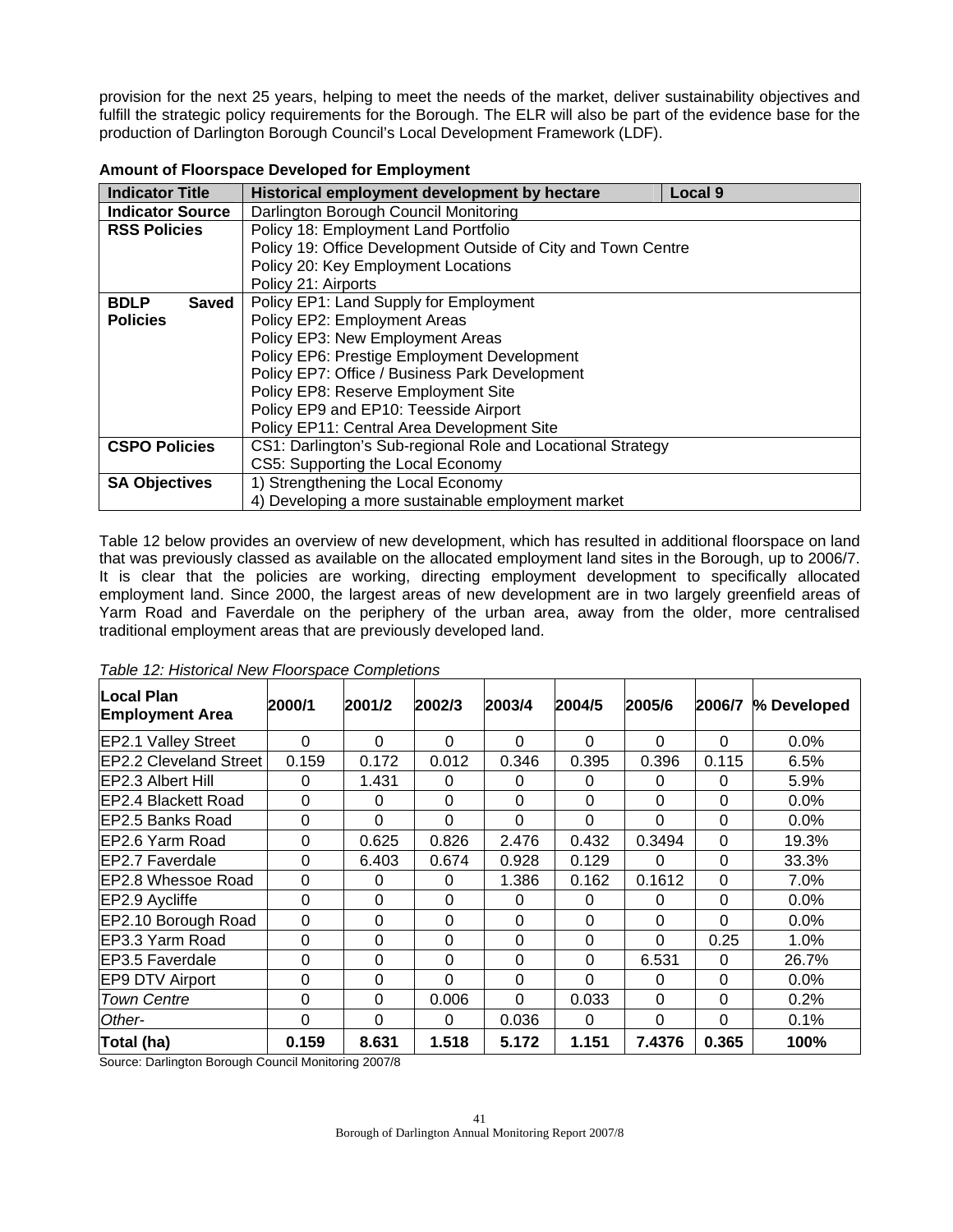## **Amount of Floorspace Developed by Employment Type**

| <b>Indicator Title</b>                               | Amount of floorspace developed by employment type              | Core BD1<br><b>Core BD2</b> |  |  |  |  |  |
|------------------------------------------------------|----------------------------------------------------------------|-----------------------------|--|--|--|--|--|
| <b>Indicator Source</b>                              | Darlington Borough Council Monitoring                          |                             |  |  |  |  |  |
| <b>RSS Policies</b>                                  | Policy 18: Employment Land Portfolio                           |                             |  |  |  |  |  |
|                                                      | Policy 19: Office Development Outside of City and Town Centres |                             |  |  |  |  |  |
|                                                      | Policy 20: Key Employment Locations                            |                             |  |  |  |  |  |
|                                                      | Policy 21: Airports                                            |                             |  |  |  |  |  |
| <b>BDLP</b><br><b>Saved</b>                          | Policy EP2: Employment Areas                                   |                             |  |  |  |  |  |
| <b>Policies</b>                                      | Policy EP3: New Employment Areas                               |                             |  |  |  |  |  |
|                                                      | Policy EP8: Reserve Employment Sites                           |                             |  |  |  |  |  |
|                                                      | Policy EP9 and EP10: Teesside Airport                          |                             |  |  |  |  |  |
| <b>CSPO Policies</b>                                 | CS1: Darlington's Sub-regional Role and Locational Strategy    |                             |  |  |  |  |  |
|                                                      | CS5: Supporting the Local Economy                              |                             |  |  |  |  |  |
| 1) Strengthening the Economy<br><b>SA Objectives</b> |                                                                |                             |  |  |  |  |  |
|                                                      | 4) Developing a more sustainable employment market             |                             |  |  |  |  |  |

Table 13 below provides an overview of the employment land completions during the year 2007/8. The figures are represented as additional floorspace, and also illustrated is the proportion of previous developed and greenfield land development.

| Table 13: Employment Land Completions 2007/8 |  |  |
|----------------------------------------------|--|--|

| <b>Type Use Class</b>                | GF<br>$(\mathsf{m}^2)$ | <b>PDL</b><br>$(m^2)$ | <b>Total</b><br>(m <sup>2</sup> ) | % PDL |
|--------------------------------------|------------------------|-----------------------|-----------------------------------|-------|
| B <sub>1</sub> (a) Office            | 4,089                  | 2,383                 | 6,472                             | 36.8% |
| B <sub>1</sub> (b) Research          |                        |                       |                                   | n/a   |
| B1(c) Industrial Process             |                        | 476                   | 476                               | 100%  |
| <b>B2 General Industry</b>           |                        | 1.657                 | 1.657                             | 100%  |
| <b>B8 Storage &amp; Distribution</b> |                        |                       |                                   | n/a   |
| Total $(m2)$                         | 4,089                  | 4.516                 | 8,605                             | 52.5% |

*Source: Darlington Borough Council Monitoring 2007/8* 

The information in table 13 resulted from the monitoring of significant development on allocated employment land. Compared to the previous year, 2006/7, there has been a rise in new development resulting in additional floorspace creation. Large greenfield B1(a) office developments were focused at EP2.7 Faverdale and the previously developed site was EP2.6 Yarm Road, at the Beehive. Smaller scale B1(c) and B2 developments were completed at EP2.2 Forge Way, EP2.6 Yarm Road and EP2.7 Faverdale. Specifically, there has been no airport related development during 2007/8.

Although greater than the previous year it is still below the average additional floorspace since 2000 and when paced into context, it is relatively modest compared to 2005/6 that showed the greatest completion since 2000, primarily due to the Argos Distribution Depot at EP2.7 Faverdale.

A trend towards de-centralisation has continued in the Borough with a continuing shift in emphasis from the established inner urban area and town centre to larger outer urban employment areas such as Yarm Road and Faverdale. Here they benefit from immediate access to the national road network in the A1 and A66, but are in less sustainable locations than the inner urban areas. As this development is taking place within identified employment areas, the shift to these locations is in accordance with policy of the adopted Local Plan.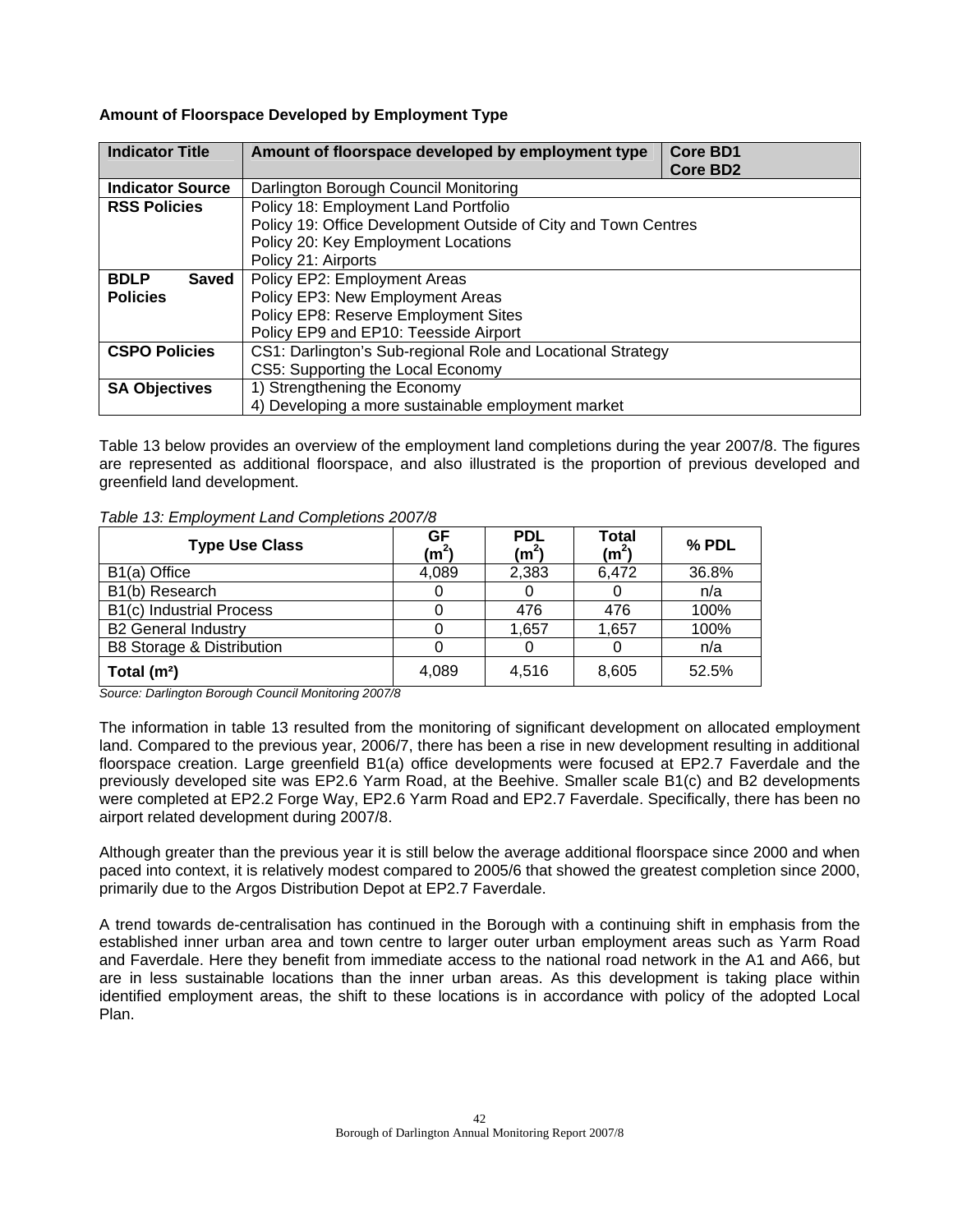| <b>Indicator Title</b>  | Historical geographical spread of new development<br><b>Local 10</b><br>by hectare |  |  |  |  |  |  |  |
|-------------------------|------------------------------------------------------------------------------------|--|--|--|--|--|--|--|
| <b>Indicator Source</b> | Darlington Borough Council Monitoring                                              |  |  |  |  |  |  |  |
| <b>RSS Policies</b>     | Policy 18: Employment Land Portfolio                                               |  |  |  |  |  |  |  |
|                         | Policy 19: Office Development Outside of City and Town Centres                     |  |  |  |  |  |  |  |
|                         | Policy 20: Key Employment Locations                                                |  |  |  |  |  |  |  |
|                         | Policy 21: Airports                                                                |  |  |  |  |  |  |  |
| <b>BDLP</b><br>Saved    | Policy EP1: Land Supply for Employment                                             |  |  |  |  |  |  |  |
| <b>Policies</b>         | Policy EP2: Employment Areas                                                       |  |  |  |  |  |  |  |
|                         | Policy EP3: New Employment Areas                                                   |  |  |  |  |  |  |  |
| <b>CSPO Policies</b>    | CS1: Darlington's Sub-regional Role and Locational Strategy                        |  |  |  |  |  |  |  |
|                         | CS5: Supporting the Local Economy                                                  |  |  |  |  |  |  |  |
| <b>SA Objectives</b>    | 1) Strengthening the Economy                                                       |  |  |  |  |  |  |  |
|                         | 4) Developing a more sustainable employment market                                 |  |  |  |  |  |  |  |
|                         | 9) Developing sustainable transport and communication                              |  |  |  |  |  |  |  |

Table 14 below reflects the overwhelming trend towards decentralisation whereby the area of land developed for employment uses on outer urban sites such as Faverdale and Yarm Road dwarf the inner urban areas, including sites like Cleveland Street. The outer urban areas account for approximately 80% of all the area developed for employment since 2000.

| Location         | 2000/1 | 2001/2 | 2002/3 | 2003/4 | 2004/5 | 2005/6           | 2006/7 | 2007/8 | Total   |
|------------------|--------|--------|--------|--------|--------|------------------|--------|--------|---------|
| Inner Urban (ha) | 0.159  | 1.603  | 0.018  | 1.768  | 0.59   | $ 0.5572\rangle$ | 0.115  | 0.08   | 4.8902  |
| Outer Urban (ha) | 10     | 7.028  | 11.5   | 3.404  | 0.561  | 6.8804           | 0.25   | 1.42   | 21.0434 |
| Total (ha)       | 0.159  | 8.631  | 1.518  | 5.172  | 1.151  | 7.4376           | 0.365  | 1.5    | 25.9336 |
|                  |        |        |        |        |        |                  |        |        |         |
| Inner Urban (%)  | 100%   | 19%    | $1\%$  | 34%    | 51%    | 7%               | 32%    | 5%     | 19%     |
| Outer Urban (%)  | $0\%$  | 81%    | 99%    | 66%    | 49%    | 93%              | 68%    | 95%    | 81%     |

*Table 14: Historical Geographical Spread of New Employment Development by Hectare* 

*Source: Darlington Borough Council Monitoring 2007/8* 

Looking to the future, there are further ongoing major developments under construction at Faverdale and Yarm Road on the periphery of the urban area that are planned for completion in 2008/9. More longer term, the town centre fringe and Central Park will provide employment floorspace through the regeneration of PDL land, and similarly on the urban periphery at Lingfield Point.

## **Losses of Employment Land**

| <b>Indicator Title</b>                                      | Losses of employment land by type<br><b>Local 11</b>           |  |  |
|-------------------------------------------------------------|----------------------------------------------------------------|--|--|
| <b>Indicator Source</b>                                     | Darlington Borough Council Monitoring                          |  |  |
| Policy 18: Employment Land Portfolio<br><b>RSS Policies</b> |                                                                |  |  |
|                                                             | Policy 19: Office Development Outside of City and Town Centres |  |  |
|                                                             | Policy 20: Key Employment Locations                            |  |  |
|                                                             | Policy 21: Airports                                            |  |  |
| <b>BDLP</b><br><b>Saved</b>                                 | Policy EP2: Employment Areas                                   |  |  |
| <b>Policies</b>                                             | Policy EP3: New Employment Areas                               |  |  |
|                                                             | Policy EP5: Other Uses in Employment Areas                     |  |  |
| Policy EP14: Existing Employment Development                |                                                                |  |  |
| <b>CSPO Policies</b>                                        | CS1: Darlington's Sub-regional Role and Locational Strategy    |  |  |
|                                                             | CS5: Supporting the Local Economy                              |  |  |
| 1) Strengthening the Local Economy<br><b>SA Objectives</b>  |                                                                |  |  |
|                                                             | 4) Developing a more sustainable employment market             |  |  |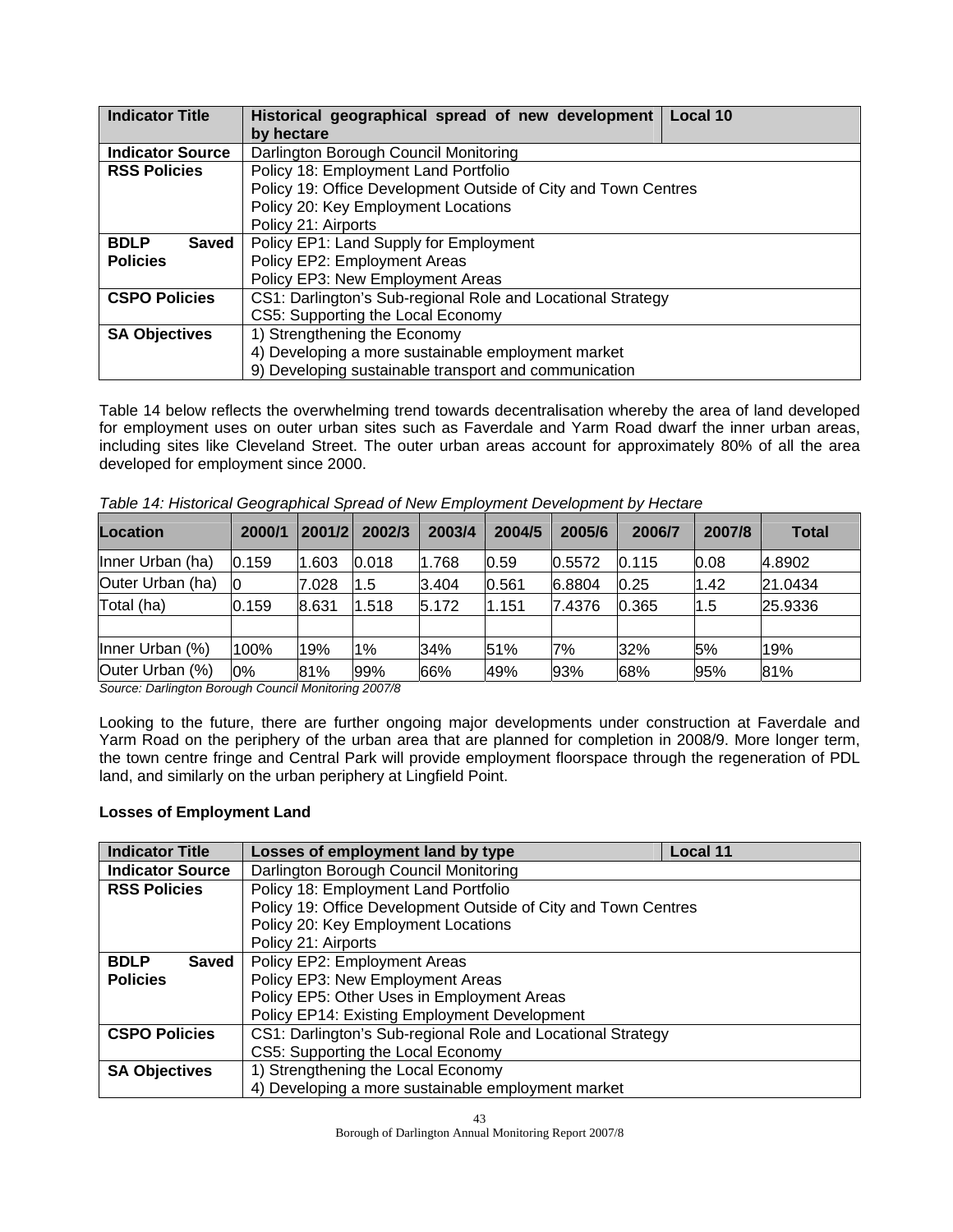Table 15 below illustrates the amount of employment land, both allocated and un-allocated, that has been lost to other uses. Historically the majority of this change has been to residential development. Of particular note is the former Darchem site now being redeveloped as part of the West Park housing scheme and several industrial sites in Middleton St George, such as Brookside Works which have been developed for new housing in recent years.

## *Table 15: Losses of Employment Land by Type of Alternative Development*  Key

AEL – Allocated Employment Land Emp NAL – Employment Use on Non-Allocated Land

|                                                         | 2003/4             |                   | 2004/5     |                   | 2005/6     |                   | 2006/7     |                   | 2007/8     |                   |
|---------------------------------------------------------|--------------------|-------------------|------------|-------------------|------------|-------------------|------------|-------------------|------------|-------------------|
| <b>Employment</b><br>Land<br><b>Loss</b><br><b>Type</b> | <b>AEL</b><br>(ha) | Emp<br><b>NAL</b> | <b>AEL</b> | Emp<br><b>NAL</b> | <b>AEL</b> | Emp<br><b>NAL</b> | <b>AEL</b> | Emp<br><b>NAL</b> | <b>AEL</b> | Emp<br><b>NAL</b> |
| Residential                                             | 0.03               | 8.7               | 0          | 4.49              |            | 3.03              | 0          |                   | 0.026      | - 0               |
| Retail                                                  | 0                  | 0                 | 0          | 0                 |            | 0                 | 0          |                   | O          | 0                 |
| Other                                                   | 0                  |                   | 0          | 0                 | 0.73       | 0                 |            |                   | 0.26       | 0                 |
| Total(ha)                                               | 0.03               | 8.7               | 0          | 4.49              | 0.73       | 3.03              | 0          | 0                 | 0.286      | 0                 |

Source: Darlington Borough Council Monitoring

For the year 2007/8 there has been only a small amount of loss on allocated employment sites. At EP2.6 Yarm Road a D1 use class children's day nursery was developed removing 0.26ha of employment land from existing employment use. The remainder of the loss occurred at EP2.1 Valley Street whereby an existing warehouse was converted to a residential dwelling, losing 0.026ha of allocated employment land.

The relatively small scale loss of allocated employment land this year and in recent times reflects well on the existing policies performance in seeking to safeguard the exclusive B1, B2 and B8 uses on the EP policy sites.

To provide a further historical context, much residential development in previous years has been at former industrial sites. It has been estimated that in the 1980's and early 1990's over 120 ha of previously developed employment land was 'lost' in this way. It is established that large areas of employment land have been redeveloped but the amount post 1997 within areas designated in the 1997 Local Plan has been relatively small. This again suggests policy has been successful, in that the allocations reflected locations most suitable for retention or development for employment.

There is a potential need to reassess this in centralised areas such as Whessoe Road, Valley Street and Borough Road and other sites in the portfolio where a lack of investment is creating pockets of vacancy and deterioration. As previously discussed, the Employment Land Review will assess the existing employment land portfolio and recommendations resulting from the report will provide guidance on a new portfolio of development sites that will provide for Darlington's employment land provision for the next 25 years.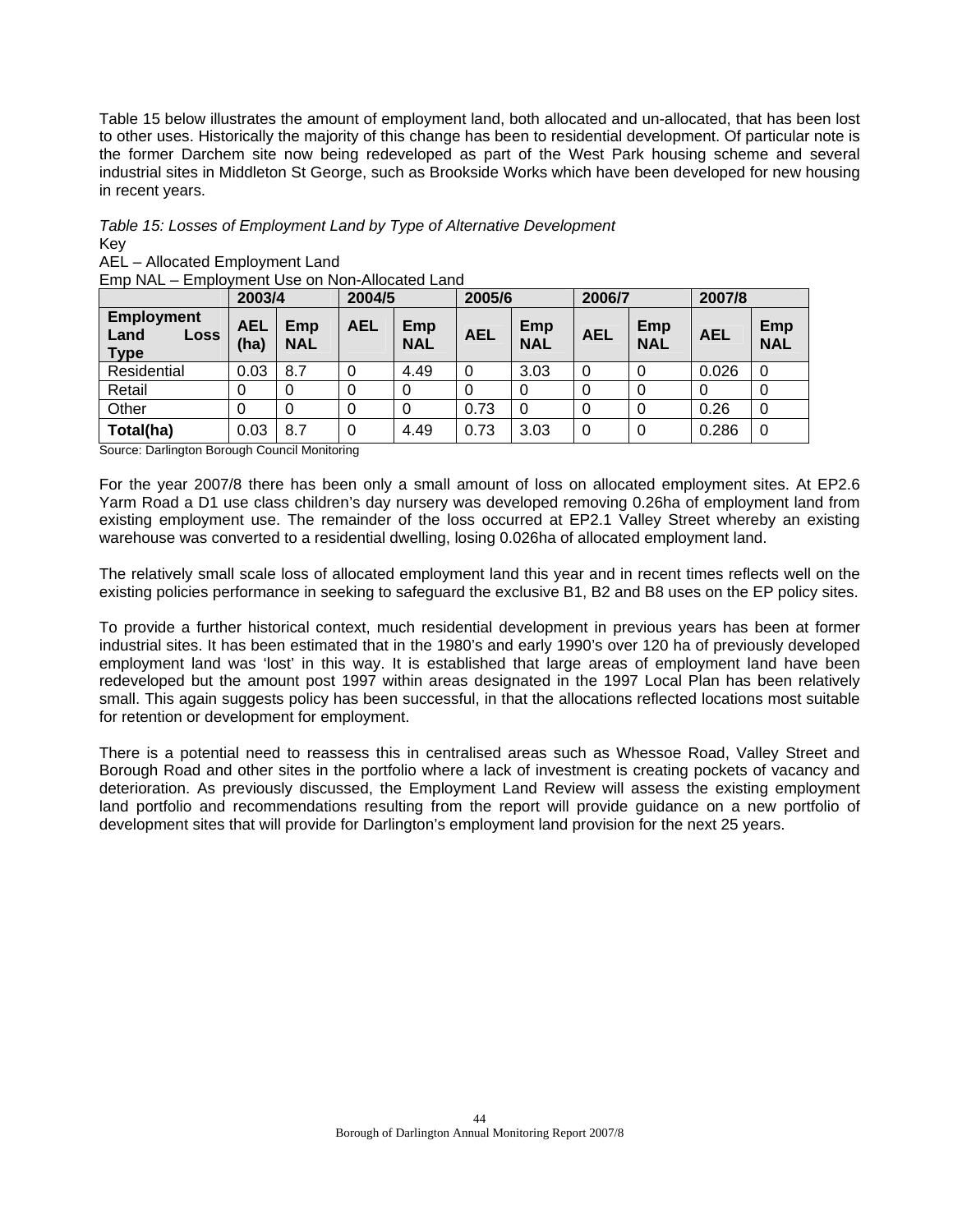## **Environmental Resources**

| <b>Indicator Title</b>                                      | Number of planning permissions granted contrary to   Core E1    |  |  |
|-------------------------------------------------------------|-----------------------------------------------------------------|--|--|
|                                                             | <b>Environment Agency advice</b>                                |  |  |
| <b>Indicator Source</b>                                     | Darlington Borough Council Monitoring / The Environment Agency  |  |  |
| <b>RSS Policies</b>                                         | Policy 8: Protecting and Enhancing the Environment              |  |  |
|                                                             | Policy 24: Delivering Sustainable Communities                   |  |  |
|                                                             | Policy 35: Flood Risk                                           |  |  |
| <b>BDLP</b><br>Saved                                        | Policy E1: Keynote Policy for the Protection of the Environment |  |  |
| <b>Policies</b>                                             |                                                                 |  |  |
| <b>CSPO Policies</b>                                        | Policy CS16: Environment Protection                             |  |  |
| 3) Living with environmental limits<br><b>SA Objectives</b> |                                                                 |  |  |
|                                                             | 7) Safeguarding and enhancing environmental infrastructure      |  |  |

During 2007/8 there were no permissions granted that were subject to an objection from the Environment Agency. This was also the case in 2006/7, and in 2005/6 there was only one permission granted contrary to Environment Agency advice. This shows that such instances in the Borough are rare.

Whilst not a major issue in Darlington, there are areas of flood risk and where concerns are raised by the Environment Agency, these are taken seriously. Planning Policy Statement 25 and the Tees Valley Strategic Flood Risk Assessment Final Report (published February 2007) provides adequate national and sub-regional guidance for decision making.

| <b>Indicator Title</b>      | Changes in Areas and Populations of Biodiversity<br>Core E2<br>Importance |  |  |  |
|-----------------------------|---------------------------------------------------------------------------|--|--|--|
| <b>Indicator Source</b>     | Darlington Borough Council Monitoring                                     |  |  |  |
| Darlington<br>One           | Quality of life                                                           |  |  |  |
| <b>Work Strand</b>          | Greener, cleaner Darlington                                               |  |  |  |
| <b>RSS Policies</b>         | Policy 8 Protecting and Enhancing the Environment                         |  |  |  |
|                             | Policy 10 Tees Valley City Region                                         |  |  |  |
|                             | Policy 24 Delivering Sustainable Communities                              |  |  |  |
|                             | Policy 33 Biodiversity and Geodiversity                                   |  |  |  |
|                             | Policy 36 Trees, Woodlands and Forests                                    |  |  |  |
| <b>Saved</b><br><b>BDLP</b> | E1 Protection of the Environment                                          |  |  |  |
| <b>Policies</b>             | E3 Protection of Open Land                                                |  |  |  |
|                             | E11 Conservation of Trees, Woodlands and Hedgerows                        |  |  |  |
|                             | E12 Trees and Development                                                 |  |  |  |
|                             | E20 Sites of Nature Conservation Importance                               |  |  |  |
|                             | E21 Wildlife Corridors                                                    |  |  |  |
|                             | E22 Local Nature Reserves                                                 |  |  |  |
|                             | E23 Nature and Development                                                |  |  |  |
| <b>CSPO Policies</b>        | <b>CS15 Biodiversity and Geodiversity</b>                                 |  |  |  |
| <b>SA Objectives</b>        | 7) Safeguarding and enhancing environmental infrastructure                |  |  |  |

This indicator is also reported as NI197.

## **Priority habitats and species**

The Durham Biodiversity Action Plan identifies a wide range of priority habitats and species that are of principal importance in Darlington. However, with the exception of Great Crested Newts, few systematic surveys have been undertaken for their population and condition to enable comparison. Where known, an overview showing changes over the last year for these and other key sites and species within the Borough and/or County Durham, are set out overleaf. It is envisaged that a rolling programme of surveys will be established by the Council to monitor the condition of these sites in future.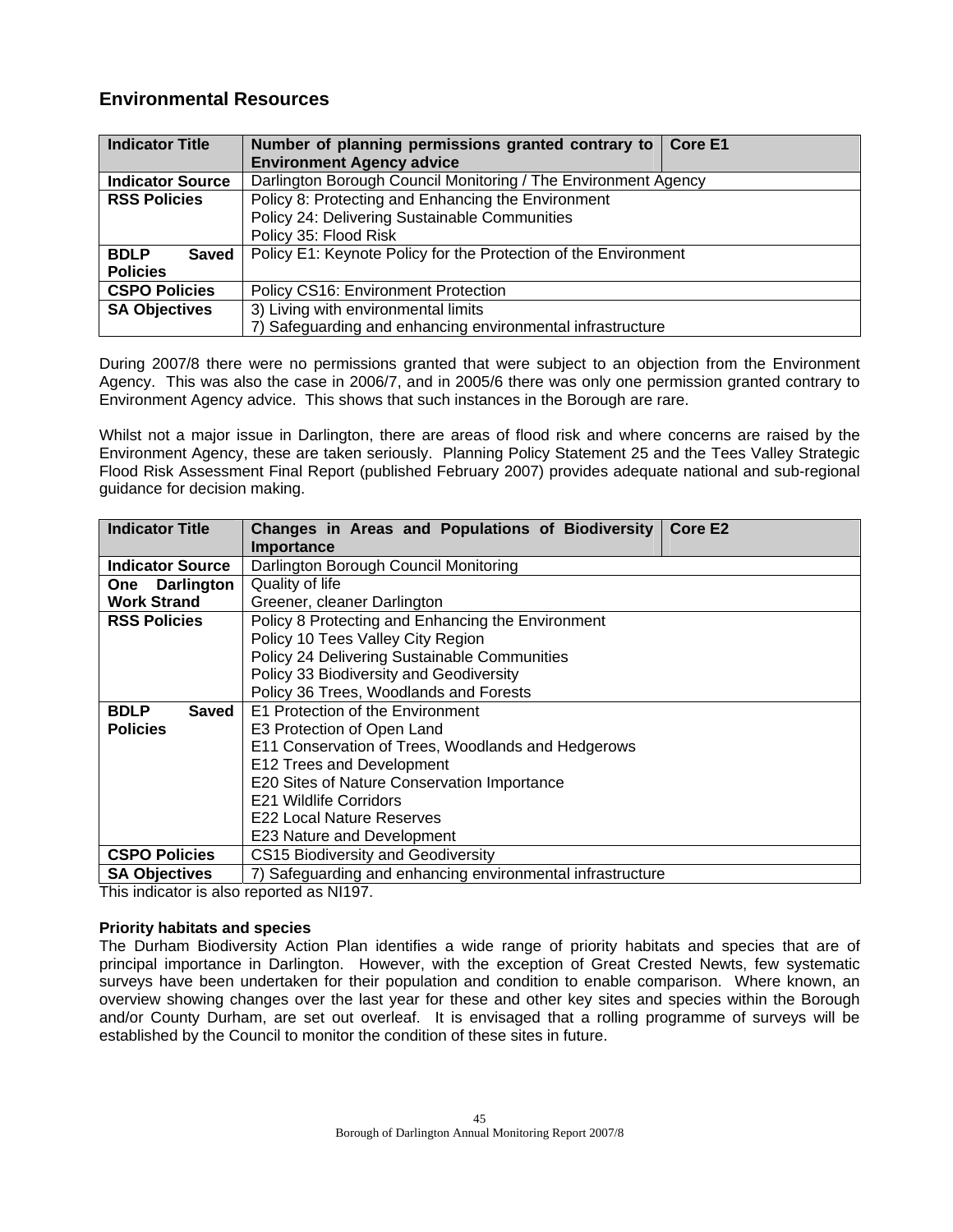## **Key Changes 2007-2008**

Wetland and wet woodland are a rare, but significant source of biodiversity value, containing a range of important species and habitats, such as Black Poplar and Great Crested Newts. Most existing areas follow the Tees and Skerne Valleys and other watercourses in the Borough. Therefore, the protection and enhancement of these corridors is essential to maintain and improve biodiversity value in the Borough. Through new development, an additional 0.5ha of wetland has been created at the Maidendale Local Nature Reserve (which has had the added benefit of improving the variety of habitats and species within the nature reserve) and 0.5ha of wet woodland has been created at West Park. Unimproved grassland can also be a valuable habitat for a variety of species including insects. An additional 0.5ha has been created within the Cocker Beck area.

## **Great Crested Newts**

Great Crested Newts are a protected species, diminished in part, by development. The Council manage a project which helps identify and monitor the locations of Great Crested Newts in the Borough to help protect the species. It also ensures new development provides adequate mitigation close to habitats. As a result of this project, a further 20 sites have been identified in the last year.

## **Sites of Special Scientific Interest (SSSI)**

SSSI's are nationally protected sites identified for their wildlife, geological and/or habitat value. There are four SSSI's in the Borough, covering 8.3ha. The Government requires 95% of the area of SSSI's to be in favourable or recovering condition by 2010. Whilst one, Hell Kettles, is in an unfavourable recovering condition the others are in a favourable condition. Hell Kettles, situated to the north west of Hurworth, is the only site in County Durham where open water is fed by calcareous springs, with saw-sedge dominated swamp. There is also tall fen and damp grassland containing a rich variety of wetland plants, including several which are rare or local. The site is not fully conserved but there is a management plan in place that if sustained will ensure that the SSSI will reach favourable condition.

## **Local Nature Reserves and Local Wildlife Sites**

Local Nature Reserves are places with wildlife or geological features that are of special interest locally. They also provide the community with opportunities to learn about and enjoy nature. Primarily in the urban area, the Borough has 7 Local Nature Reserves, covering 61ha, equating to 0.6ha per 1000 population. A programme to provide additional reserves and improved access is underway. In addition to the provision of wetland at Maidendale Reserve, an ongoing programme at Cocker Beck will provide a further 12 ha of land managed for biodiversity.

Since the adoption of the Local Plan in 1997, the number of sites of nature conservation importance (now known as Local Wildlife Sites) has increased from 46 to 50. Several of these sites form part of a Local Nature Reserve.

## **Areas Managed for Nature Conservation and Public Access**

A key aim of the Council is to protect and enhance biodiversity and environmental infrastructure in the Borough whilst ensuring that more members of the community have greater access to areas of nature conservation. By identifying a green infrastructure network, which connects existing and new wildlife sites within and around the urban area, access for the community has increased significantly in the last year from 187.8ha to 218ha. This will ensure that the community enjoys the health benefits from greater access to the natural environment.

Table 16 overleaf provides a summary of the key changes to priority species and habitats as well to sites in the Borough that provide local wildlife and nature conservation interest.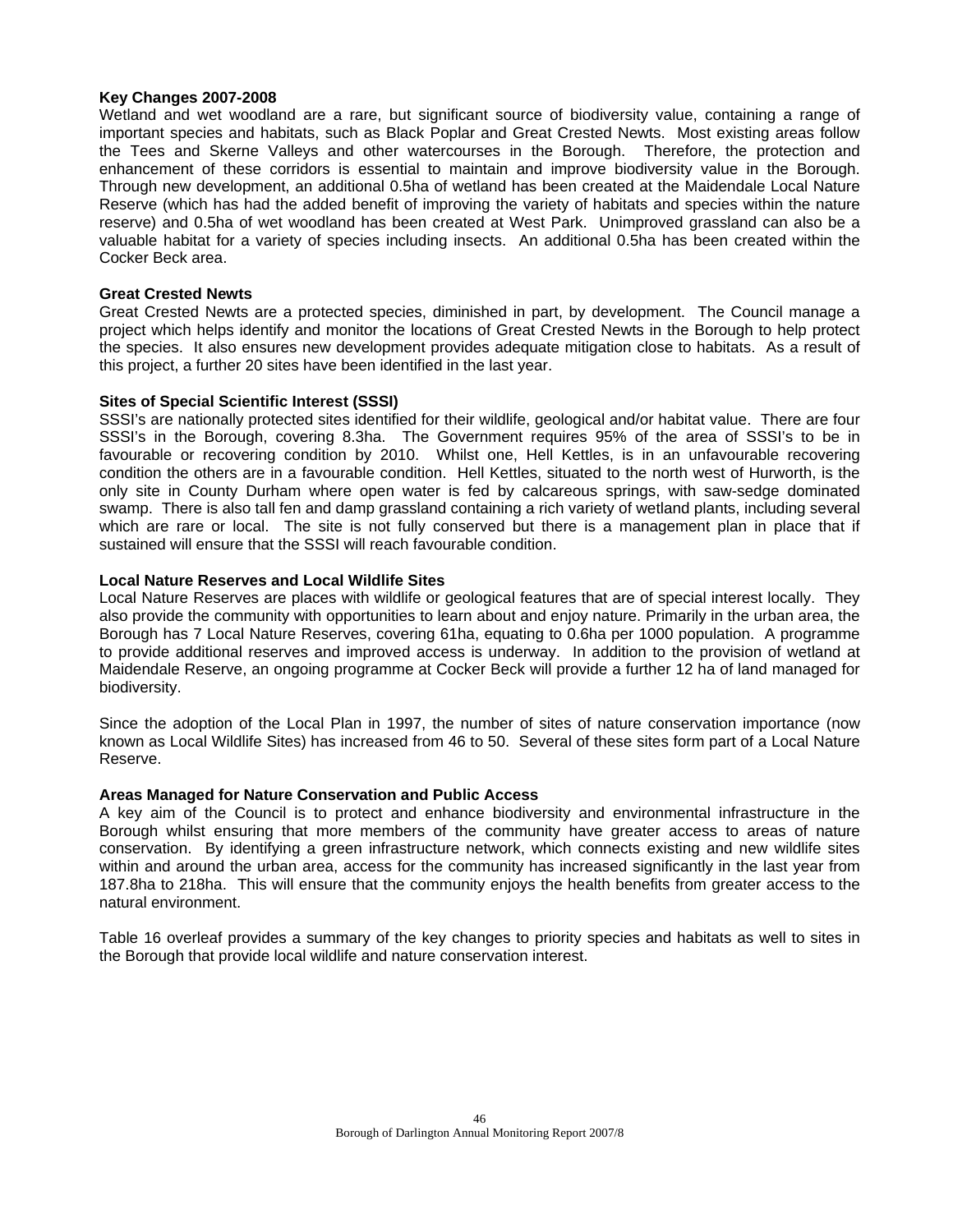| <b>Type of Site</b>                                                | rable To. Sammary or Rey Onanges to Habitate, opeolos and Whame Oltes in the Borough<br><b>Active Management Target</b>             | Population/extent 2007/08                                                                                                                                                                       | Change by<br>2007/08                                                                                                                                                                    |
|--------------------------------------------------------------------|-------------------------------------------------------------------------------------------------------------------------------------|-------------------------------------------------------------------------------------------------------------------------------------------------------------------------------------------------|-----------------------------------------------------------------------------------------------------------------------------------------------------------------------------------------|
| Wet woodland                                                       | Maintain and/or extend areas of<br>mature and/or of wet woodland in<br>County Durham by 10%                                         | Durham wide approx 316ha                                                                                                                                                                        | 0.5ha West Park                                                                                                                                                                         |
| Wetland                                                            |                                                                                                                                     |                                                                                                                                                                                                 | 0.5 <sub>ha</sub><br>created<br>Maidendale<br>Local<br>Nature Reserve                                                                                                                   |
| <b>Hedgerows</b>                                                   | To maintain and extend the length<br>ancient<br>and<br>species<br>of<br>rich<br>hedgerows and improve condition                     | 9600km Durham wide<br>1632km good condition                                                                                                                                                     | N/A                                                                                                                                                                                     |
| <b>Unimproved</b><br>grasslands                                    | Draft proposals are being prepared                                                                                                  |                                                                                                                                                                                                 | 0.5 <sub>ha</sub><br>created<br>Cocker Beck                                                                                                                                             |
| <b>Black Poplar</b>                                                | Expand the population in the<br>Durham area                                                                                         | Majority found in the northern<br>part of Borough                                                                                                                                               | Planting<br>at<br>Skerningham                                                                                                                                                           |
| <b>Great Crested</b><br><b>Newts</b>                               | Maintain and expand the range in<br>Durham                                                                                          | 40 known sites                                                                                                                                                                                  | 20 sites identified                                                                                                                                                                     |
| <b>Skylark</b>                                                     | Maintain<br>current<br>and<br>range<br>population of skylark                                                                        | Widespread sightings but no<br>systematic survey undertaken                                                                                                                                     |                                                                                                                                                                                         |
| <b>Bats</b>                                                        | Maintain<br>enhance<br>and<br>bat<br>improving<br>population<br>by<br>opportunities<br>for<br>roosting,<br>hibernating and foraging | 8 known breeding species in<br>Durham, 4 not threatened, 4<br>vulnerable<br>River Tees and older buildings<br>are the primary location in<br>Darlington                                         |                                                                                                                                                                                         |
| Sites of<br><b>Special</b><br><b>Scientific</b><br><b>Interest</b> | Protect and enhance sites                                                                                                           | Hells Kettle 3.51ha<br>Neasham Fen 2.2ha<br>Newton Ketton Meadow 1.9ha<br>Redcar Field 0.68ha                                                                                                   | Unfavourable<br>recovering<br>Favourable<br>Favourable<br>Favourable                                                                                                                    |
| <b>Nature</b><br>Local<br><b>Reserves</b><br>Area managed          | Each nature reserve must be<br>managed so that the features<br>which gave the place its special<br>interest are maintained          | Brinkburn = $1.76$ ha<br>Drinkfield Marsh = 5.77ha<br>The Whinnies $= 11.46$ ha<br>Brankin Moor = 1.82ha<br>Geneva Wood = 13.12ha<br>Maidendale = $7.51$ ha<br>Rockwell = $21.16$ ha<br>187.8ha | Total area remains<br>the same but the<br>variety of habitats<br>and species<br>has<br>with<br>increased<br>0.5 <sub>ha</sub><br>wetland<br>incorporated<br>at<br>Maidendale.<br>218 ha |
| for<br>nature<br>conservation<br>and<br>public<br>access           |                                                                                                                                     |                                                                                                                                                                                                 |                                                                                                                                                                                         |
| <b>Natural</b><br>and<br>semi<br>natural<br>greenspace             |                                                                                                                                     | In terms of value:<br>High 253ha<br>Medium 59ha<br>Low 92ha<br>Total 404ha                                                                                                                      |                                                                                                                                                                                         |

*Table 16: Summary of Key Changes to Habitats, Species and Wildlife Sites in the Borough*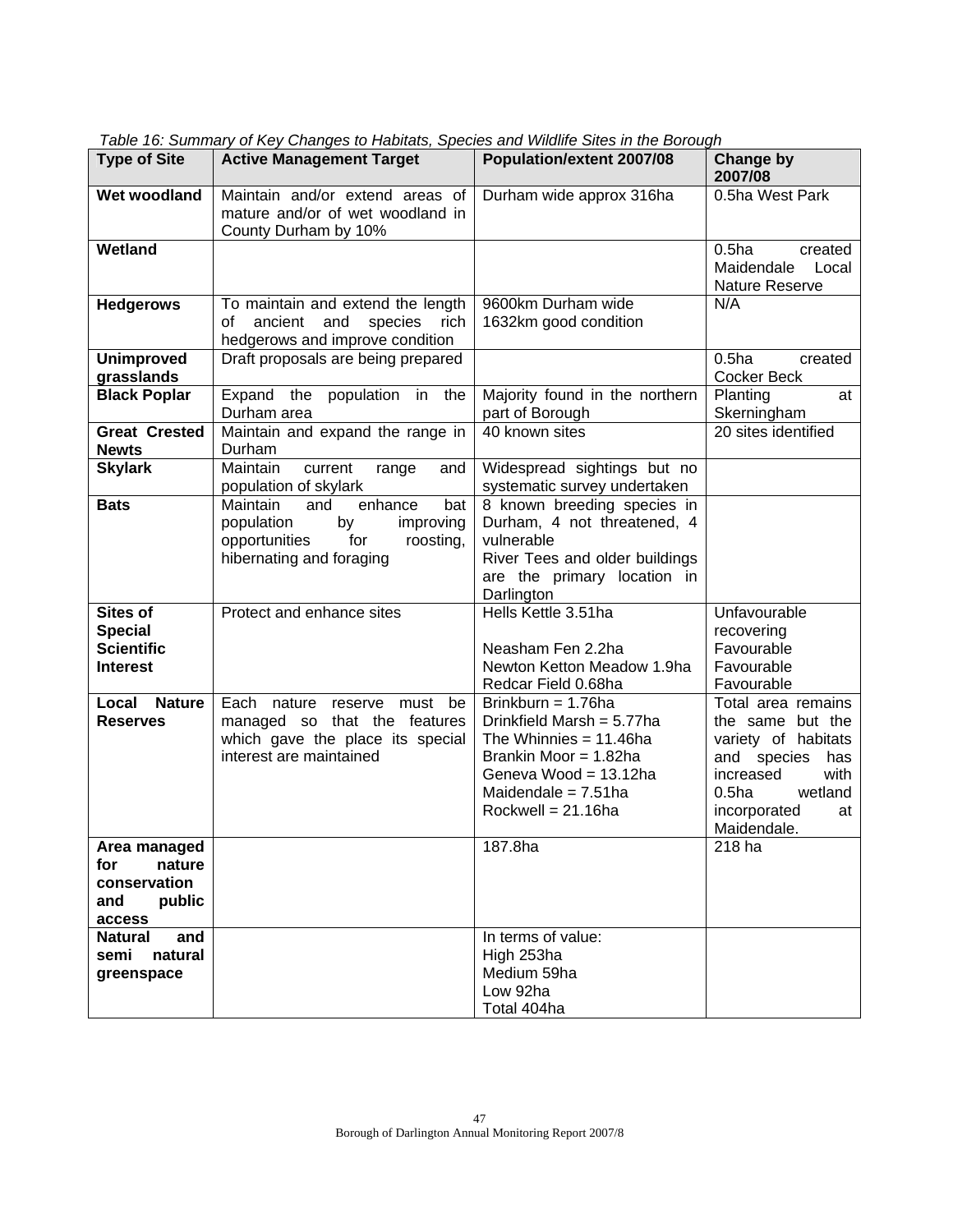## **Renewable Energy**

| <b>Indicator Title</b>  | <b>Renewable Energy Capacity by Type</b>                           | <b>Core E3</b> |  |  |  |  |  |
|-------------------------|--------------------------------------------------------------------|----------------|--|--|--|--|--|
| <b>Indicator Source</b> | Darlington Borough Council Monitoring                              |                |  |  |  |  |  |
| <b>RSS Policies</b>     | Policy 2: Sustainable Development                                  |                |  |  |  |  |  |
|                         | Policy 12: Sustainable Economic Development                        |                |  |  |  |  |  |
|                         | Policy 24: Delivering Sustainable Communities                      |                |  |  |  |  |  |
|                         | Policy 38: Sustainable Construction                                |                |  |  |  |  |  |
|                         | Policy 39: Renewable Energy Generation                             |                |  |  |  |  |  |
|                         | Policy 40: Planning for Renewables                                 |                |  |  |  |  |  |
|                         | Policy 41: Onshore Wind Energy Development                         |                |  |  |  |  |  |
|                         | Policy 45: Sustainable Waste Management                            |                |  |  |  |  |  |
| <b>BDLP</b><br>Saved    | Policy E25: Energy Conservation                                    |                |  |  |  |  |  |
| <b>Policies</b>         | Policy E26: Energy from Renewable Development                      |                |  |  |  |  |  |
| <b>CSPO Policies</b>    | Policy CS4: Promoting Commercial Scale Renewable Energy Generation |                |  |  |  |  |  |
| <b>SA Objectives</b>    | 2) Adapting to and mitigating against climate change               |                |  |  |  |  |  |
|                         | 3) Living within environmental limits                              |                |  |  |  |  |  |
|                         | 9) Developing sustainable transport and communication              |                |  |  |  |  |  |

In 2007/08, 1 wind turbine (capacity 0.015MW) and 1 biomass scheme (capacity 0.0049MW) were permitted. One wind turbine was also constructed in this period, and permission was granted for a heat pump, though the capacity of the scheme and whether it was installed in this period is unknown.

Regionally, the RSS seeks to achieve 10% of the region's electricity consumption from renewable sources by 2010, rising to 20% by 2020. Based on the areas of least constraint, identified in the RSS and the Tees Plain and East Durham Limestone Wind Farm Development and Landscape Capacity Study, the RSS sets out visual and landscape impact guidance for wind energy development. An extensive area of least constraint has been identified that incorporates a small part of the north east of the Borough.

The Local Plan supports renewable energy developments. Few developments have come forward to date for renewable energy in the Borough limiting the potential for Darlington to contribute to national targets. During 2007 several wind farm schemes were proposed, mainly in the north eastern corner of the Borough. Two schemes are currently at scoping stage to determine whether wind energy would be viable and feasible in the locations proposed.

A reporting process must be put in place for the new monitoring period whereby Development Control and Building Control provide Planning Policy with figures relating to renewable energy schemes permitted and the capacity of schemes installed to ensure the collection of accurate data to inform the AMR.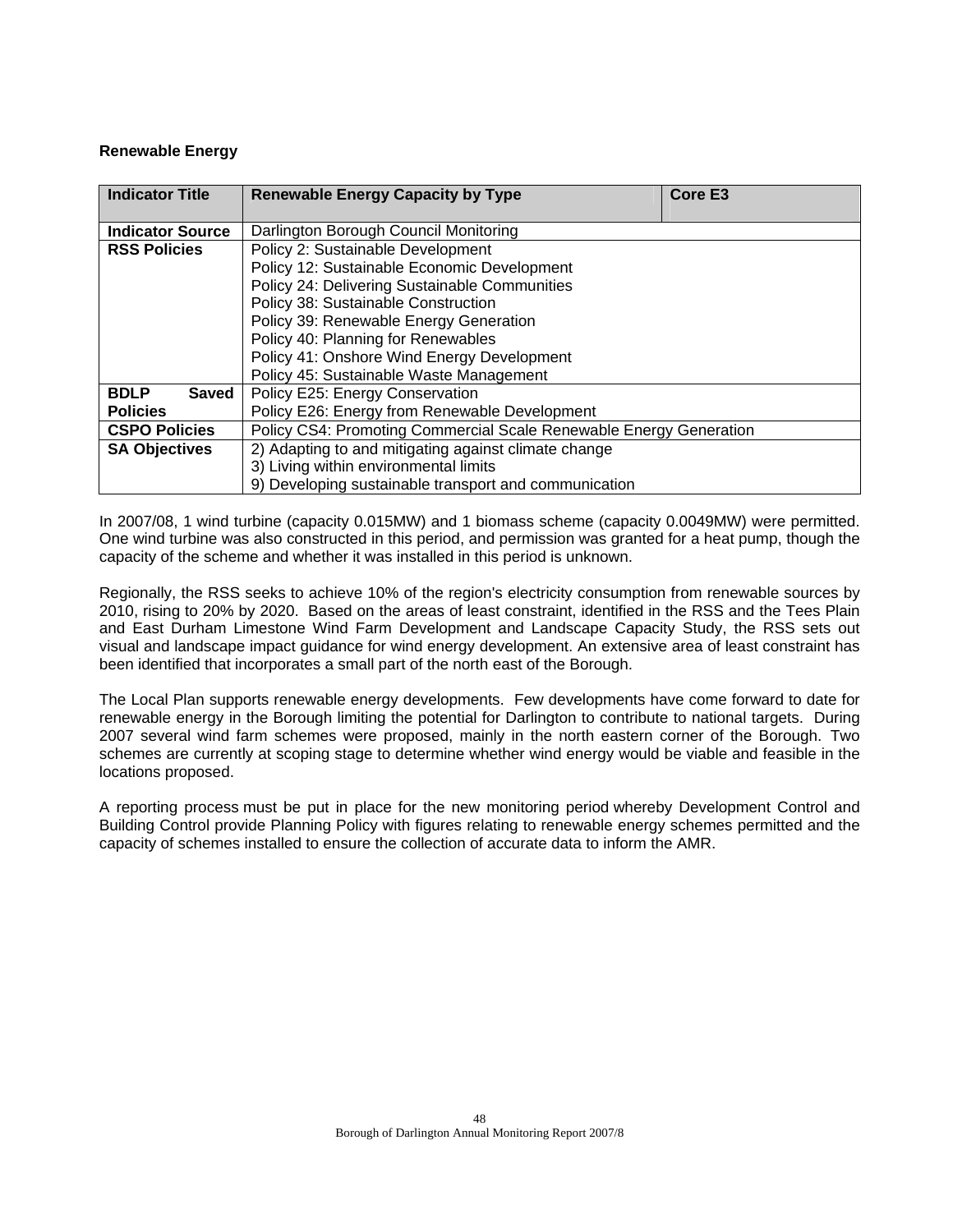## **Minerals and Waste**

| <b>Indicator Title</b>                | <b>Capacity of New Waste Management Facilities</b><br>Core W1<br>Amount of Municipal Waste Arising, Managed by Type<br>Core W <sub>2</sub> |  |
|---------------------------------------|--------------------------------------------------------------------------------------------------------------------------------------------|--|
| <b>Indicator Source</b>               | Darlington Borough Council Monitoring                                                                                                      |  |
| <b>RSS Policies</b>                   | Policy 2 - Sustainable Development                                                                                                         |  |
|                                       | Policy 3 - Climate Change                                                                                                                  |  |
|                                       | Policy 10 - Tees Valley City-Region                                                                                                        |  |
|                                       | Policy 45 - Sustainable Waste Management                                                                                                   |  |
|                                       | Policy 46 - Waste Management Provision                                                                                                     |  |
|                                       | Policy 47 - Hazardous Waste                                                                                                                |  |
| <b>BDLP</b><br><b>Saved</b>           | Policy E24: Conservation of Land and Resources                                                                                             |  |
| <b>Policies</b>                       | Policy EP17: Waste Material, Storage, Processing and Transfer                                                                              |  |
| <b>CSPO</b><br>*TVM&W                 | MWC1: Sustainable development                                                                                                              |  |
| <b>Policies</b>                       | MWC6: Waste management capacity                                                                                                            |  |
| *TVM&W                                | 2) To move up the waste hierarchy                                                                                                          |  |
| <b>SA Objectives</b>                  | 3) To make better use of all resources                                                                                                     |  |
|                                       | 9) To reduce the causes and impacts of climate change                                                                                      |  |
| <b>CSPO Policies</b>                  | (None)                                                                                                                                     |  |
| <b>SA Objectives</b>                  | 2) Adapting to and mitigating against climate change                                                                                       |  |
| 3) Living within environmental limits |                                                                                                                                            |  |
|                                       | 7) Safeguarding and enhancing environmental infrastructure                                                                                 |  |
|                                       | 8) Building sustainable communities                                                                                                        |  |

\*Tees Valley Joint Minerals and Waste (TVM&W) Core Strategy Preferred Options (CSPO) and Sustainability Appraisal (SA), both February 2008.

## **New Waste Management Facilities**

No additional waste management facilities were approved or developed within the Borough during 2007/8.

There are few existing waste management facilities within the Borough. This has been the case for many years for municipal solid waste (MSW) (since before the Borough Council became the waste planning authority in 1997) following the ending of landfilling of former claypits. Since then MSW has been transported to a waste transfer station just across the Borough boundary at Heighington Lane where it has been compacted for landfill in County Durham. The Household Waste Recycling Centre for the Borough is located within Darlington and this was extended and its scope for recycling greatly improved two years ago. The landfilling of inert construction and demolition (C&D) and commercial and industrial (C&I) waste at the former Barmpton quarry ceased in 2005 and the site has been restored. The majority of waste management facilities within the Borough are materials recycling facilities operated by relatively small local businesses such as skiphire operators and scrap merchants.

The Council's contract for treatment and disposal at Heighington Lane will end in 2009, and MSW will be taken instead to another site only just across the Borough boundary with Durham County, at Aycliffe Quarry. The waste will be processed through a newly-constructed mechanical and biological treatment plant which will significantly increase the proportions which are recycled rather than landfilled.

## **Amount of Municipal Waste Arising**

Table 17 below shows the improving waste management practices of the Council for municipal solid waste (MSW) over the last seven years, including 2007/8.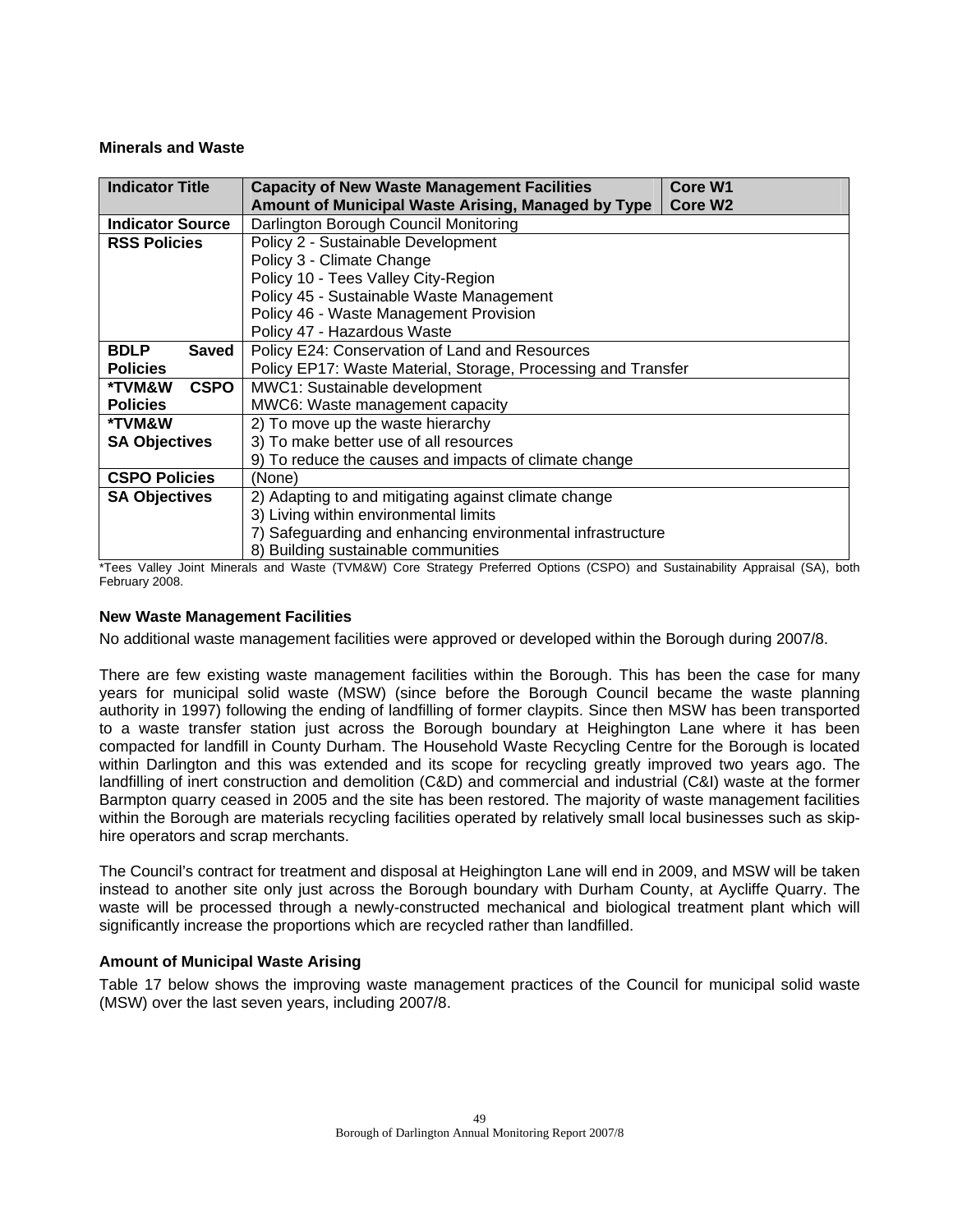|                  | 2001/2        | 2002/3 | 2003/4        | 2004/5 | 2005/6 | 2006/7        | 2007/8 |                   |
|------------------|---------------|--------|---------------|--------|--------|---------------|--------|-------------------|
| <b>Type</b>      | $\frac{0}{0}$ | $\%$   | $\frac{0}{0}$ | %      | %      | $\frac{0}{0}$ | %      | million<br>tonnes |
| Recycled         | 10.8          | 11.8   | 13.4          | 14.6   | 14.7   | 31.4          | 34.7   | 23.29             |
| <b>Composted</b> |               | 0.7    | 3.3           | 3.55   | 3.4    |               |        |                   |
| Landfilled       | 89.2          | 87.2   | 83.3          | 81.82  | 81.9   | 68.6          | 65.3   | 43.85             |

*Table 17: Amount of municipal waste arising, and managed by management type* 

Over the three years to 2004/5, the rate of increase in recycling in Darlington ranked at or around the then national average of 13.4% of household waste recycled. In 2006/7, the Council achieved a major improvement in its recycling performance, more than doubling that of the previous year and surpassing the national average. That improvement continued this year when, for the first time, more than one-third of the Borough's MSW was recycled. This has had the knock-on effect of reducing the amount of waste going to landfill yet further.

The 2007/8 pattern is expected to be maintained during 2008/9, but another step-change shift up the waste hierarchy, from landfill to recycling, will occur in 2009/10 as the new, more sustainable contract for waste treatment and disposal at Aycliffe Quarry gets underway.

| <b>Indicator Title</b>      | <b>Production of Primary Land Won Aggregates</b>       | <b>Core M1</b>      |
|-----------------------------|--------------------------------------------------------|---------------------|
|                             | <b>Production of Secondary and Recycled Aggregates</b> | Core M <sub>2</sub> |
| <b>Indicator Source</b>     | Darlington Borough Council Monitoring                  |                     |
| <b>RSS Policies</b>         | Policy 1: North East Renaissance                       |                     |
|                             | Policy 2: Sustainable Development                      |                     |
|                             | Policy 24: Delivering Sustainable Communities          |                     |
|                             | Policy 42: Overall Minerals Strategy                   |                     |
|                             | Policy 43: Aggregate Minerals Provision                |                     |
|                             | Policy 45: Sustainable Waste Management                |                     |
| <b>BDLP</b><br><b>Saved</b> | Policy E24: Conservation of Land and Resources         |                     |
| <b>Policies</b>             |                                                        |                     |
| <b>CSPO</b><br>*TVM&W       | MWC1: Sustainable development                          |                     |
| <b>Policies</b>             | MWC2: Alternative materials for aggregates us          |                     |
| *TVM&W                      | 1) To move up the minerals hierarchy                   |                     |
| <b>SA Objectives</b>        | 3) To make better use of all resources                 |                     |
| <b>CSPO Policies</b>        | (None)                                                 |                     |
| <b>SA Objectives</b>        | 1) Strengthening the economy                           |                     |
|                             | 3) Living within environmental limits                  |                     |

\*Tees Valley Joint Minerals and Waste (TVM&W) Core Strategy Preferred Options (CSPO) and Sustainability Appraisal (SA), both February 2008.

There was no production of primary land won aggregates within Darlington Borough during 2007/08, nor has there been since the Council became a minerals planning authority (MPA) in 1997. Prior to that, sand and gravel had been extracted at various locations around the Borough. Some deposits are believed to remain, but these are mainly in sensitive environmental locations such as the Tees Valley Area of High Landscape Value. There is no record of crushed rock production for aggregates in the Borough, although potential reserves are thought to exist on its northern boundary with Durham County.

There is no known production of secondary or recycled aggregates in the Borough.

Unlike for most MPAs, no specific apportionment has been made by the regional planning body for the amount of aggregates which should be produced in Darlington. Instead the Borough is grouped with the other four Councils within the Tees Valley: this overall requirement is nevertheless still low - less than 2% of the regional apportionment. Details on aggregates sales, reserves and landbanks for the North East are contained in the Annual Monitoring Reports produced by the Regional Aggregates Working Party (NE RAWP). However, for reasons of commercial confidentiality, the information for the Tees Valley cannot be published individually and is combined with the figures for County Durham. Therefore, as well as there being no Darlington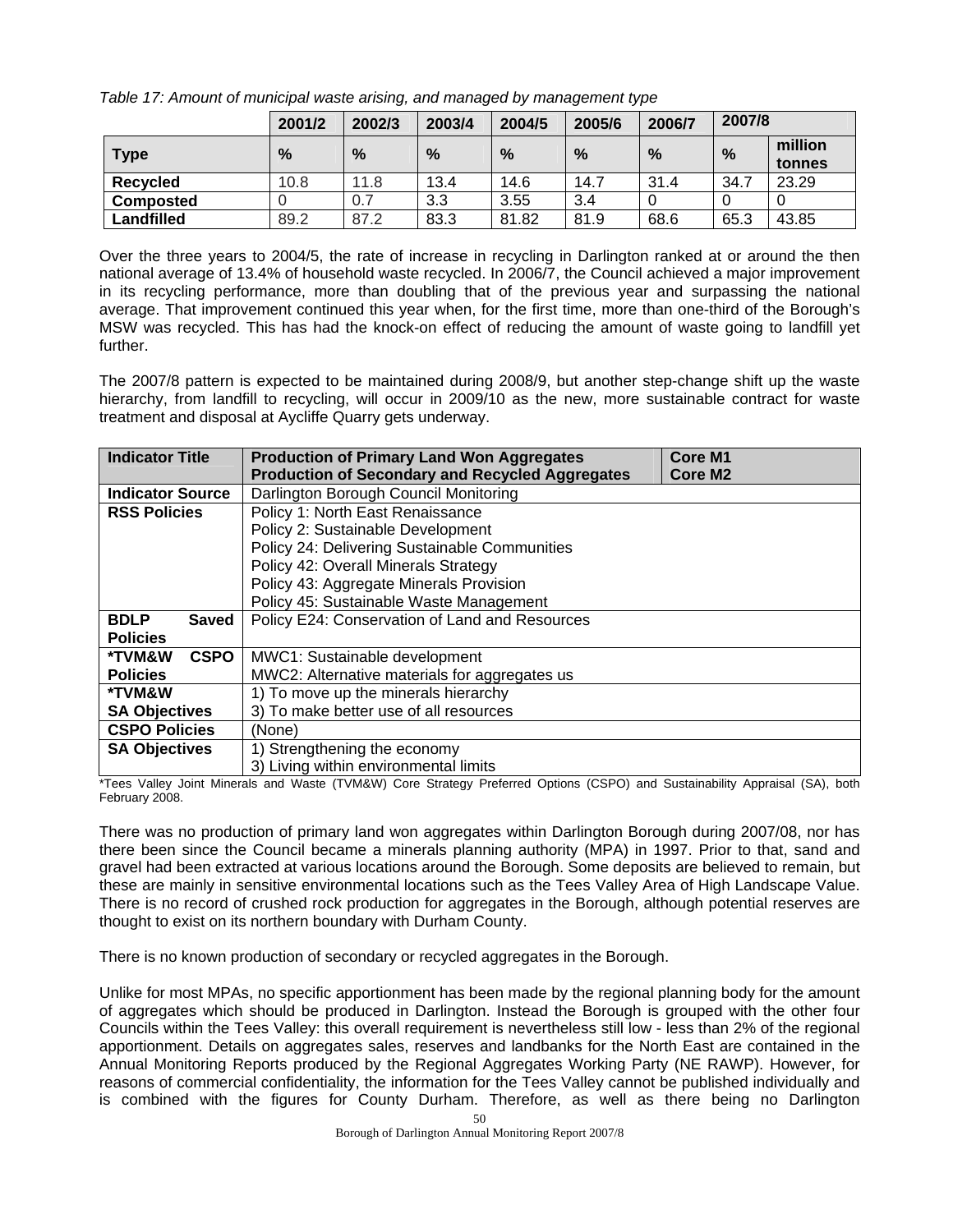apportionment, there are no figures available for annual production. Fortunately the present lack of working sites in Darlington means that this is not an issue here at this time.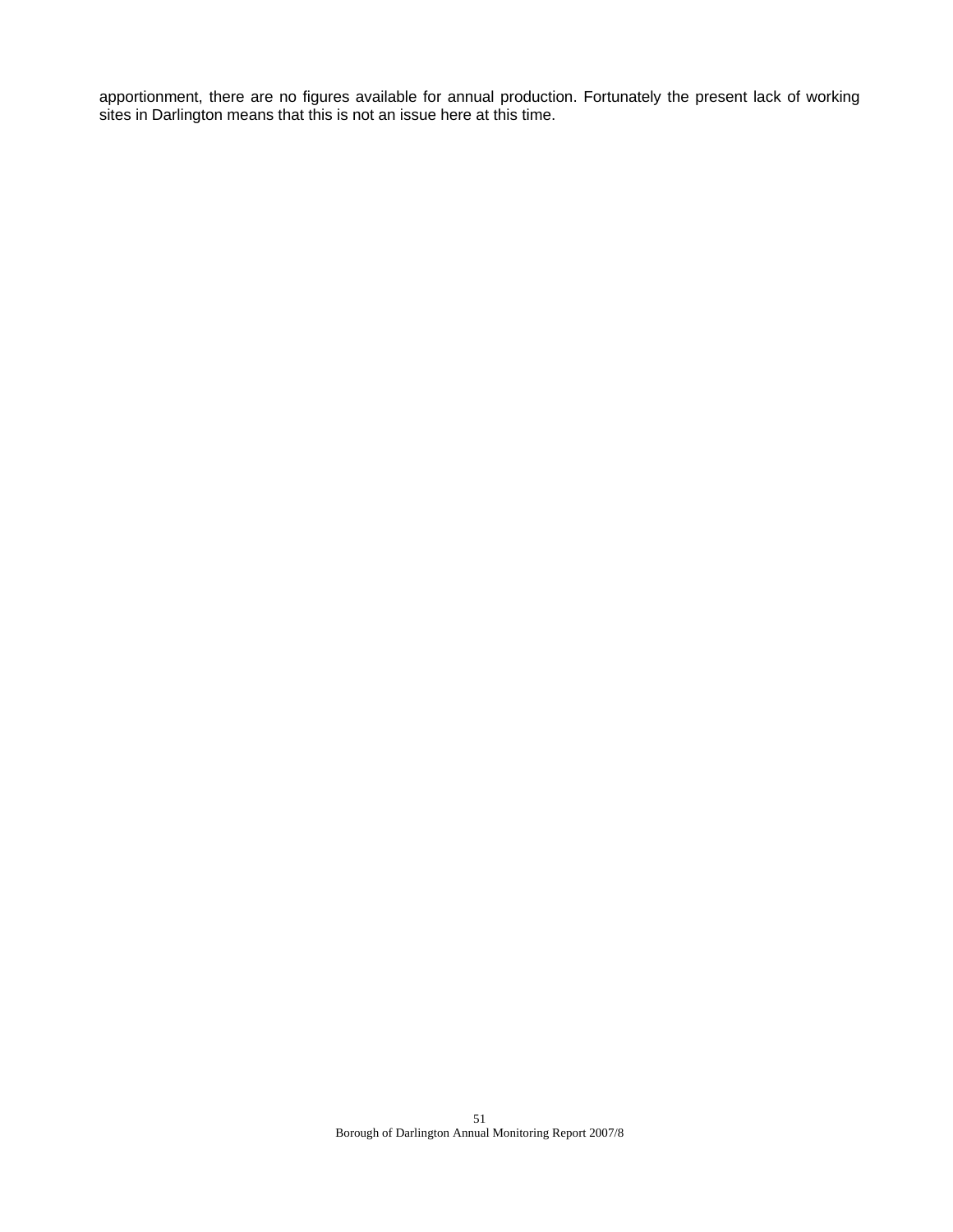## **Open Spaces**

| <b>Indicator Title</b>      | Audits of open space facilities                                      | Local 12        |  |  |
|-----------------------------|----------------------------------------------------------------------|-----------------|--|--|
|                             | Open space provision in the urban area                               | Local 13        |  |  |
|                             | Amount of Eligible Open Space managed to Green                       | <b>Local 14</b> |  |  |
|                             | <b>Flag Award Standard</b>                                           |                 |  |  |
| <b>Indicator Source</b>     | Darlington Borough Council Monitoring                                |                 |  |  |
| Darlington<br>One           | Quality of life                                                      |                 |  |  |
| <b>Work Strand</b>          | Greener, cleaner Darlington                                          |                 |  |  |
| <b>RSS Policies</b>         | Policy 8 Protecting and Enhancing the Environment                    |                 |  |  |
|                             | Policy 10 Tees Valley City Region                                    |                 |  |  |
|                             | Policy 24 Delivering Sustainable Communities                         |                 |  |  |
| <b>Saved</b><br><b>BDLP</b> | Policy E3: Protection of Open Land.                                  |                 |  |  |
| <b>Policies</b>             | Policy R4: Open Space Provision.                                     |                 |  |  |
|                             | Policy R7: The Design of Open Space Provision                        |                 |  |  |
| <b>CSPO Policies</b>        | CS17 Green Infrastructure                                            |                 |  |  |
| <b>SA Objectives</b>        | 6) Improving health and wellbeing while reducing health inequalities |                 |  |  |
| <b>Space</b><br><b>Open</b> | Policy 1: General Approach                                           |                 |  |  |
| <b>Strategy Policies</b>    | Policy 2: Our Most Locally Important Open Space Resources            |                 |  |  |
|                             | Policy 7: Parks Provision                                            |                 |  |  |
|                             | Policy 8: Standards for Parks Provision                              |                 |  |  |
|                             | Policy 22: Design of Open Spaces                                     |                 |  |  |

## **Open Space Strategy**

Darlington has a wide range of green, open spaces; totalling 900ha, a high proportion compared to other towns of its size. Whilst the availability of open space is high, access can be poor in some parts of the Borough, its quality varies and the provision does not always meet community needs. The Council's adopted Open Space Strategy sets out further details on the level, type and quality of provision and accessibility to spaces. Few systematic surveys have taken place but a rolling survey programme will be established in 2008 2009 to monitor the amount, size, quality and value of these sites. A summary of the open space provision in the urban area is provided below, with known changes identified for the last year.

## **Green Flag Award - South Park**

The Green Flag Award is the national standard for parks and green spaces, recognising the best green spaces in England and Wales. It identifies those spaces that achieve high environmental standards, creating a benchmark of excellence in recreational green areas.

South Park covers 25.76ha and is situated in the south of the urban area. It comprises 46.47% of the proportion of the Borough's total parks or gardens and 3.15% of the total open space provision. It is a large Victorian park which benefited from a considerable Heritage Lottery Fund restoration programme during 2003 2006. The park is identified by English Heritage as a Registered Historic Park or Garden.

Today the park provides an excellent range of facilities for the wider community such as play areas for children and young people including a skate park, a sports field and bowling greens. There is also a restored Victorian bandstand, café and toilets, fountains and formal gardens, as well as extensive areas of grassland, a lake and river. Recently, changing accommodation for the sports field and an adult learning training centre has been completed. As a result, South Park, has been awarded Green Flag status.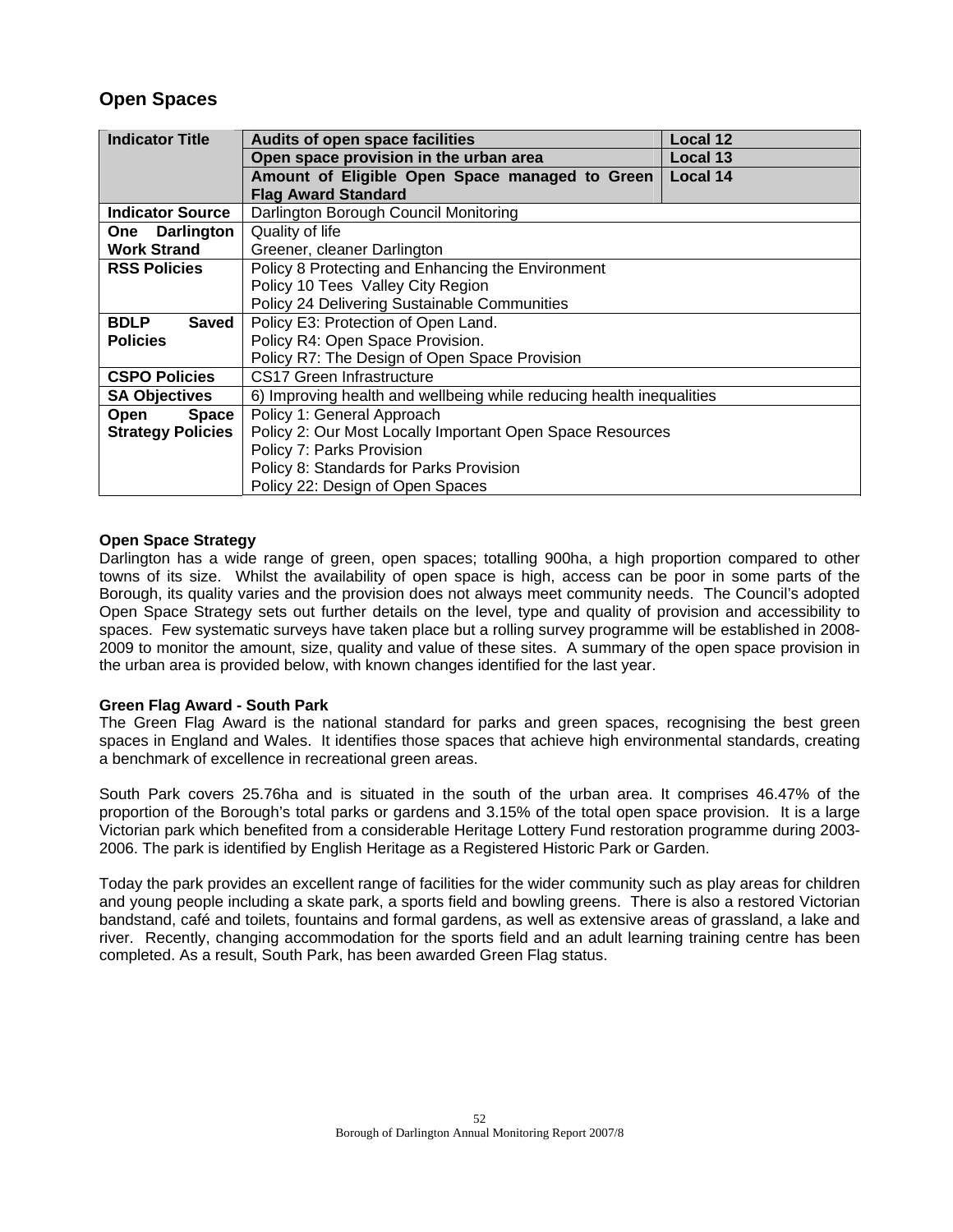| <b>Primary</b><br><b>Space</b><br>Open<br><b>Purpose</b> | No of Sites at<br><b>April 2007</b> | Total Area (Ha)<br>at April 207 | <b>Changes 2007-2008</b>                                                                                                                                                                                                      |
|----------------------------------------------------------|-------------------------------------|---------------------------------|-------------------------------------------------------------------------------------------------------------------------------------------------------------------------------------------------------------------------------|
| Parks and gardens                                        | 12                                  | 55.4                            | rolling<br>Ongoing<br>improvement<br>programme at Sugar Hill, The Denes,<br>North Park, Springfield Park                                                                                                                      |
| Informal recreation                                      | 101                                 | 140.6                           | N/A                                                                                                                                                                                                                           |
| Natural and semi-natural<br>green spaces                 | 30                                  | 247.6                           | Cocker Beck phase 1 improvements<br>underway                                                                                                                                                                                  |
| Provision for children and<br>young people               | 16                                  | 9.21                            | Bike track complete, West Park<br>New play area, MUGA complete, North<br>Park<br>New play area installed, The Denes<br>New play area installed, Bensham Park<br>Replacement play area installed, Fryers<br>Crescent, Haughton |
| Outdoor sports facilities                                | 67                                  | 297.9                           | Audit commenced, completion expected<br>April 2009                                                                                                                                                                            |
| Green corridors                                          | 20                                  | 109.3                           | Ongoing footpath work along Skerne<br>green corridor, Barnard castle trackbed<br>and Black Path                                                                                                                               |
| Landscape amenity space.                                 | 21                                  | 25.8                            | Improvements made to all 4 sites                                                                                                                                                                                              |
| <b>Allotments</b>                                        | 27                                  | 34.9                            | N/A                                                                                                                                                                                                                           |
| Cemeteries, etc.                                         | 13                                  | 38.8                            | N/A                                                                                                                                                                                                                           |
| <b>Civic Spaces</b>                                      | 3                                   | 1.7                             | refurbishment<br>Railway<br>Museum<br>completed                                                                                                                                                                               |
| <b>ALL OPEN SPACES</b>                                   | 310                                 | 961.24                          |                                                                                                                                                                                                                               |

*Table 18 : Summary of the Open Space Provision in the Urban Area and Changes 2007/08.*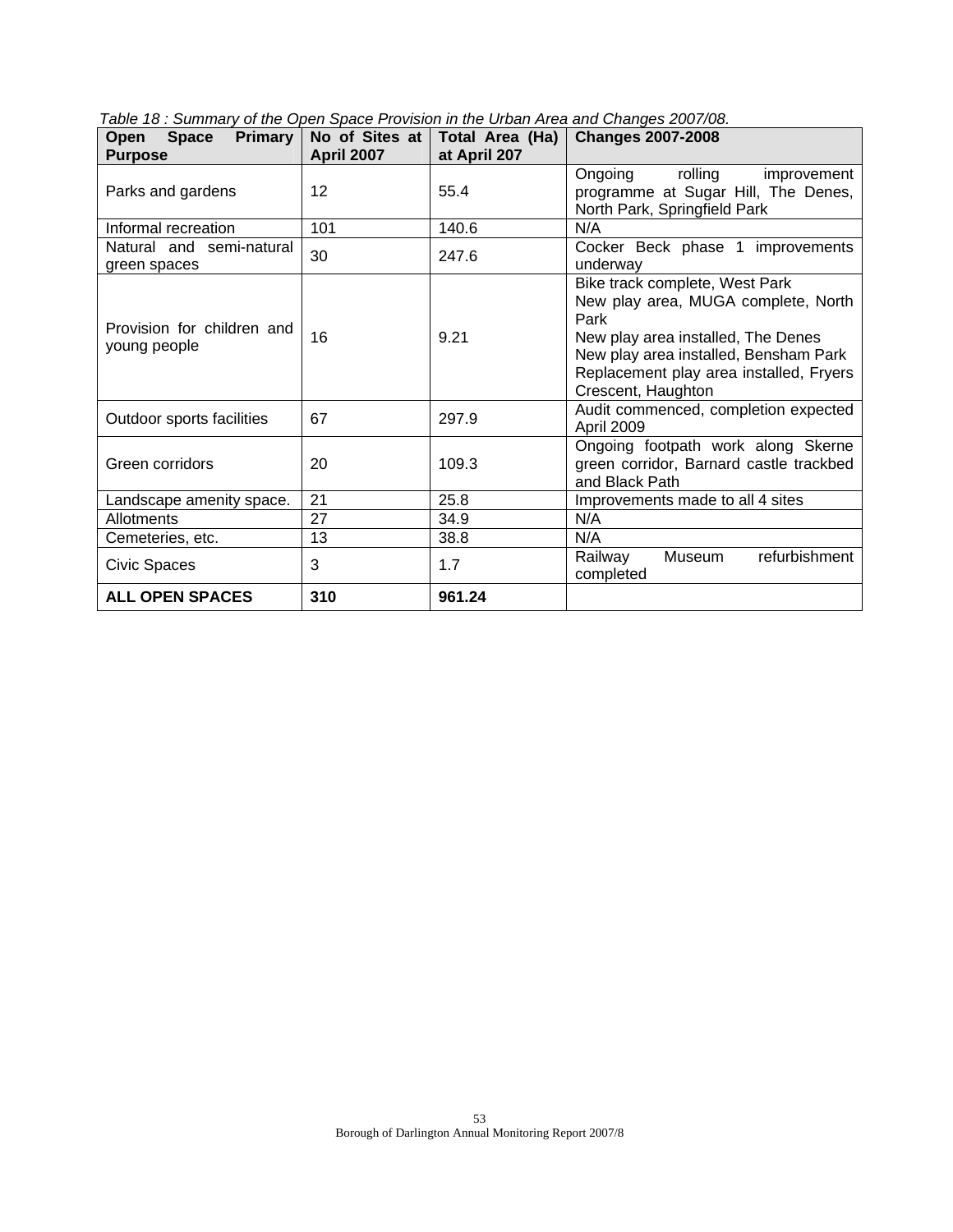## **Retail and the Town Centre**

| Total amount of floorspace for 'town centre uses'<br><b>Core BD4</b>          |
|-------------------------------------------------------------------------------|
| Darlington Borough Council Monitoring                                         |
| Policy 4 - The Sequential Approach to Development                             |
| Policy 7 - Connectivity and Accessibility                                     |
| Policy 10 - Tees Valley City-Region                                           |
| Policy 12 - Sustainable Economic Development                                  |
| Policy 13 - Brownfield Mixed-Use Locations                                    |
| Policy 16 - Culture and Tourism                                               |
| Policy 19 - Office Development Outside of City and Town Centres               |
| Policy 24 - Delivering Sustainable Communities                                |
| Policy 25 - Urban and Rural Centres                                           |
| Policy 27 - Out-of-Centre Leisure Developments                                |
| Policy 51 - Strategic Public Transport Hubs                                   |
| Policy R24: Leisure Facilities                                                |
| Policy EP2: Employment Areas                                                  |
| Policy EP7: Office/Business Park Development                                  |
| Proposal EP11: Central Area Development Sites                                 |
| Policy EP12: Office Development Limits                                        |
| Policy S2: Safeguarding the Town Centre                                       |
| CS1: Darlington's Sub-Regional Role and Locational Strategy                   |
| CS5: Supporting the Local Economy                                             |
| CS6: Expanding Tourism, Leisure and Culture Provision<br>CS7: The Town Centre |
| <b>CS8: Further Retail Provision</b>                                          |
| CS9: District & Local Centres and Freestanding Local Facilities               |
| 1) Strengthening the economy                                                  |
| 2) Adapting to and mitigating against climate change                          |
| 3) Living within environmental limits                                         |
| 4) Developing a more sustainable employment market                            |
| 6) Improving health and well-being while reducing health economies            |
| 10) Promoting, enhancing and respecting culture and heritage                  |
|                                                                               |

The version of PPS6 issued in 2005 remains the relevant government guidance on planning for town centres, pending publication of a revised version during 2009. It includes a number of indicators of the vitality and viability of a town centre including the amount of retail, leisure and office space in edge-of-centre and out-ofcentre locations,

|  | Table 19: Amount of completed retail, office and leisure development (sq m) |  |  |
|--|-----------------------------------------------------------------------------|--|--|
|  |                                                                             |  |  |

|                         | 2004/5 |                       | 2005/6 |                       | 2006/7       |                       | 2007/8               |                       |
|-------------------------|--------|-----------------------|--------|-----------------------|--------------|-----------------------|----------------------|-----------------------|
| <b>Development Type</b> | Total  | Town<br><b>Centre</b> | Total  | Town<br><b>Centre</b> | <b>Total</b> | Town<br><b>Centre</b> | Total<br>Gross (Net) | Town<br><b>Centre</b> |
| Retail                  | 2,469  | 0                     | 2,026  | 0                     | 3,987        | 2,879                 | 432 (288)            | 0                     |
| Office                  | 2,620  | 333                   | 840    | 0                     | 2,500        | 0                     | 6,472<br>(6, 472)    | 0                     |
| Leisure                 |        |                       |        | O                     | 0            |                       |                      |                       |
| Total $(m2)$            | 5,089  | 333                   | 2,866  | $\bf{0}$              | 6,487        | 2,879                 | 6,904                | 0                     |

Table 19 shows that 2007/08 saw the least amount of new retail development in the Borough for some years, with only one modest-sized scheme opening. Although not in the town centre it was in an appropriatelylocated, accessible location - within a defined district centre (Cockerton). As in previous recent years, no new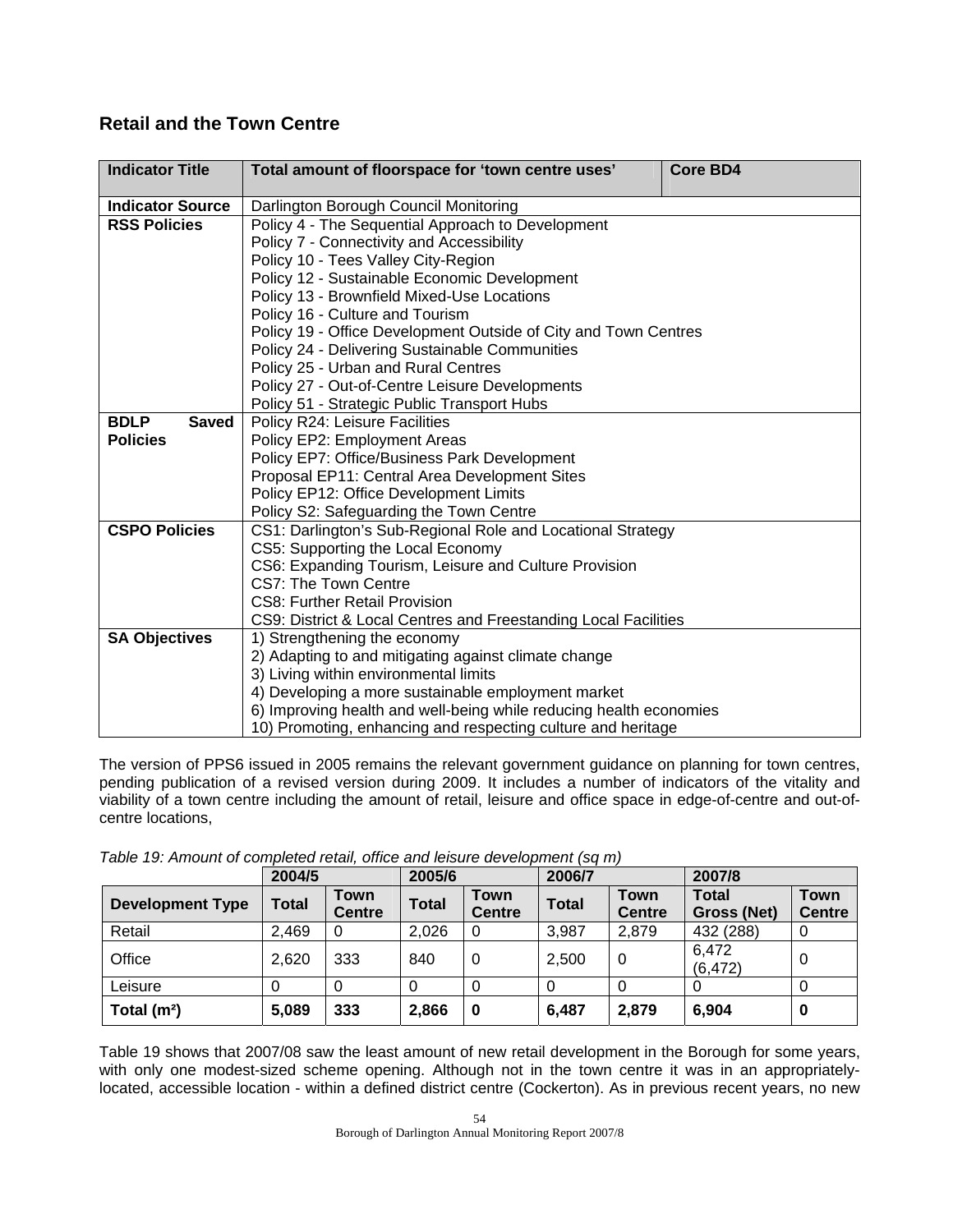leisure space opened in the Borough. The permitted Oval development at Commercial Street is expected to bring forward considerable additional retail and leisure floorspace in the town centre. Progress to date has been focused on site assembly. New office development did take place, in the defined Local Plan employment areas of Faverdale and Yarm Road, continuing the trend of recent years for such development to take place in already allocated areas on the periphery of the urban area.

As pointed out in last year's AMR, securing a significant redirection of office development to the town centre will require more than the change of policy which originated from PPS6's identifying offices as a 'main town centre use' whilst development in already-allocated peripheral locations is also permitted. It needs a change of occupiers' expectations combined with pro-active promotion of more central sites. The Council and its partners are now working at the latter (e.g. in the Feethams area of the town centre and at Central Park) and there are signs that some occupiers of office space are beginning to appreciate the locational advantages of central sites more than previously. It is expected that this will translate in the near future into development on the ground in the town centre.

| <b>Indicator Title</b>      | Amount of retail floorspace and vacancy rates in the<br>Local 15   |
|-----------------------------|--------------------------------------------------------------------|
|                             | <b>Town Centre and District and Local Centres</b>                  |
| <b>Indicator Source</b>     | Darlington Borough Council Monitoring                              |
| <b>RSS Policies</b>         | Policy 4 - The Sequential Approach to Development                  |
|                             | Policy 7 - Connectivity and Accessibility                          |
|                             | Policy 10 - Tees Valley City-Region                                |
|                             | Policy 12 - Sustainable Economic Development                       |
|                             | Policy 13 - Brownfield Mixed-Use Locations                         |
|                             | Policy 24 - Delivering Sustainable Communities                     |
|                             | Policy 25 - Urban and Rural Centres                                |
|                             | Policy 51 - Strategic Public Transport Hubs                        |
| <b>BDLP</b><br><b>Saved</b> | Policy R24: Leisure Facilities                                     |
| <b>Policies</b>             | Policy EP2: Employment Areas                                       |
|                             | Policy EP7: Office/Business Park Development                       |
|                             | Proposal EP11: Central Area Development Sites                      |
|                             | Policy EP12: Office Development Limits                             |
|                             | Policy S2: Safeguarding the Town Centre                            |
| <b>CSPO Policies</b>        | CS1: Darlington's Sub-Regional Role and Locational Strategy        |
|                             | CS5: Supporting the Local Economy                                  |
|                             | CS6: Expanding Tourism, Leisure and Culture Provision              |
|                             | CS7: The Town Centre                                               |
|                             | <b>CS8: Further Retail Provision</b>                               |
|                             | CS9: District & Local Centres and Freestanding Local Facilities    |
| <b>SA Objectives</b>        | 1) Strengthening the economy                                       |
|                             | 2) Adapting to and mitigating against climate change               |
|                             | 3) Living within environmental limits                              |
|                             | 4) Developing a more sustainable employment market                 |
|                             | 6) Improving health and well-being while reducing health economies |
|                             | 10) Promoting, enhancing and respecting culture and heritage       |

Table 20 shows how the existing defined centres in the Borough - town, district and local centres - are performing in terms of one of the PPS6 indicators of vitality and viability, vacancies amongst ground floor shop units. The vacancy rates in each of the centres is relatively low, less than 10% for the town centre (understood to be below the national average) and no greater than 14% for any of the other district centres. At summer 2007, all of the local centres were at full capacity with no vacant units.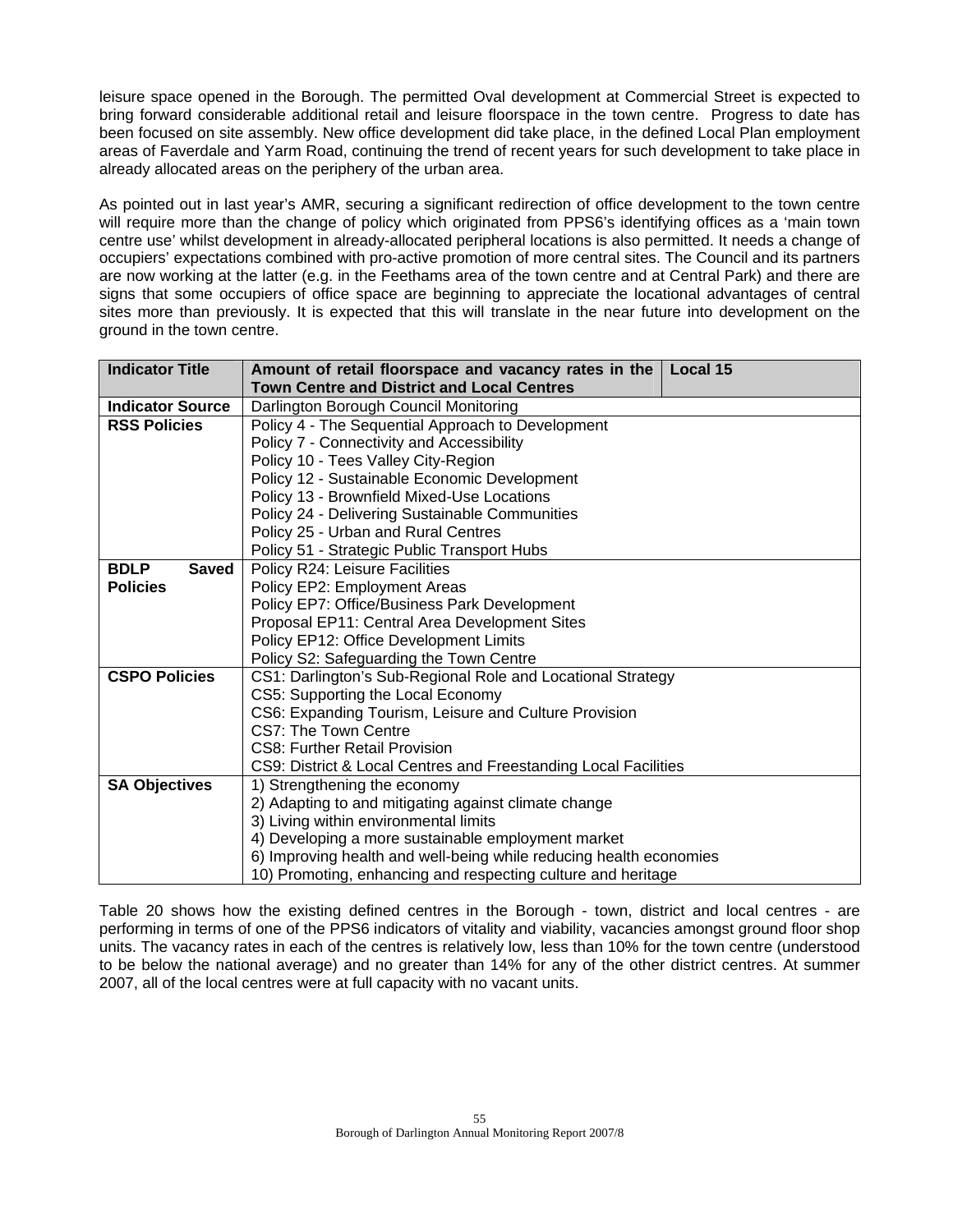*Table 20: Amount of retail floorspace and vacancy rates* 

| <b>Name of Centre</b>     | Number of<br><b>Retail Units</b> | Number of<br><b>Vacant Units</b> | <b>Total Retail</b><br>Floorspace (m <sup>2</sup> ) | <b>Vacant Retail</b><br>Floorspace (m <sup>2</sup> ) |
|---------------------------|----------------------------------|----------------------------------|-----------------------------------------------------|------------------------------------------------------|
| Darlington town centre    | 337                              | 37                               | 101,000                                             | 6,600                                                |
| Cockerton district centre | 35                               |                                  | 4,300                                               | 700                                                  |
| North Rd district centre  | 35                               |                                  | 14,200                                              | 300                                                  |
| Mowden local centre       | 8                                |                                  | 1000                                                |                                                      |
| Neasham Rd local centre   | 6                                |                                  | 6000                                                |                                                      |
| Whinfield local centre    | 3                                |                                  | 5400                                                |                                                      |
| Yarm Road local centre    | 6                                |                                  | 3900                                                |                                                      |

It should be noted that Table 20 does not include locations such as Morton Park and Darlington Retail Park which do not meet the PPS6 definition of centres. These sites are away from other district/local centres and are on the relative periphery of the urban area, well away from the town centre. The Borough experienced a major growth in retail floorspace in locations other than the town centre during the 1990s (in accord with planning policies of the time) and this reduced the prior dominance of Darlington town centre. Typically there is little vacant space within these locations and they themselves appear to be trading well. The town centre continues to be affected by the direction of household expenditure to these locations, in increasing proportions, as shoppers there benefit from extensive free car parking and retailers take advantage of lower rental values.

Planning restrictions imposed on the kind of goods that can be sold from much of the out-of-centre floorspace has prevented Darlington town centre from suffering the severe effects felt by some other town centres from similar competition, and investment continues to be made in, and be planned, for it from time to time. It therefore remains reasonably healthy and has good prospects for the future, providing further out-of-centre retail development can be closely controlled and investment can be channeled instead to the town centre.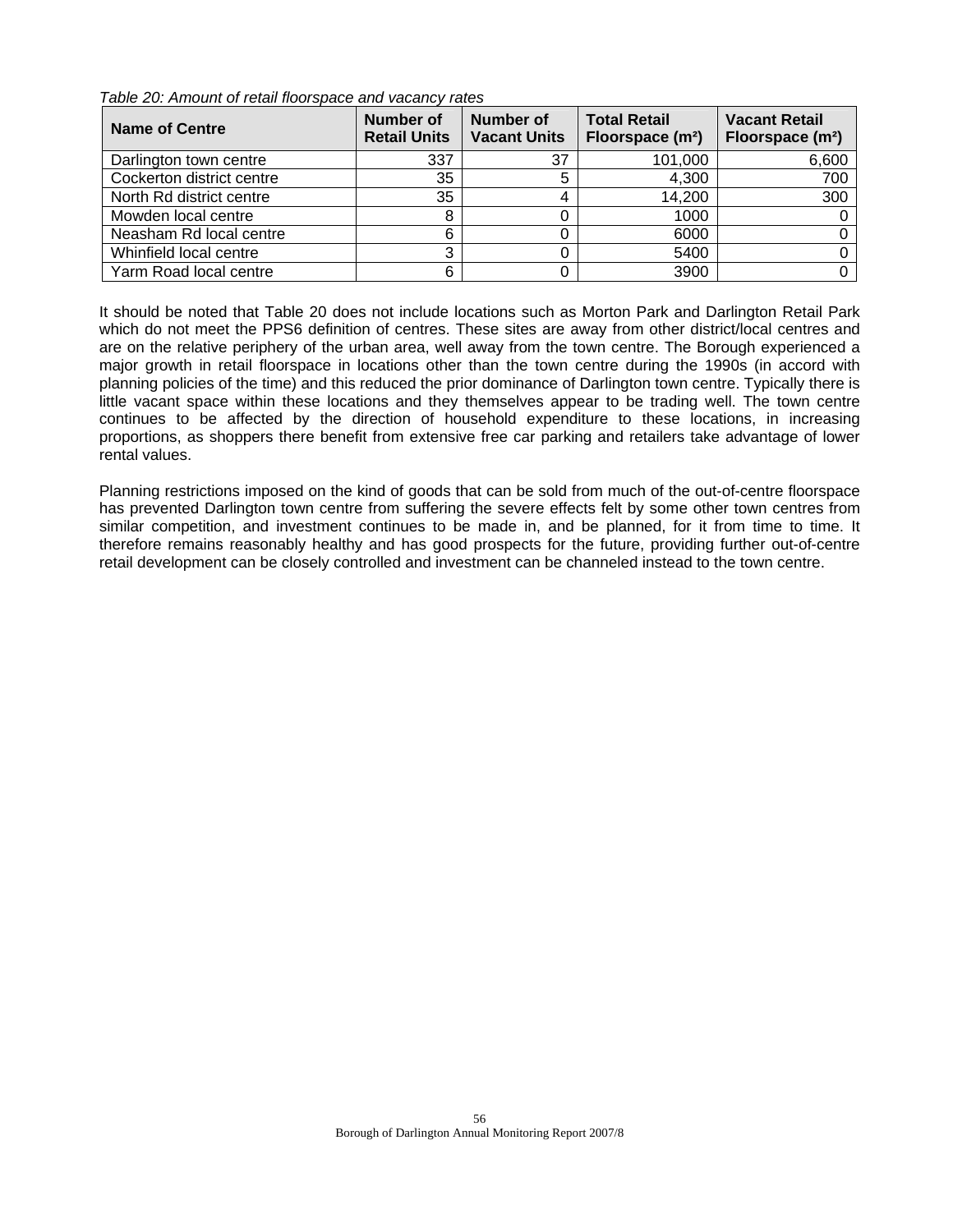## **Transport and Accessibility**

| <b>Indicator Title</b>      | <b>Traffic Related Injuries and Fatalities</b>                        | Local 16 |
|-----------------------------|-----------------------------------------------------------------------|----------|
|                             |                                                                       |          |
| <b>Indicator Source</b>     | Darlington Borough Council Monitoring                                 |          |
| <b>RSS Policies</b>         | Policy 49 - Regional Transport Corridors                              |          |
|                             | Policy 53 - Demand Management Measures                                |          |
| <b>BDLP</b><br><b>Saved</b> | Policy T3: Justification for Major Road Schemes                       |          |
| <b>Policies</b>             | Policy T4: Route and Design of Major Road Schemes                     |          |
|                             | Policy T9: Traffic Management and Road Safety                         |          |
|                             | Policy T10: Traffic Calming - Existing Roads                          |          |
|                             | Policy T11: Traffic Calming - New Development                         |          |
| <b>CSPO Policies</b>        | CS2: Promoting Good Quality, Sustainable Design                       |          |
|                             | <b>CS18: Sustainable Transport Networks</b>                           |          |
|                             | CS19: Improving Transport Infrastructure                              |          |
| <b>SA Objectives</b>        | 6) Improving health and well-being while reducing health inequalities |          |
|                             | 8) Building sustainable communities                                   |          |

The overall number of road traffic casualties in the Borough has decreased steadily and the 2007 total of 384 was the lowest on record:

| Table 21: Number of Traffic Related Injuries and Fatalities |  |
|-------------------------------------------------------------|--|
|-------------------------------------------------------------|--|

| Severity of injury          | 2003 | 2004 | 2005 | 2006 | 2007          |
|-----------------------------|------|------|------|------|---------------|
| Killed or seriously injured | 37   | 42   | 41   | 66   | $\sim$<br>ູບ. |
| Slight casualties           | 405  | 426  | 413  | 418  | 353           |
| Total                       | 442  | 468  | 454  | 484  | 384           |

Source: Darlington Monitoring / Second Local Transport Plan Delivery Report

The number of casualties killed or seriously injured (KSI) has also seen a downward trend and, again, the total for 2007 (31) is the lowest on record. There was a substantial increase in 2006 (66 KSI) but that was considered a statistical anomaly, as it was completely out of step with other years. More car occupants, pedal cyclists, those aged 16-59 and motorcyclists were injured in 2006 than in previous years but this trend was not maintained in 2007. By any measure, the number of KSI casualties is low and the Borough is in the best quartile nationally. The 2007 number (31) is also well below the target (40) set in the Second Local Transport Plan (LTP2) for the year.

The total number of slight casualties in 2007 of 353 was an all time low. The LTP2 target for the year was 417. The Council's Casualty Review 2007 and Corporate Plan have since set a tougher target of reducing slight casualties by 10%, based on the 1994-98 average and in line with the Government's Road Safety Strategy objective. The statistics show that the Borough is well on track to meet the 2010 target of a 10% reduction, as the 2007 value is 21.7% below the 1994-98 baseline of 451 slight casualties.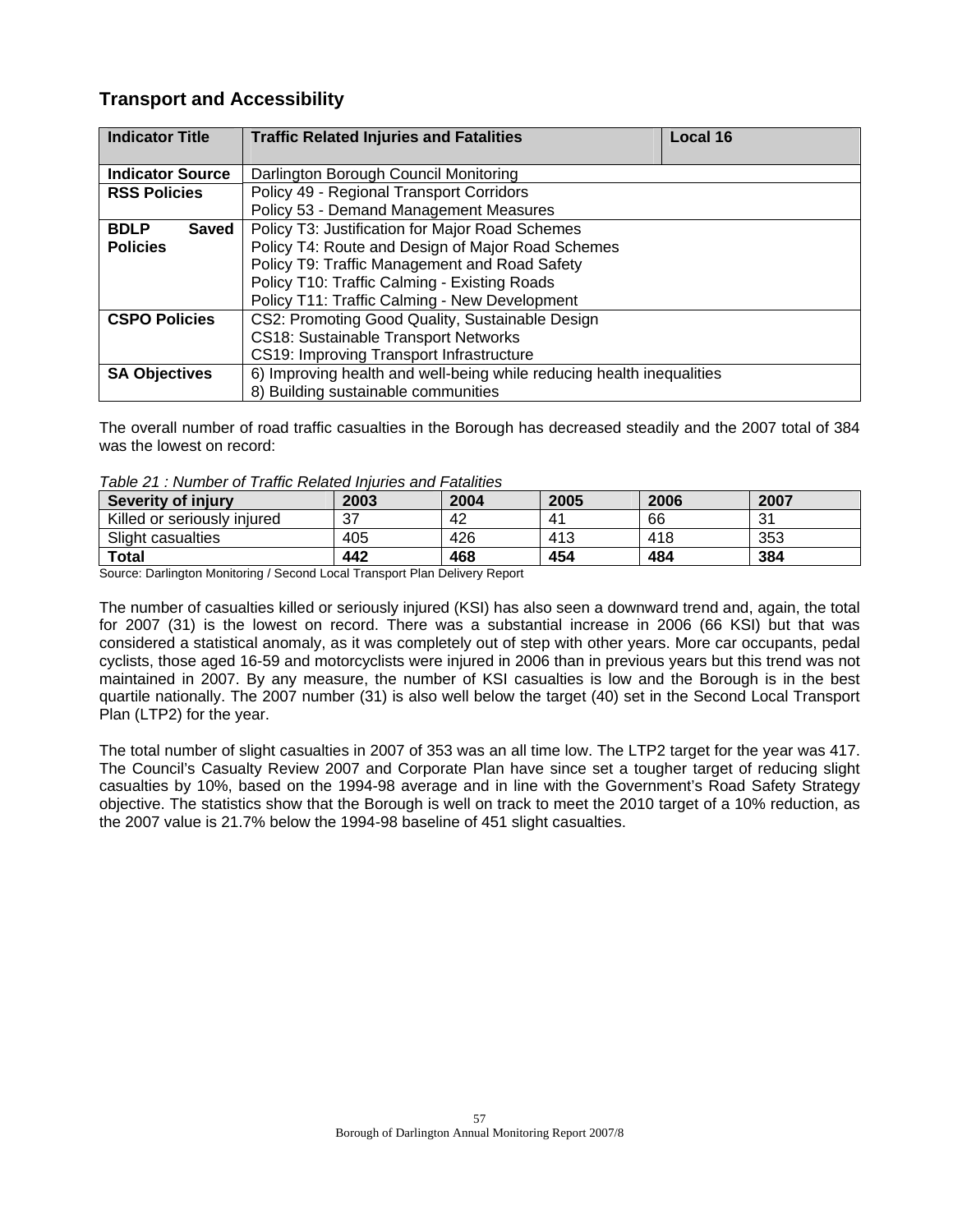| <b>Indicator Title</b>      | Distance Travelled by Mode of Transport per Person<br><b>Local 17</b> |
|-----------------------------|-----------------------------------------------------------------------|
|                             | per Annum                                                             |
| <b>Indicator Source</b>     | Darlington Borough Council Monitoring                                 |
| <b>RSS Policies</b>         | Policy 2 - Sustainable Development                                    |
|                             | Policy 3 - Climate Change                                             |
|                             | Policy 7 - Connectivity and Accessibility                             |
|                             | Policy 10 - Tees Valley City-Region                                   |
|                             | Policy 25 - Urban and Rural Centres                                   |
|                             | Policy 51 - Strategic Public Transport Hubs                           |
|                             | Policy 53 - Demand Management Measures                                |
| <b>BDLP</b><br><b>Saved</b> | Proposal T7: Traffic Management and Main Roads                        |
| <b>Policies</b>             | Policy T30: Use of Public Transport                                   |
|                             | Policy T31: New Development and Public Transport                      |
|                             | Policy T36: Cycle Route Network                                       |
|                             | Policy T37: Cycle Routes in New Developments                          |
| <b>CSPO Policies</b>        | CS1: Darlington's Sub Regional Role and Locational Strategy           |
|                             | CS2: Promoting Good Quality, Sustainable Design                       |
|                             | CS9: District and Local Centres and Freestanding Local Facilities     |
|                             | <b>CS18: Sustainable Transport Networks</b>                           |
|                             | CS19: Improving Transport Infrastructure                              |
| <b>SA Objectives</b>        | 2) Adapting to and mitigating against climate change                  |
|                             | 3) Living within environmental limits                                 |
|                             | 6) Improving health and well-being while reducing health inequalities |
|                             | 8) Building sustainable communities                                   |
|                             | 9) Developing sustainable transport and communication                 |

## **Traffic Flows**

Data on Borough-wide traffic flows is provided from count sites at urban, edge of town and rural locations and is summarised in Table 22 below. The figures show a slight reduction in vehicular traffic, which contrasts with the growth of previous years. Overall, vehicle traffic levels increased by 2.7% between 2004 and 2007

## *Table 22: Area wide traffic flows*

| מחמ |                                                                                             | へへへに | nnne | へへへっ<br>400 L |  |  |
|-----|---------------------------------------------------------------------------------------------|------|------|---------------|--|--|
| oг  | ה ג                                                                                         |      |      | n70           |  |  |
|     | Course: Derlington Persuah Council Monitoring / Cooped Local Transport Dian Delivery Penert |      |      |               |  |  |

Source: Darlington Borough Council Monitoring / Second Local Transport Plan Delivery Report

The LTP2 actually set lower targets for traffic growth based on expected shifts to more sustainable modes of travel through Darlington's Sustainable Travel Demonstration Town project (Local Motion) and the Cycling Demonstration Town project. However, this is now accepted as over-ambitious, as these projects will primarily affect shorter journeys within the town, whereas the area-wide count sites also include edge of town and rural locations. The majority of trips through the outer and Borough cordons are made by non-residents of the town and by their nature, tend to be longer distance than trips made within it. Nevertheless traffic levels in the Borough by 2010 are still expected to be significantly lower than the standard (TEMPRO) trajectory.

Traffic counters on the radial routes, measuring peak period flows approaching the inner urban area, show that flows have decreased at 2007/08 by 5.44% since 2004/05 (see Table 23 below). This is believed to be predominantly due to the Local Motion programme, persuading people out of their car and providing travel choice.

## *Table 23: Peak period traffic flows*

| 2004/05 | 2005/06 | 2006/07 | $200700$<br>7700               |
|---------|---------|---------|--------------------------------|
| 5533    | na      | na      | $\Gamma$ <sup>00</sup><br>ാ∠ാ∠ |

Source: Darlington Borough Council Monitoring / Second Local Transport Plan Delivery Report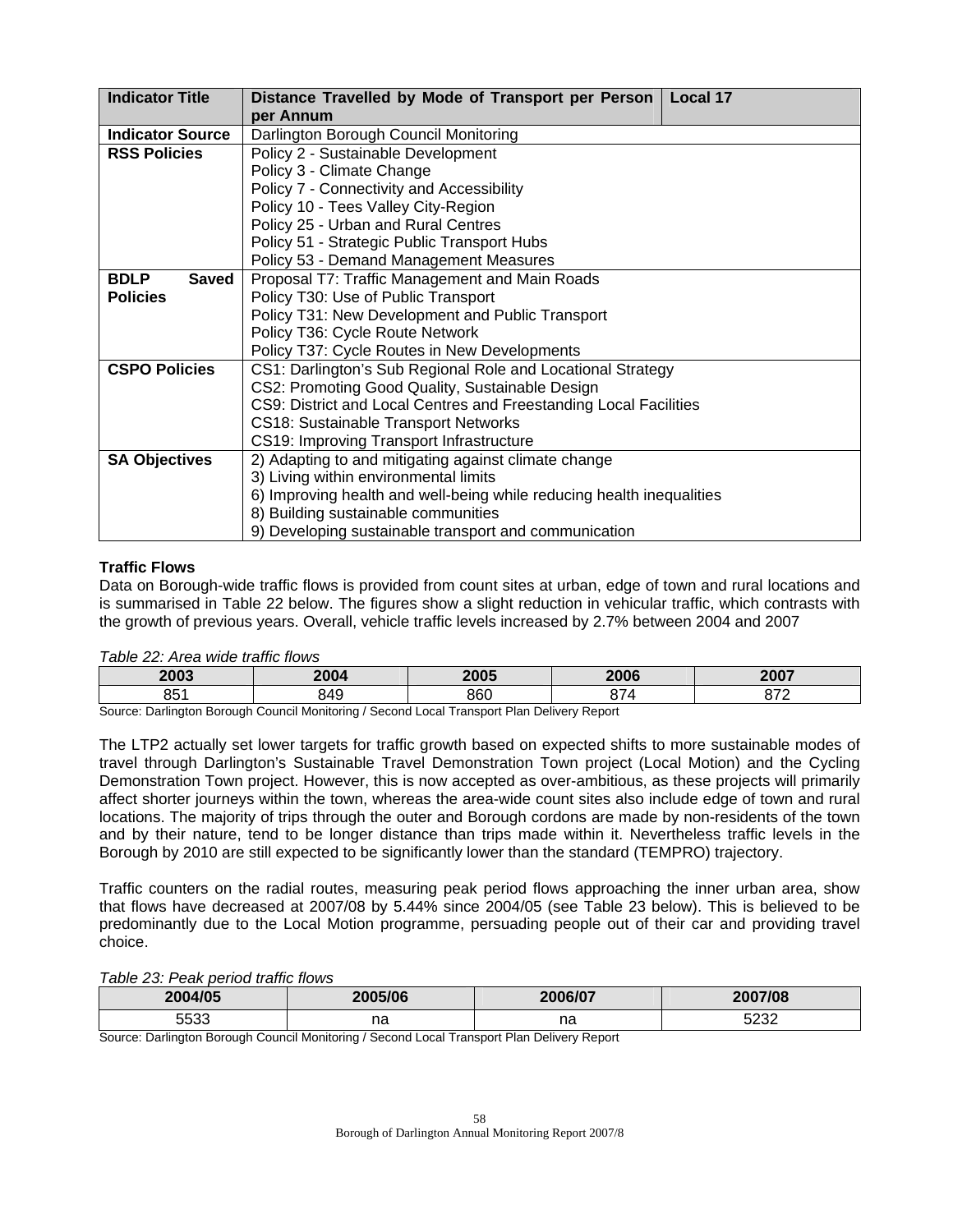## **Modal Shift**

Figure 8 shows peak flow counts recorded in a Local Motion survey in the first areas of the town which were targeted travel planning advice. It indicates that car trips reduced from 41% of household trips in those areas in 2004/05 to 37% in 2006/07, a 9% reduction. Walking trips increased by 15% (an increase from 25% to 29% of all trips) and cycling trips by 65% (from 1% to 2% of all trips). It also showed that the trend of decline in bus use was been halted in the target areas, remaining at 12% of all trips:





Source: Social Data for Darlington Borough Council Local Motion Project

As elsewhere it the country, bus patronage in Darlington was declining rapidly before the start of Local Motion (14% over the four years 2001/02 to 2005/06). However, in 2006/07 there was a small increase, and whilst it fell again in 2007/08, it is hoped that recent changes\* and the continued success of Local Motion will steady it in coming years.

**Table 24: Bus passenger journeys (millions***)* 

| 2003/04                                                                                    | 2004/05 | 2005/06 | 2006/07 | 2007/08 |
|--------------------------------------------------------------------------------------------|---------|---------|---------|---------|
| 10.069                                                                                     | 9.591   | 3.780   | 3.830   | 8.614   |
| Cause: Derlington Dereugh Causeil Meniteriae / Caesad Local Transport Dlan Delivery Depart |         |         |         |         |

Source: Darlington Borough Council Monitoring / Second Local Transport Plan Delivery Report

*(\*In 2007 Arriva took over the Stagecoach operation in Darlington, resulting in a single operator running commercial services. A Memorandum of Understanding was signed between Arriva and the Council, a new network of routes was launched and Arriva has invested in new fleet vehicles. This has greatly improved the experience for travellers and helps to promote bus travel as a quality service.)* 

The findings of the Local Motion household survey on cycling is reflected in results from automatic counters positioned around Darlington (see Table 25). The aggregate count in 2004/05 was set as the benchmark (index of 100) since when cycle flows have increased, at first steadily, then as the Local Motion and the Cycling Demonstration projects have been rolled out, more significantly: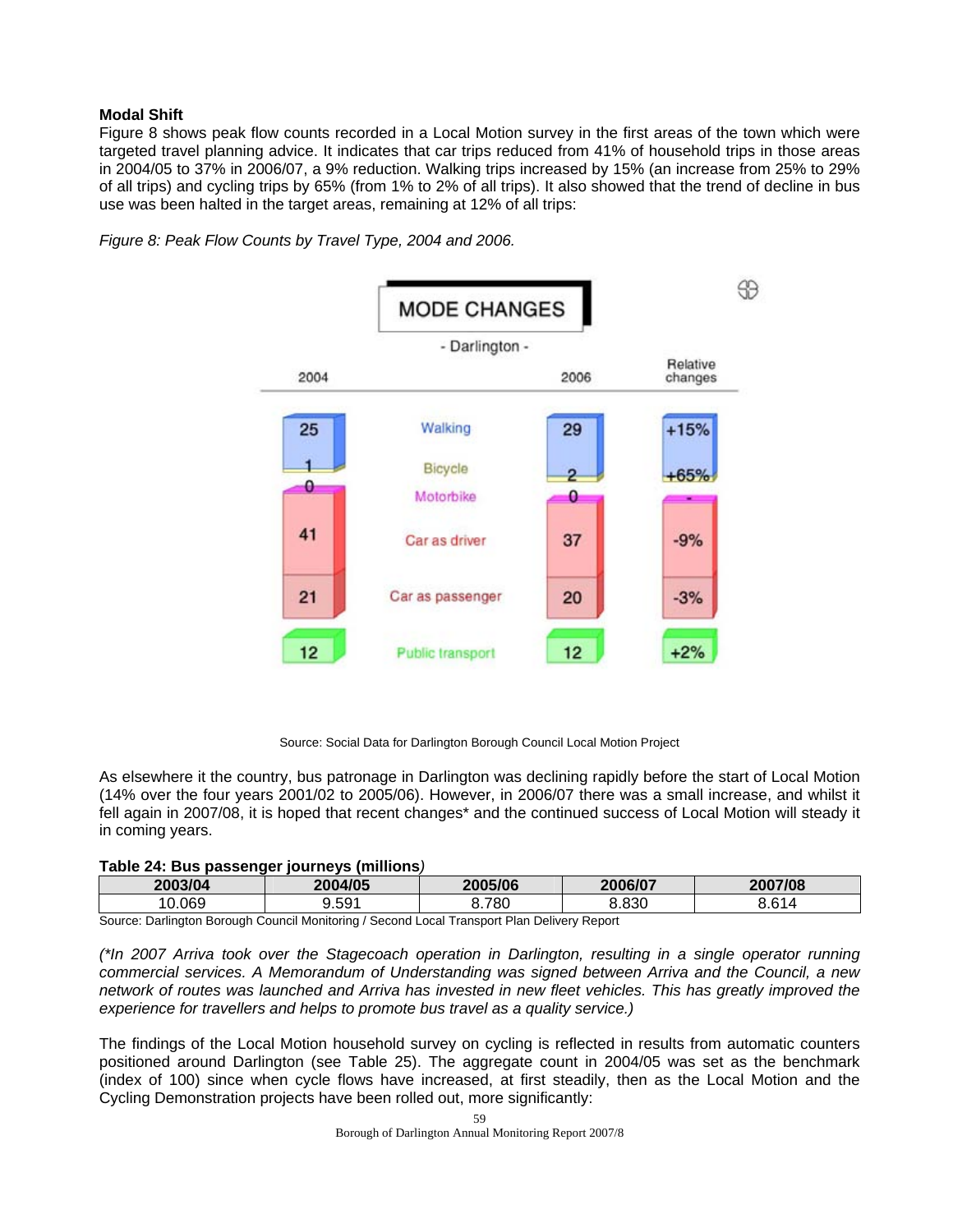*Table 25: Cycle flows* 

|     | 2005/06<br>70. | 2006/07 | 2007/08 |
|-----|----------------|---------|---------|
| 100 | ۱∩۵<br>◡       | $-1$    | .       |

Source: Darlington Borough Council Monitoring / Second Local Transport Plan Delivery Report

| <b>Indicator Title</b>      | Length of New No Car, Bus Only or Cycle Lane<br><b>Local 18</b>       |  |  |
|-----------------------------|-----------------------------------------------------------------------|--|--|
| <b>Indicator</b>            | Darlington Borough Council Monitoring                                 |  |  |
| <b>Source</b>               |                                                                       |  |  |
| <b>RSS Policies</b>         | Policy 3 - Climate Change                                             |  |  |
|                             | Policy 7 - Connectivity and Accessibility                             |  |  |
|                             | Policy 10 - Tees Valley City-Region                                   |  |  |
|                             | Policy 25 - Urban and Rural Centres                                   |  |  |
|                             | Policy 51 - Strategic Public Transport Hubs                           |  |  |
|                             | Policy 53 - Demand Management Measures                                |  |  |
| <b>BDLP</b><br><b>Saved</b> | Proposal T7: Traffic Management and Main Roads                        |  |  |
| <b>Policies</b>             | Policy T30: Use of Public Transport                                   |  |  |
|                             | Policy T36: Cycle Route Network                                       |  |  |
| <b>CSPO Policies</b>        | <b>CS18: Sustainable Transport Networks</b>                           |  |  |
|                             | CS19: Improving Transport Infrastructure                              |  |  |
| <b>SA Objectives</b>        | 2) Adapting to and mitigating against climate change                  |  |  |
|                             | 3) Living within environmental limits                                 |  |  |
|                             | 6) Improving health and well-being while reducing health inequalities |  |  |
|                             | 8) Building sustainable communities                                   |  |  |
|                             | 9) Developing sustainable transport and communication                 |  |  |

No new car-free bus-only or cycle lanes have been installed in the Borough during 2007/8. The focus in cycling improvements under the Cycling Demonstration project has been on off-road routes (such as shared foot/cycle paths) and promoting of the use of quieter routes.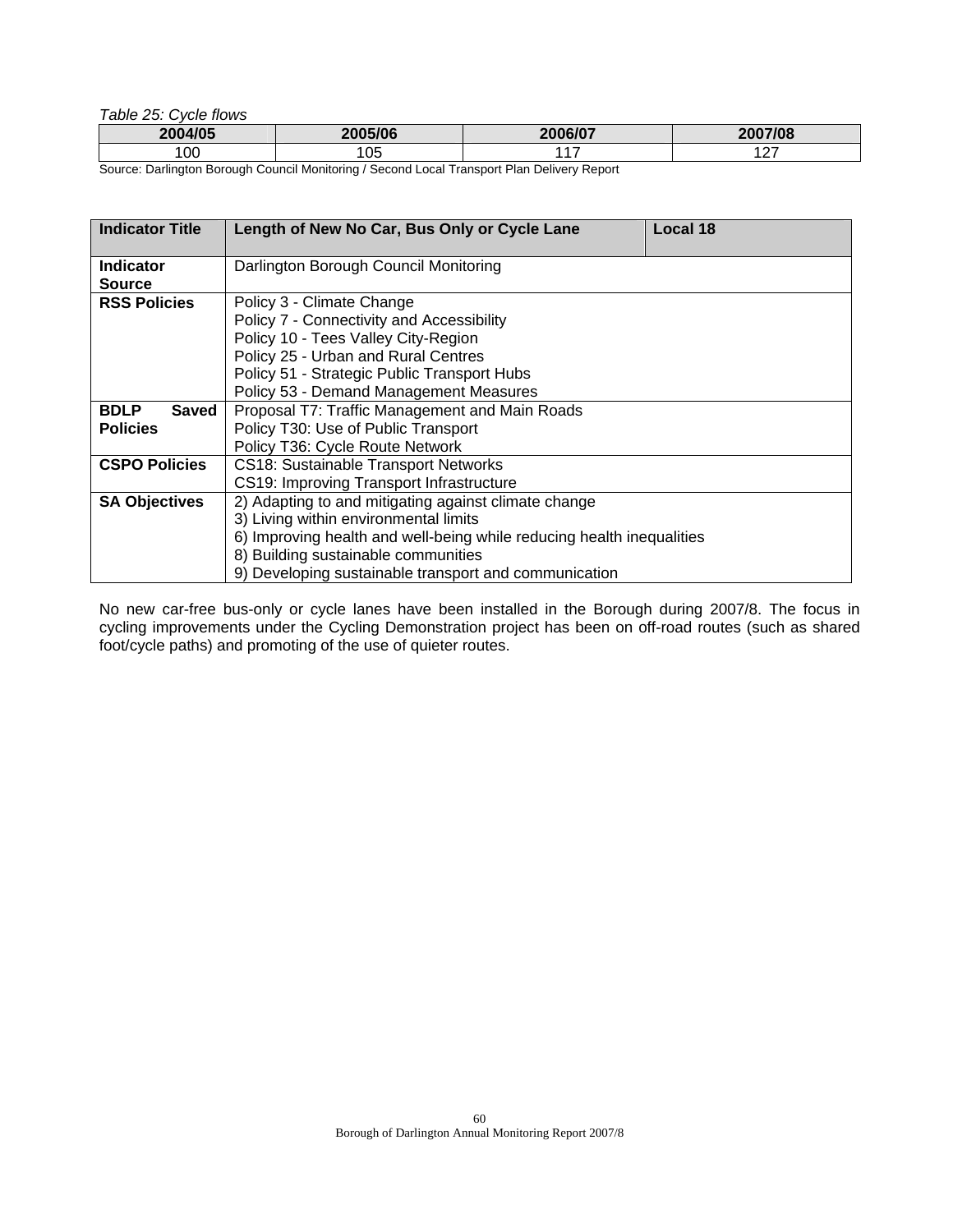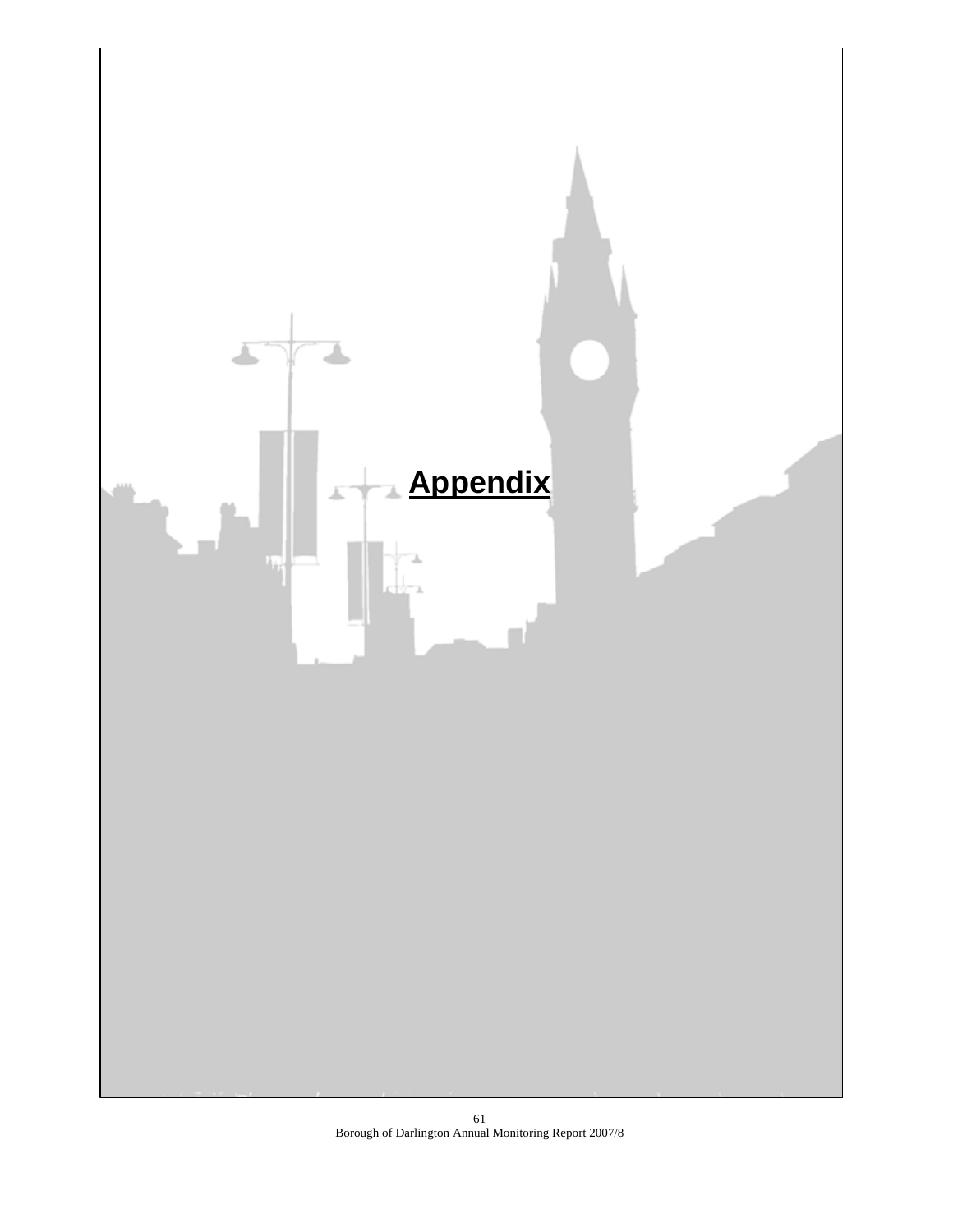| <b>Indicator</b>                         | <b>Indicator name</b>                                                                         | <b>Policies Monitored</b>                                                                                                                                                                                                                                                                                                                                                                                                                                                                                                                                                                                                                                             |  |  |  |
|------------------------------------------|-----------------------------------------------------------------------------------------------|-----------------------------------------------------------------------------------------------------------------------------------------------------------------------------------------------------------------------------------------------------------------------------------------------------------------------------------------------------------------------------------------------------------------------------------------------------------------------------------------------------------------------------------------------------------------------------------------------------------------------------------------------------------------------|--|--|--|
| <b>Type</b>                              |                                                                                               |                                                                                                                                                                                                                                                                                                                                                                                                                                                                                                                                                                                                                                                                       |  |  |  |
| Darlington in Context                    |                                                                                               |                                                                                                                                                                                                                                                                                                                                                                                                                                                                                                                                                                                                                                                                       |  |  |  |
| Local 1                                  | Percentage of Residents<br>Satisfied with Their Local Area as<br>a Place to Live              | Policy E1: Keynote Policy for the Protection of the<br>Environment<br>Policy E3: Protection of Open Land<br>Policy R1: Designing for All                                                                                                                                                                                                                                                                                                                                                                                                                                                                                                                              |  |  |  |
| Local 2                                  | Projected Population and Growth<br>in the Tees Valley                                         | Policy H1: Supply of Housing Land<br>Policy EP1: Land Supply for Employment                                                                                                                                                                                                                                                                                                                                                                                                                                                                                                                                                                                           |  |  |  |
| Local 3                                  | Carbon Dioxide Emissions Per<br>Capita Use (tonnes)                                           | Policy E1: Keynote Policy for the Protection of the<br>Environment<br>Policy E48: Noise Generating / Polluting Development                                                                                                                                                                                                                                                                                                                                                                                                                                                                                                                                            |  |  |  |
| Housing                                  |                                                                                               |                                                                                                                                                                                                                                                                                                                                                                                                                                                                                                                                                                                                                                                                       |  |  |  |
| <b>CORE H1</b>                           | Plan Period and Housing Targets                                                               |                                                                                                                                                                                                                                                                                                                                                                                                                                                                                                                                                                                                                                                                       |  |  |  |
| CORE H <sub>2</sub><br>(a, b, c, d)      | <b>Net Additional Dwellings</b>                                                               | Policy E24: Conservation of Land and Other Resources<br>Policy H3: Locations for New Housing Development                                                                                                                                                                                                                                                                                                                                                                                                                                                                                                                                                              |  |  |  |
| CORE H <sub>3</sub>                      | Percentage of New and<br>Converted Dwellings on<br>Previously Developed Land                  | Policy E24: Conservation of Land and Other Resources<br>Policy H3: Locations for New Housing Development                                                                                                                                                                                                                                                                                                                                                                                                                                                                                                                                                              |  |  |  |
| Local 4                                  | <b>Current Commitments on</b><br><b>Greenfield and Previously</b><br>Developed Land           | Policy E24: Conservation of Land and Other Resources<br>Policy H3: Locations for New Housing Development                                                                                                                                                                                                                                                                                                                                                                                                                                                                                                                                                              |  |  |  |
| Local 5                                  | Density of New Dwellings on<br><b>Completed and Committed Sites</b><br>of 5 Dwellings or More | Policy E24: Conservation of Land and Other Resources<br>Policy H3: Locations for New Housing Development                                                                                                                                                                                                                                                                                                                                                                                                                                                                                                                                                              |  |  |  |
| Local 6                                  | Average House Prices in<br>Darlington Borough                                                 | Policy H1: Supply of Housing Land<br>Policy H9: Meeting Affordable Housing Needs<br>Policy H10: Affordable Housing in the Rural Area                                                                                                                                                                                                                                                                                                                                                                                                                                                                                                                                  |  |  |  |
| CORE H <sub>5</sub>                      | <b>Gross Affordable Housing</b><br>Completions                                                | Policy H1: Supply of Housing Land<br>Policy H9: Meeting Affordable Housing Needs<br>Policy H10: Affordable Housing in the Rural Area                                                                                                                                                                                                                                                                                                                                                                                                                                                                                                                                  |  |  |  |
| CORE H4                                  | <b>Number of Additional Pitches</b><br><b>Granted Planning Permission</b>                     | Policy H20: Gypsy sites<br>Policy H21: Additional Gypsy Sites                                                                                                                                                                                                                                                                                                                                                                                                                                                                                                                                                                                                         |  |  |  |
| Local 7                                  | <b>Number of Additional Pitches</b><br>Included in Development Plans                          | Policy H20: Gypsy sites                                                                                                                                                                                                                                                                                                                                                                                                                                                                                                                                                                                                                                               |  |  |  |
| CORE H <sub>6</sub>                      | Housing Quality: Building for Life<br>Assessments                                             | This indicator relates to the design element of several<br>saved BDLP policies, such as Policy E46 (Safety and<br>Security), Policy R1 (Designing for All), Policy T13 (New<br>Development - Standards) and Policy T24 (Parking and<br>Servicing Requirements for New Development), E12<br>(Trees and Development), E15 (Open Land in New<br>Development), E23 (Nature and Development), E24 (iii)<br>(Conservation of Resources), E45 (Development and<br>Art), E49 (Noise Sensitive Development), H11 (Design<br>and Layout of New Housing Development), H12<br>(Alterations and Extensions to Existing Dwellings), R13<br>(Recreation Routes and New Development). |  |  |  |
| Local 8                                  | Number of Vacant Dwellings by<br>Length of Vacancy and                                        | Policy H16: The Improvement of Older Residential Areas                                                                                                                                                                                                                                                                                                                                                                                                                                                                                                                                                                                                                |  |  |  |
|                                          | Ownership                                                                                     |                                                                                                                                                                                                                                                                                                                                                                                                                                                                                                                                                                                                                                                                       |  |  |  |
| <b>Business, Industry and Employment</b> |                                                                                               |                                                                                                                                                                                                                                                                                                                                                                                                                                                                                                                                                                                                                                                                       |  |  |  |
| <b>CORE</b><br>BD <sub>3</sub>           | <b>Current Employment Land</b><br>Available by Type                                           | Policy EP1: Land Supply for Employment<br>Policy EP2: Employment Areas<br>Policy EP3: New Employment Areas                                                                                                                                                                                                                                                                                                                                                                                                                                                                                                                                                            |  |  |  |

# **Appendix 1: Schedule of AMR Indicators and Related Policies**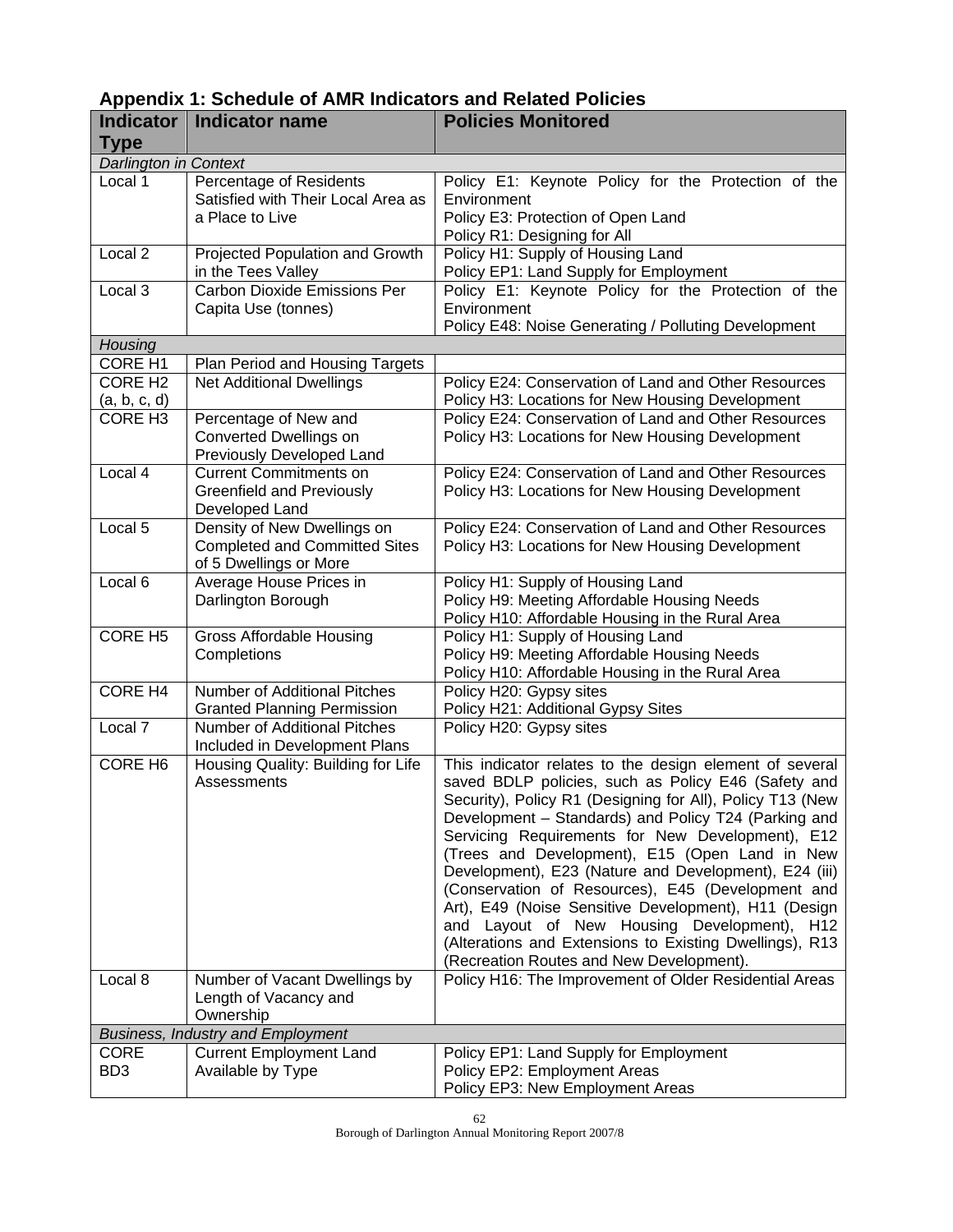|                           |                                              | Policy EP6: Prestige Employment Development                             |
|---------------------------|----------------------------------------------|-------------------------------------------------------------------------|
|                           |                                              | Policy EP7: Office/Business Park Development                            |
|                           |                                              | Policy EP8: Reserve Employment Site                                     |
|                           |                                              | Policy EP9 and EP10: Teesside Airport                                   |
|                           |                                              | Policy EP11: Central Area Development Sites                             |
| Local 9                   |                                              |                                                                         |
|                           | <b>Historical Employment</b>                 | Policy EP1: Land Supply for Employment                                  |
|                           | Development by Hectare                       | Policy EP2: Employment Areas                                            |
|                           |                                              | Policy EP3: New Employment Areas                                        |
|                           |                                              | Policy EP6: Prestige Employment Development                             |
|                           |                                              | Policy EP7: Office / Business Park Development                          |
|                           |                                              | Policy EP8: Reserve Employment Site                                     |
|                           |                                              | Policy EP9 and EP10: Teesside Airport                                   |
|                           |                                              | Policy EP11: Central Area Development Site                              |
| <b>CORE</b>               | Amount of Floorspace Developed               | Policy EP2: Employment Areas                                            |
| BD1/BD2                   | by Employment Type                           | Policy EP3: New Employment Areas                                        |
|                           |                                              | Policy EP8: Reserve Employment Sites                                    |
|                           |                                              | Policy EP9 and EP10: Teesside Airport                                   |
| Local 10                  | <b>Historical Geographical Spread</b>        | Policy EP1: Land Supply for Employment                                  |
|                           | of New Development by Hectare                | Policy EP2: Employment Areas                                            |
|                           |                                              | Policy EP3: New Employment Areas                                        |
| Local 11                  | Losses of Employment Land by                 | Policy EP2: Employment Areas                                            |
|                           | <b>Type</b>                                  | Policy EP3: New Employment Areas                                        |
|                           |                                              | Policy EP5: Other Uses in Employment Areas                              |
|                           |                                              |                                                                         |
|                           |                                              | Policy EP14: Existing Employment Development                            |
|                           | <b>Environmental Resources</b>               |                                                                         |
| CORE E1                   | Number of Planning Permissions               | Policy E1: Keynote Policy for the Protection of the                     |
|                           | <b>Granted Contrary to Environment</b>       | Environment                                                             |
|                           | <b>Agency Advice</b>                         |                                                                         |
|                           |                                              |                                                                         |
| <b>CORE E2</b>            | Changes in Areas and                         | E1 Protection of the Environment                                        |
|                           | Populations                                  | E3 Protection of Open Land                                              |
|                           |                                              | E11 Conservation of Trees, Woodlands and Hedgerows                      |
|                           |                                              | E12 Trees and Development                                               |
|                           |                                              |                                                                         |
|                           |                                              | E20 Sites of Nature Conservation Importance                             |
|                           |                                              | E21 Wildlife Corridors                                                  |
|                           |                                              | <b>E22 Local Nature Reserves</b>                                        |
|                           |                                              | E23 Nature and Development                                              |
| <b>Renewable Energy</b>   |                                              |                                                                         |
| CORE E3                   | Renewable Energy Capacity by                 | Policy E25: Energy Conservation                                         |
|                           | <b>Type</b>                                  | Policy E26: Energy from Renewable Development                           |
| <b>Minerals and Waste</b> |                                              |                                                                         |
| CORE W1                   | <b>Capacity of New Waste</b>                 | Policy E24: Conservation of Land and Resources                          |
|                           | <b>Management Facilities</b>                 | Policy EP17: Waste Material, Storage, Processing and                    |
|                           |                                              | Transfer                                                                |
| CORE W2                   | Amount of Municipal Waste                    | Policy E24: Conservation of Land and Resources                          |
|                           | Arising, Managed by Type                     | Policy EP17: Waste Material, Storage, Processing and                    |
|                           |                                              | Transfer                                                                |
| CORE M1                   |                                              |                                                                         |
|                           | Production of Primary Land Won<br>Aggregates | Policy E24: Conservation of Land and Resources                          |
|                           |                                              |                                                                         |
| CORE M2                   | Production of Secondary &                    | Policy E24: Conservation of Land and Resources                          |
|                           | Recycled Aggregates                          |                                                                         |
| <b>Open Spaces</b>        |                                              |                                                                         |
| Local 12                  | Audits of Open Space Facilities              | Policy E3: Protection of Open Land.                                     |
|                           |                                              | Policy R4: Open Space Provision.                                        |
|                           |                                              | Policy R7: The Design of Open Space Provision                           |
| Local 13                  | Open Space Provision in the<br>Urban Area    | Policy E3: Protection of Open Land.<br>Policy R4: Open Space Provision. |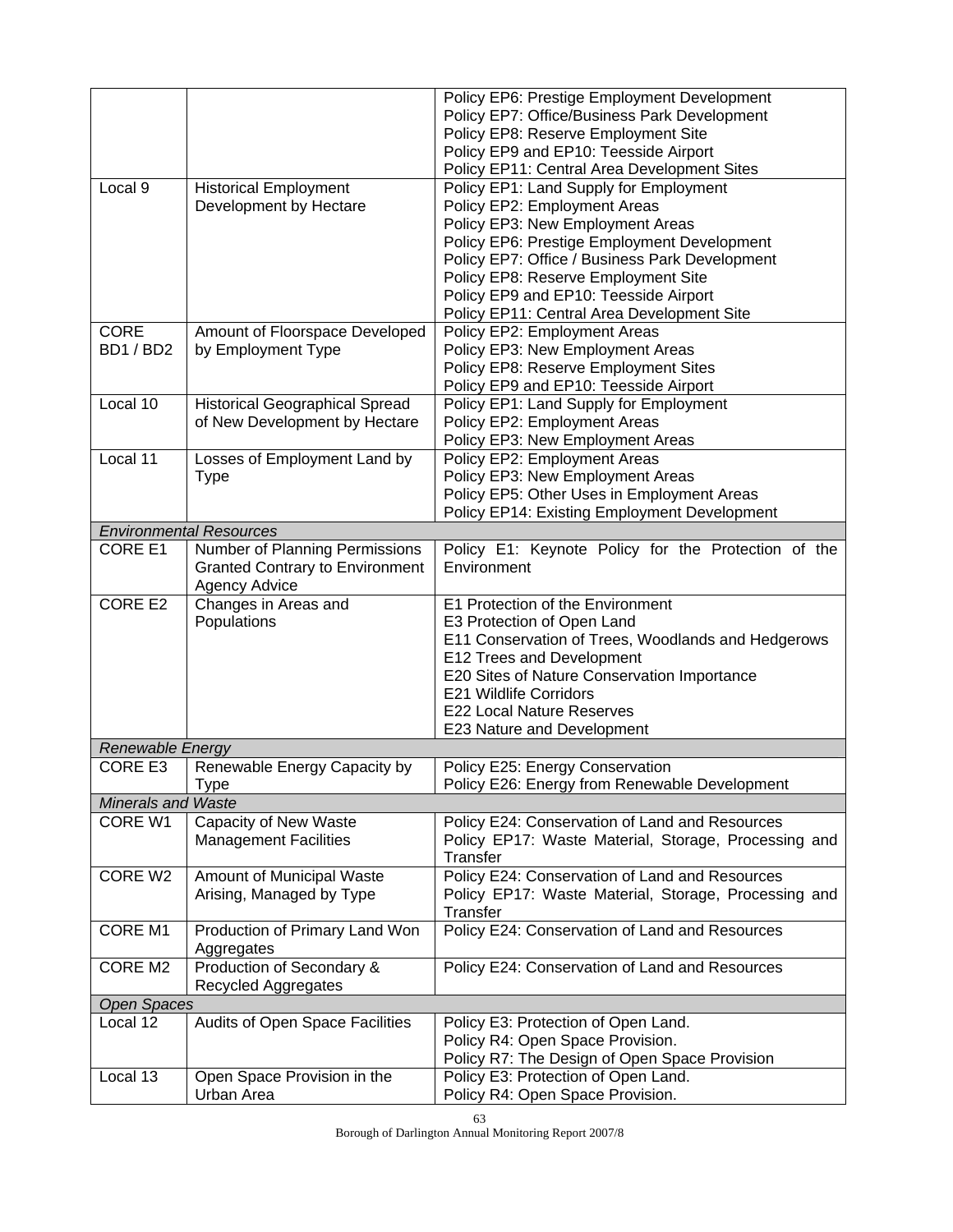|                                   |                                    | Policy R7: The Design of Open Space Provision     |  |  |
|-----------------------------------|------------------------------------|---------------------------------------------------|--|--|
| Local 14                          | Amount of Eligible Open Space      | Policy E3: Protection of Open Land.               |  |  |
|                                   | Managed to Green Flag Award        | Policy R4: Open Space Provision.                  |  |  |
|                                   | Standard                           | Policy R7: The Design of Open Space Provision     |  |  |
| <b>Retail and the Town Centre</b> |                                    |                                                   |  |  |
| <b>CORE</b>                       | Total Amount of Floorspace for     | Policy R24: Leisure Facilities                    |  |  |
| BD4                               | "Town Centre Uses"                 | Policy EP2: Employment Areas                      |  |  |
|                                   |                                    | Policy EP7: Office/Business Park Development      |  |  |
|                                   |                                    | Proposal EP11: Central Area Development Sites     |  |  |
|                                   |                                    | Policy EP12: Office Development Limits            |  |  |
|                                   |                                    | Policy S2: Safeguarding the Town Centre           |  |  |
| Local 15                          | Amount of Retail Floorspace and    | Policy R24: Leisure Facilities                    |  |  |
|                                   | Vacancy Rates in the Town          | Policy EP2: Employment Areas                      |  |  |
|                                   | Centre and District and Local      | Policy EP7: Office/Business Park Development      |  |  |
|                                   | Centres                            | Proposal EP11: Central Area Development Sites     |  |  |
|                                   |                                    | Policy EP12: Office Development Limits            |  |  |
|                                   |                                    | Policy S2: Safeguarding the Town Centre           |  |  |
|                                   | <b>Transport and Accessibility</b> |                                                   |  |  |
| Local 16                          | Traffic Related Injuries and       | Policy T3: Justification for Major Road Schemes   |  |  |
|                                   | <b>Fatalities</b>                  | Policy T4: Route and Design of Major Road Schemes |  |  |
|                                   |                                    | Policy T9: Traffic Management and Road Safety     |  |  |
|                                   |                                    | Policy T10: Traffic Calming - Existing Roads      |  |  |
|                                   |                                    | Policy T11: Traffic Calming - New Development     |  |  |
| Local 17                          | Distance Travelled by Mode of      | Policy T7: Traffic Management and Main Roads      |  |  |
|                                   | Transport per Person per Annum     | Policy T30: Use of Public Transport               |  |  |
|                                   |                                    | Policy T31: New Development and Public Transport  |  |  |
|                                   |                                    | Policy T36: Cycle Route Network                   |  |  |
|                                   |                                    | Policy T37: Cycle Routes in New Developments      |  |  |
| Local 18                          | Length of New No Car, Bus Only     | Proposal T7: Traffic Management and Main Roads    |  |  |
|                                   | and Cycle Lanes                    | Policy T30: Use of Public Transport               |  |  |
|                                   |                                    | Policy T36: Cycle Route Network                   |  |  |